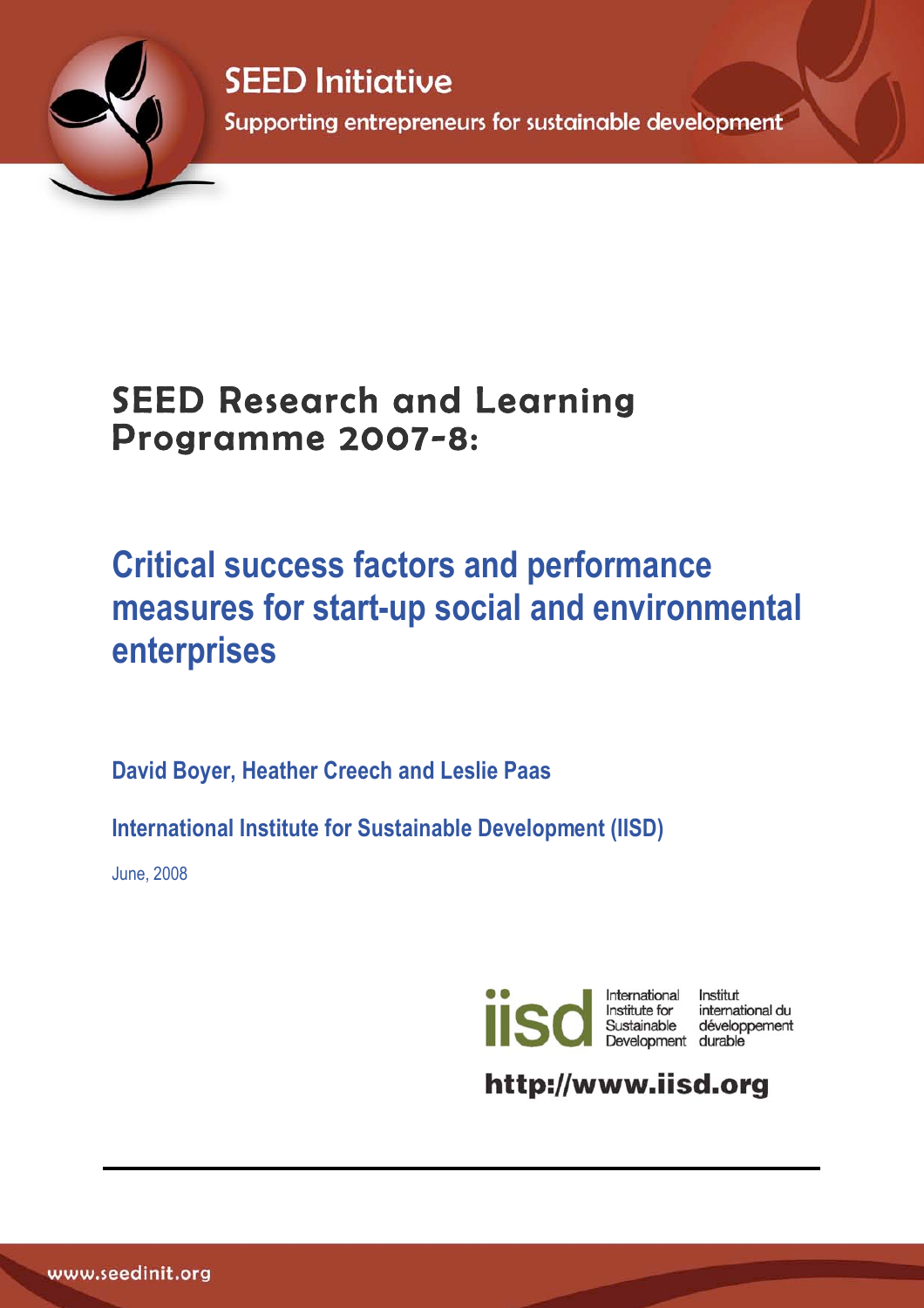© 2008 - SEED Initiative and the International Institute for Sustainable Development (IISD)

Published by SEED Initiative and International Institute for Sustainable Development

#### **SEED Initiative**

The SEED Initiative identifies, profiles and supports promising, locally-led start-up enterprises working in partnership to improve livelihoods, tackle poverty and marginalisation, and manage natural resources sustainably in developing countries. SEED develops learning tools for the broad community of social and environmental entrepreneurs, informs policy- and decision-makers, and aims to inspire innovative entrepreneurial approaches to sustainable development.

SEED is a global network founded in 2002 by IUCN, UNDP and UNEP to contribute towards the goals in the UN's Millennium Declaration and the commitments made at the Johannesburg World Summit on Sustainable Development.

Partners in the SEED Initiative are **IUCN** (the International Union for Conservation of Nature), the United Nations Development Programme (**UNDP**) and the United Nations Environment Programme (**UNEP**). Major Supporting Partners are the governments of **Germany**, the **Netherlands**, **South Africa**, **Spain**, the **United Kingdom** and the **United States of America**.



#### **International Institute for Sustainable Development (IISD)**

IISD contributes to sustainable development by advancing policy recommendations on international trade and investment, economic policy, climate change, measurement and assessment, and natural resources management. Through the Internet, we report on international negotiations and share knowledge gained through collaborative projects with global partners, resulting in more rigorous research, capacity building in developing countries and better dialogue between North and South.

IISD's vision is better living for all—sustainably; its mission is to champion innovation, enabling societies to live sustainably. IISD is registered as a charitable organization in Canada and has 501(c)(3) status in the United States. IISD receives core operating support from the Government of Canada, provided through the Canadian International Development Agency (CIDA), the International Development Research Centre (IDRC) and Environment Canada; and from the Province of Manitoba. The institute receives project funding from numerous governments inside and outside Canada, United Nations agencies, foundations and the private sector.

International Institute for Sustainable Development 161 Portage Avenue East, 6th Floor Winnipeg, Manitoba Canada R3B 0Y4 Tel: +1 (204) 958–7700 Fax: +1 (204) 958–7710 E-mail: info@iisd.ca Web site: http://www.iisd.org/

This publication may be reproduced in whole or in part and in any form for educational or non-profit purposes without special permission from the copyright holder, provided acknowledgement of the source is made. IISD and the SEED Initiative would appreciate receiving a copy of any publication that uses this publication as a source. No use of this publication may be made for resale or for any other commercial purpose whatsoever without prior permission in writing from IISD and the SEED Initiative.

Disclaimer: Any views expressed in this publication are those of the authors and do not necessarily reflect the views of the SEED Initiative or the SEED Initiative partners or supporting organisations.

The designations employed and the presentation of the material in this publication do not imply the expression of any opinion whatsoever on the part of SEED, IISD, IUCN, UNDP or UNEP concerning the legal status of any country, territory, city or area or of its authorities, or concerning delimitation of its frontiers or boundaries. Moreover, the views expressed do not necessarily represent the decision or the stated policy of the above organisations, nor does citing of trade names or commercial processes constitute endorsement.

Acknowledgements: This report has benefited from the input of many individuals. Many valuable suggestions came from SEED winners, including Gustavo Heredia; Cecilia Zanotti; Olivia Vent; Teresa Pagalo-Pagalo; HimalAsia Foundation; Dr. Joseph Adelegan; Kurt Manrique; Marcus Velasques; Mario Sevilla; Dr. Eluemuno Blyden; Tommy Garnett; Do Thi Thu Ha.

Special thanks go to the SEED Secretariat, as well as SEED's partner organisations.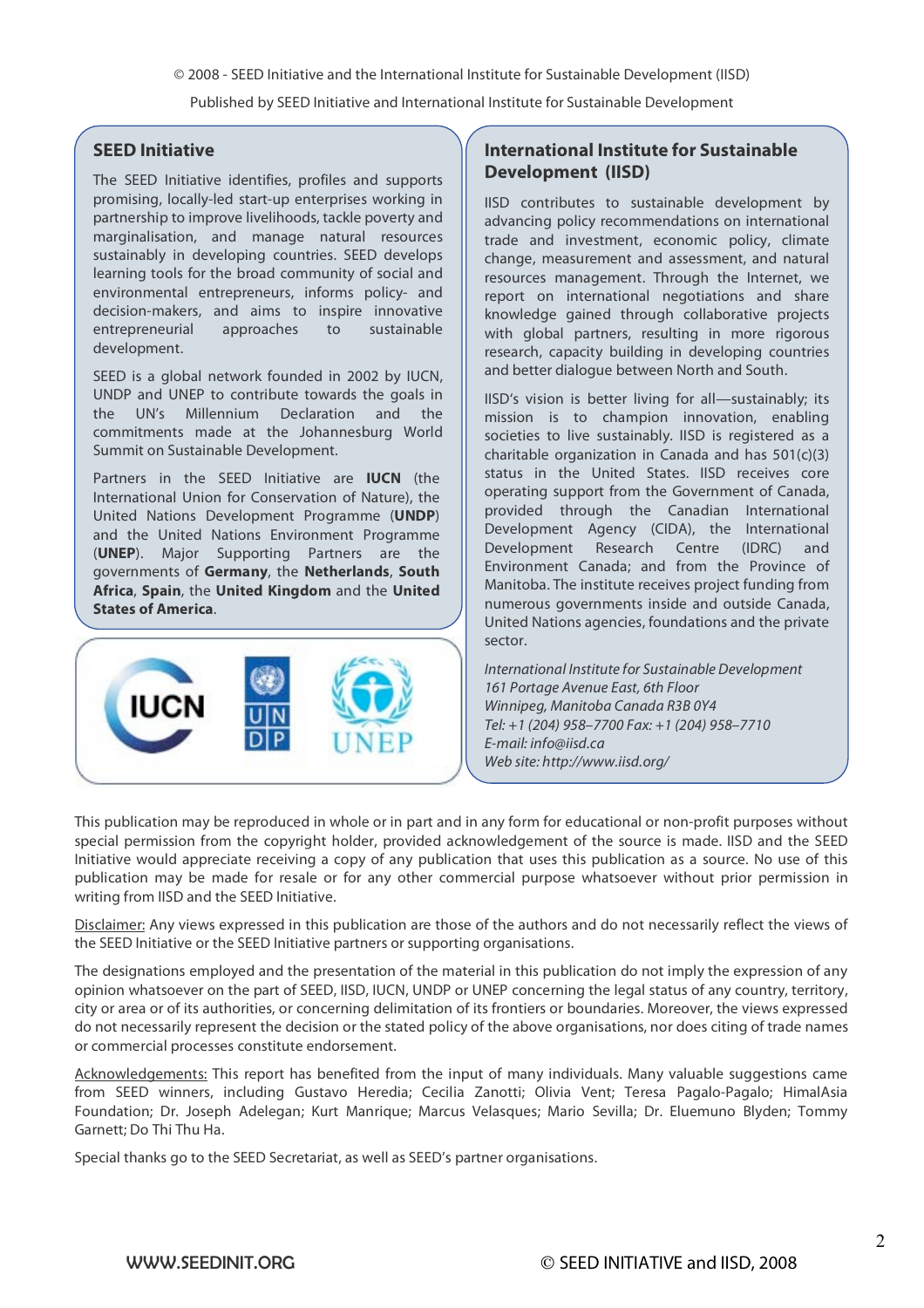# **Table of Contents**

| <b>Executive Summary: Critical Success Factors and Performance Indicators for Social</b> |  |
|------------------------------------------------------------------------------------------|--|
|                                                                                          |  |
| $1_{-}$                                                                                  |  |
|                                                                                          |  |
|                                                                                          |  |
|                                                                                          |  |
|                                                                                          |  |
|                                                                                          |  |
|                                                                                          |  |
|                                                                                          |  |
|                                                                                          |  |
| Methodology for empirical research into success factors and performance<br>3.            |  |
|                                                                                          |  |
|                                                                                          |  |
|                                                                                          |  |
|                                                                                          |  |
|                                                                                          |  |
|                                                                                          |  |
| 4.1                                                                                      |  |
| 4.2                                                                                      |  |
| 4.3                                                                                      |  |
| 4.4                                                                                      |  |
| 4.5                                                                                      |  |
| 4.6                                                                                      |  |
| 4.7                                                                                      |  |
| 4.8                                                                                      |  |
|                                                                                          |  |
|                                                                                          |  |
|                                                                                          |  |
| 5.3                                                                                      |  |
| 5.4                                                                                      |  |
| 6. Conclusions and suggestions for further research and learning  32                     |  |
|                                                                                          |  |
|                                                                                          |  |
|                                                                                          |  |
|                                                                                          |  |
|                                                                                          |  |
|                                                                                          |  |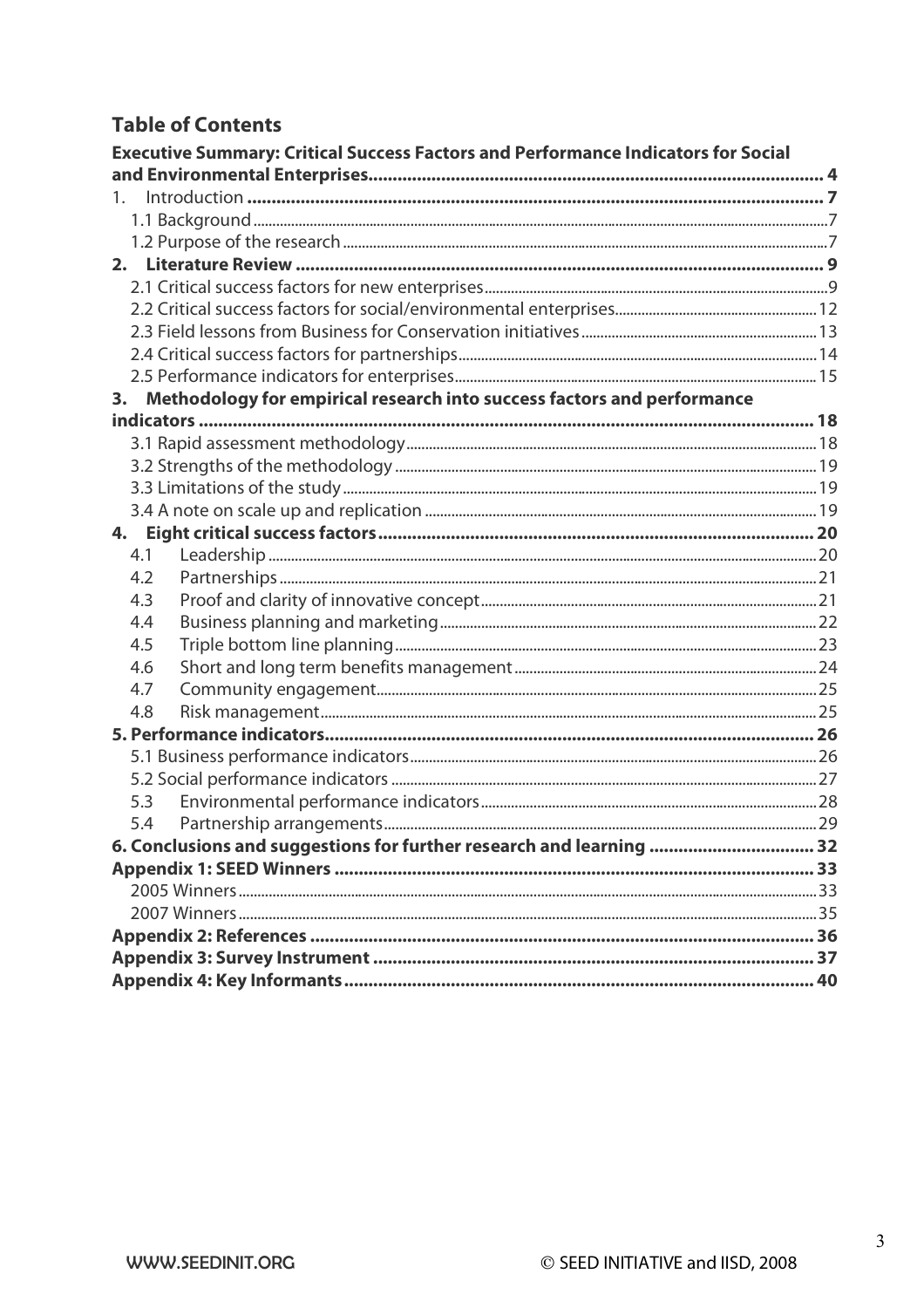# **Executive Summary**

The SEED initiative identifies, profiles and researches promising entrepreneurial approaches to locally-led sustainable development, and provides partnership building and capacity development through a tailored support programme. Drawing from the literature of social and environmental entrepreneurship, and empirical research with the ten SEED supported enterprises, this report suggests eight critical success factors, the presence of which may assist SEED and others in determining levels of investment and support for start-up enterprises in developing countries. Also identified are fourteen performance indicators that can be used by the enterprises and investors alike to monitor progress towards the business, social and environmental goals of the enterprise.

Eight critical success factors and fourteen performance indicators identified through this investigation form the basis for a robust rapid assessment process for social and environmental enterprises. Such a process can be self directed by the enterprise leaders, to determine in the early stages of their development whether they have the critical elements in place for successful growth. These success factors can be also used by SEED itself, by other similar recognition and reward programs, by development assistance agencies, foundations and venture capitalists to help determine the likelihood that an enterprise will succeed, and so guide decisions about levels of investment and support.

#### **Critical Success Factors**

The success factors are:

- 1. **Leadership** : The commitment and continuity (able to sustain involvement for the long haul) of one or two individuals to lead and coordinate the enterprise is essential.
- 2. **Partnerships:** The ability to negotiate and maintain a core set of relationships for the benefit of the enterprise is important for growing the enterprise and ensuring equitable benefits.
- 3. **Proof and clarity of innovative concept**: Not only is it necessary to be able to explain the concept clearly, but testing and external validation is essential to demonstrate that a new idea has market potential.
- 4. **Business planning and marketing**: Either the leaders of the enterprise have business and marketing skills, or they have access to those skills in their key partners; or they have ready access to training to attain these skills
- 5. **Triple bottom line planning**: The conscious and deliberate alignment of economic benefits with social and environmental benefits is an important element of achieving sustainable development.
- 6. **Short and long term benefits management**: The enterprise should demonstrate how it is planning to deliver not only longer term benefits for its stakeholders (including how those benefits will be shared), but also the short term benefits that will keep stakeholders engaged and committed to the enterprise.
- 7. **Community engagement:** Long term success and sustainability lies with the successful engagement of the local stakeholders and beneficiaries.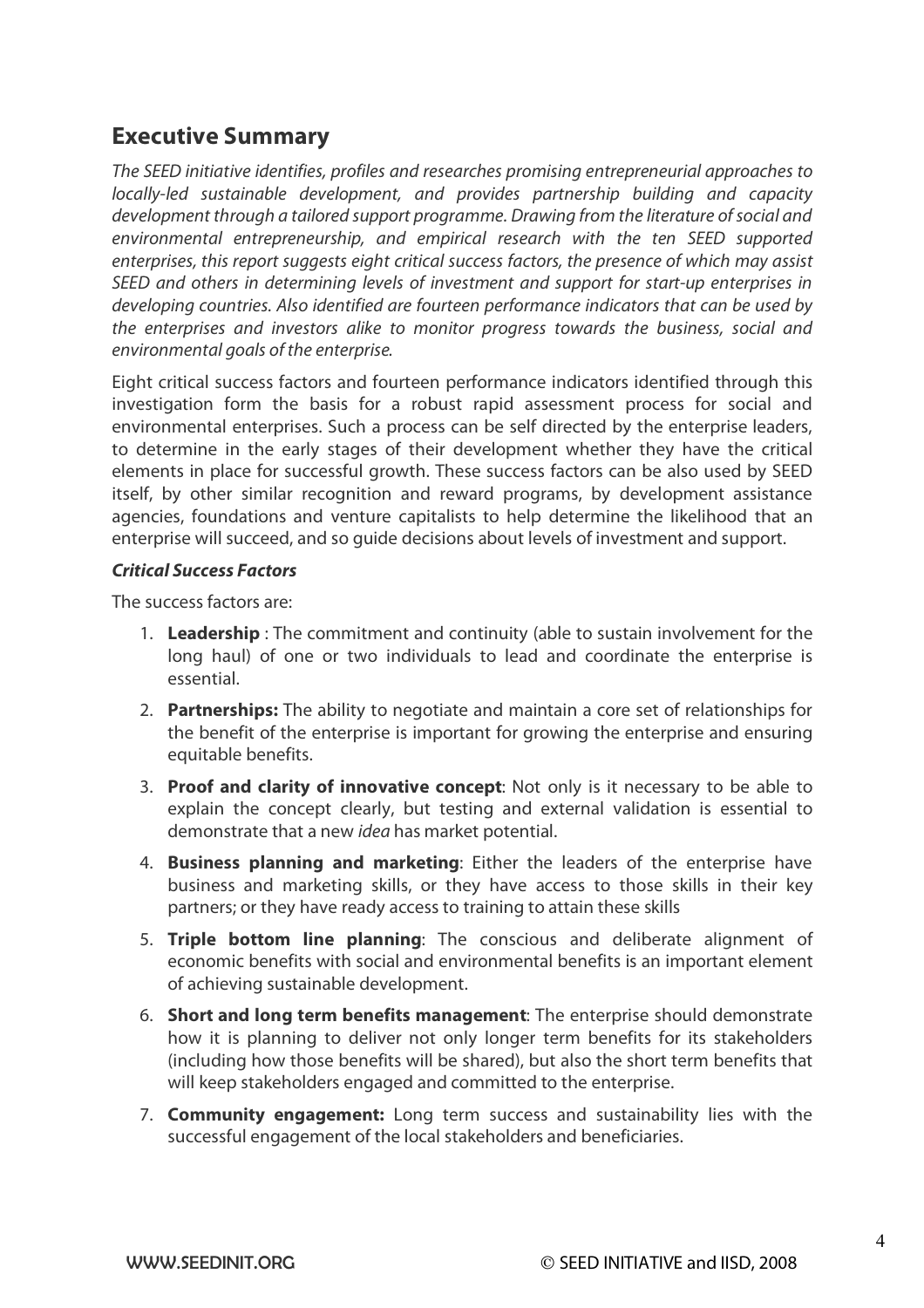8. **Risk management**: Demonstrated planning for mitigation of risks and externalities helps ensure long term functioning of the enterprise.

If these eight success factors are in place, an enterprise is more likely to attract the necessary investment and financing to get the enterprise up and running. Using key performance indicators to monitor and report achievements will also help to gain the confidence of prospective investors.

#### **Key performance indicators**

The following fourteen performance indicators can be adapted to the specific circumstances of each enterprise, so they can monitor their performance against these simple but informative indicators of progress towards their economic, social and environmental goals. These indicators can also be monitored by those investing in and supporting an enterprise to assess whether the potential of the enterprise is being realized, and to recognize early signs of crisis that can be mitigated if addressed in time. These indicators address:

• **Business performance:** Financial viability of each start-up enterprise has improved

#### **Indicator 1: Business plan in place, reviewed and updated regularly**

#### **Indicator 2: Marketing networks established and new opportunities investigated**

#### **Indicator 3: Livelihood provided for the enterprise manager**

Business plans should demonstrate that the enterprise is establishing objectives, products and service lines; setting up supply chains; identifying revenue targets and the investment and financing requirements and marketing strategies to meet those targets; as well as outlining the roles and responsibilities of those involved in the enterprise -- all of which are essential to improving financial viability. The provision of income for the enterprise manager suggests that a measure of stability and continuity is being achieved that will allow the enterprise to grow.

**Social performance:** The provision of income or employment to community beneficiaries and contribution to community livelihood and well being

#### **Indicator 1: Income provided**

#### **Indicator 2: Delivery of occupational education and skills training**

#### **Indicator 3: Fostering stronger community organization, in particular women's and youths' roles**

#### **Indicator 4: Social development benefits secured**

In addition to the provision of employment or sharing of revenues, the enterprise contributes to social development through education and new skills training which help to sustain and diversity economic activities within a community. Improvements in community health and well being that result from increased income, new skills and stronger community organization can be signaled by more children attending school; improved access to health care; and so forth. Observing and documenting such changes for annual reflection will help triple bottom line enterprises ensure that the downstream social benefits are in fact being realized by their target beneficiaries.

• **Environmental performance:** Contribution to conservation and sustainable management of resources in the area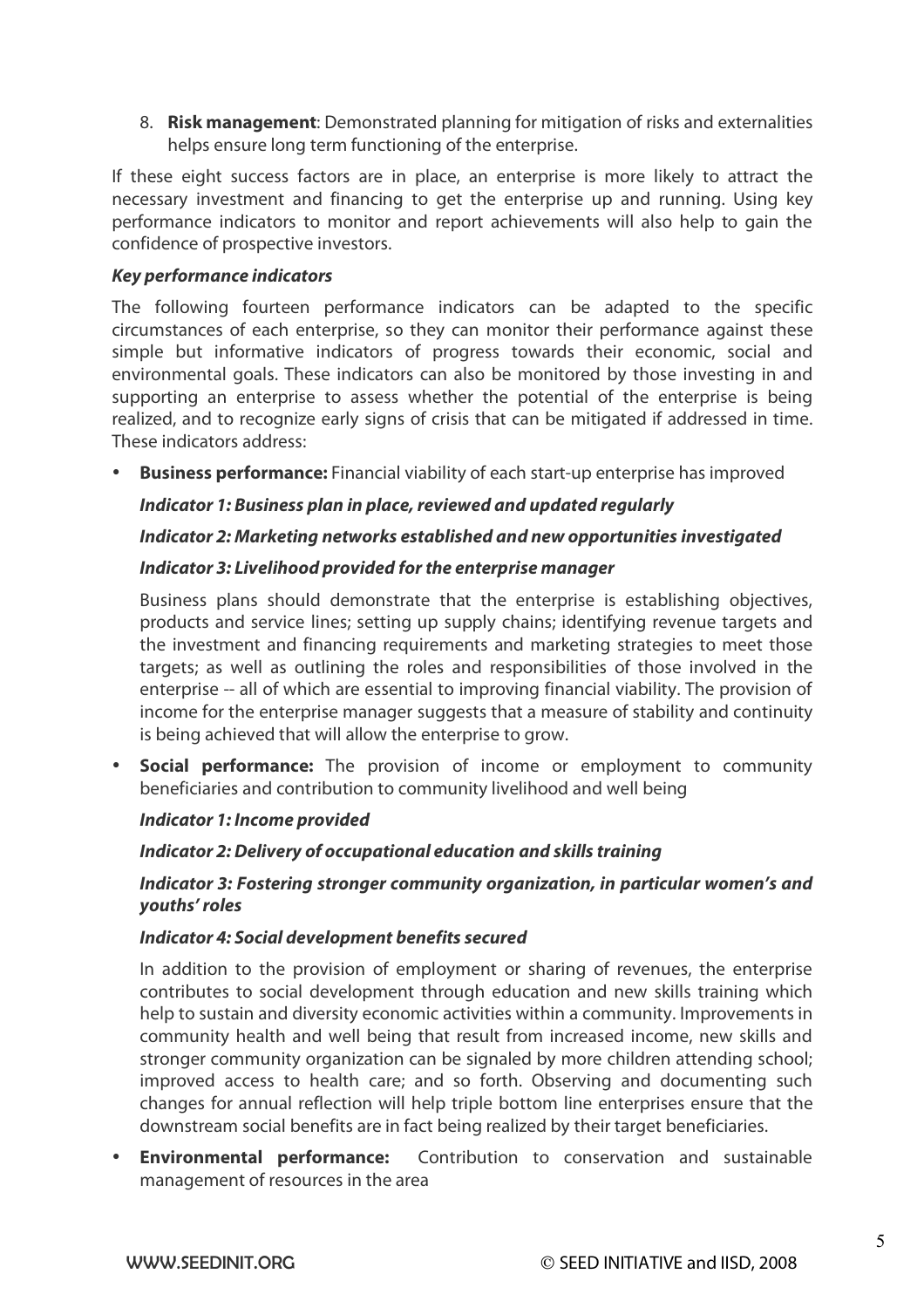#### **Indicator 1: Evaluation of environmental impact of enterprise**

#### **Indicator 2: Delivery of environmental awareness, training and education**

#### **Indicator 3: Changes in community choices and actions**

#### **Indicator 4: Technological innovation occurs**

In order to determine environmental benefits, benchmarks need to be set against which environmental changes (either positive or potentially harmful) can be monitored. Observations of change need to be validated to provide assurances that environmental improvements are in fact taking place, and on what scale. Community involvement through public outreach and awareness raising, leading to changes in community choices and actions are additional signals that environmental goals are being achieved.

**Partnership arrangements:** Relationships are built which contribute to enterprise development and growth (funders, supply chain, markets) and lead to the success of the enterprise, achieving multiple goals of economic development, social benefits and environmental conservation

#### **Indicator 1: Roles, responsibilities and expectations established and monitored**

#### **Indicator 2: Regular communications maintained**

#### **Indicator 3: Monitoring and managing change in partnership composition**

The enterprise leader should map the key relationships required for the attainment of objectives, and monitor on a regular basis how those relationships are serving the enterprise. How communications are maintained among partners can reveal much about partnership "health". Changes in partners – who joins, who stays, who leaves – can also signal whether the partnership as a whole has the capacity to achieve its goals.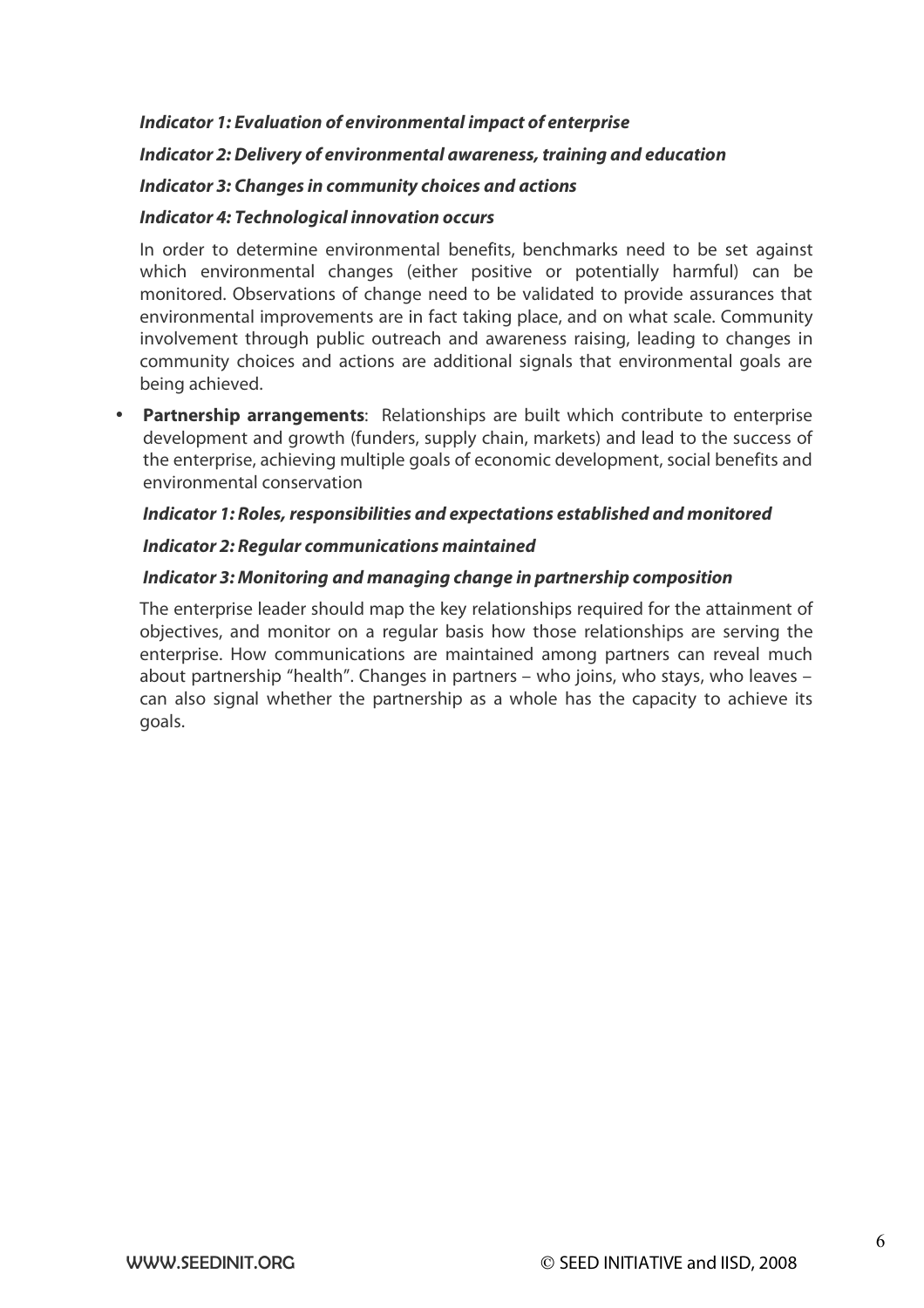# **1. Introduction**

### **1.1 Background**

The SEED Initiative -- Supporting Entrepreneurs for Sustainable Development -- inspires, supports and researches **exceptional, entrepreneurial, start-up, multi-stakeholder partnerships** for **locally-led sustainable development.** It was founded by **IUCN, UNEP**  and UNDP in 2002 to deliver concrete progress towards the internationally-agreed, aspirational goals in the UN's Millennium Declaration and the commitments made at the World Summit on Sustainable Development in Johannesburg. SEED does this by offering an integrated package of awards, technical support, research and learning. These activities are outsourced to specialist service providers, and managed by a central Secretariat.

SEED's Research and Learning programme delivered by the International Institute for Sustainable Development (IISD), studies the Award Winners, the SEED Support activities, and other partnerships to draw out lessons and to develop generic management and assessment tools and relevant knowledge to inform and inspire the SEED and other social and environmental entrepreneurs.

The following is one of a series of published reports prepared by the Research and Learning programme that covers the following issues of interest to the international partnerships and sustainable development community:

- 1. Partnership typologies: Exploring SEED winners through two lenses: as partnerships for sustainable development and as social/environmental enterprises
- 2. Recognition and reward programs that support sustainable development entrepreneurship
- 3. Critical success factors and performance measures for start-up social and environmental enterprises
- 4. Scale-up and replication

# **1.2 Purpose of the research**

The objective of this research is to identify key factors that are critical to the success of social and environmental enterprises which SEED can evaluate as part of identifying potential award winners and which can be used to establish a baseline for performance of new winners, and a number of performance metrics or indicators that can be used by SEED and the winners to help measure their progress as they develop their enterprises.

There is growing evidence of a significant causal relationship between entrepreneurship, economic growth and poverty reduction. Small, micro and medium-sized enterprises (SMMEs) are often the backbone of the private sector in the developing world, creating jobs and providing a tax base for local government. Frequently, SMMEs offer the only employment available to millions of poor people. Understanding the importance of particular relationships or factors that result in successful micro-businesses or entrepreneurial partnerships is important for several reasons. Firstly, for determining which new enterprise one should focus on and invest in as a donor, or a financial institution. Secondly, in many developing countries, the growth of microenterprise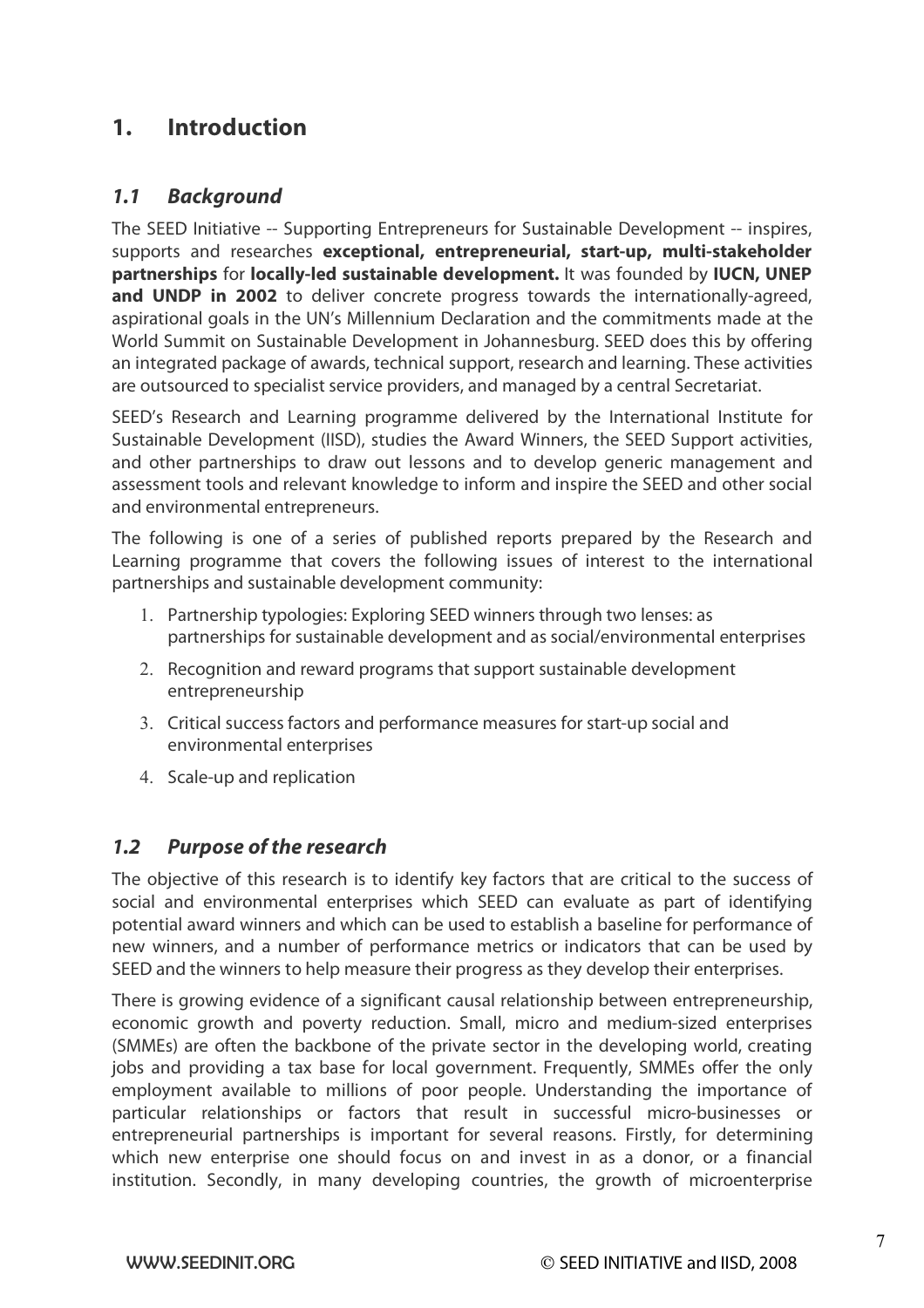provides the most visibly vibrant and growing economic activity and offers the potential for increased livelihood among poorer populations. Although considerable effort and resources are being directed toward microenterprise promotion schemes, empirical research on the subject is quite limited on success factors, and practitioner information on success factors and performance measurement, while some what richer in content, often looks at enterprises which are already operating rather than a means to determine if a new enterprise has the right ingredients of support to be successful. Finally, there is a need to look at how SMMEs can and are addressing the need for sustainable development – reaching for triple bottom lines goals in economic, social and environmental performance.

SEED seeks to be a catalyst not only for creating business and employment opportunities, but to foster enterprises which have both social and environmental benefits which succeed through effective partnership among diverse actors. The stated goal of the SEED initiative is to be an instrument that "inspires, supports and researches exceptional, entrepreneurial, nascent, multi-stakeholder partnerships for locally-led sustainable development" (SEED, 2007).

SEED's eligibility criteria require that the work of the winners:

- relates to the three pillars of sustainable development: environmental, social, and economic in an integrated manner;
- has the potential to contribute towards the internationally agreed goals of the Millennium Declaration and/or the Johannesburg Plan of Implementation;
- displays entrepreneurship in its broadest sense and has to be driven by local actors;
- helps to demonstrate innovative ways of doing business through partnerships;
- has a draft business plan and has partners that have already agreed in principle to work together.
- has the potential to serve as inspiration to others

SEED's approach is innovative with a goal to support the development of locally led startup endeavours into successful partnership enterprises which can provide social, environmental and economic benefits. Start-up or "nascent" partnerships, as defined by SEED, are "in the **planning and set-up phase** or in the early stages of implementation". "Locally-led" is defined as **"**The project reflects local expertise, interests, and commitments. Local partners and/or their communities benefit from the project. Local partner/s is/are fully engaged in and actively drive the project"<sup>1</sup>. The primary characteristic in common for SEED winners is that they are all trying to commercialize their project, product or service in order to generate a revenue stream, either for themselves or for another group of stakeholders, and, in so doing, provide environmental and social benefits at the local level.

The identification of critical success factors and performance indicators will help SEED winners achieve their goals, will help enterprises similar to SEED winners also to be successful, and ultimately will help SEED to identify future winners with increasing reliability based on the presence of key success factors. (See Appendix 1 for a list of 2005 and 2007 winners).

 $\frac{1}{1}$ <sup>1</sup> SEED Eligibility Criteria, SEED website 2008: www.seedinit.org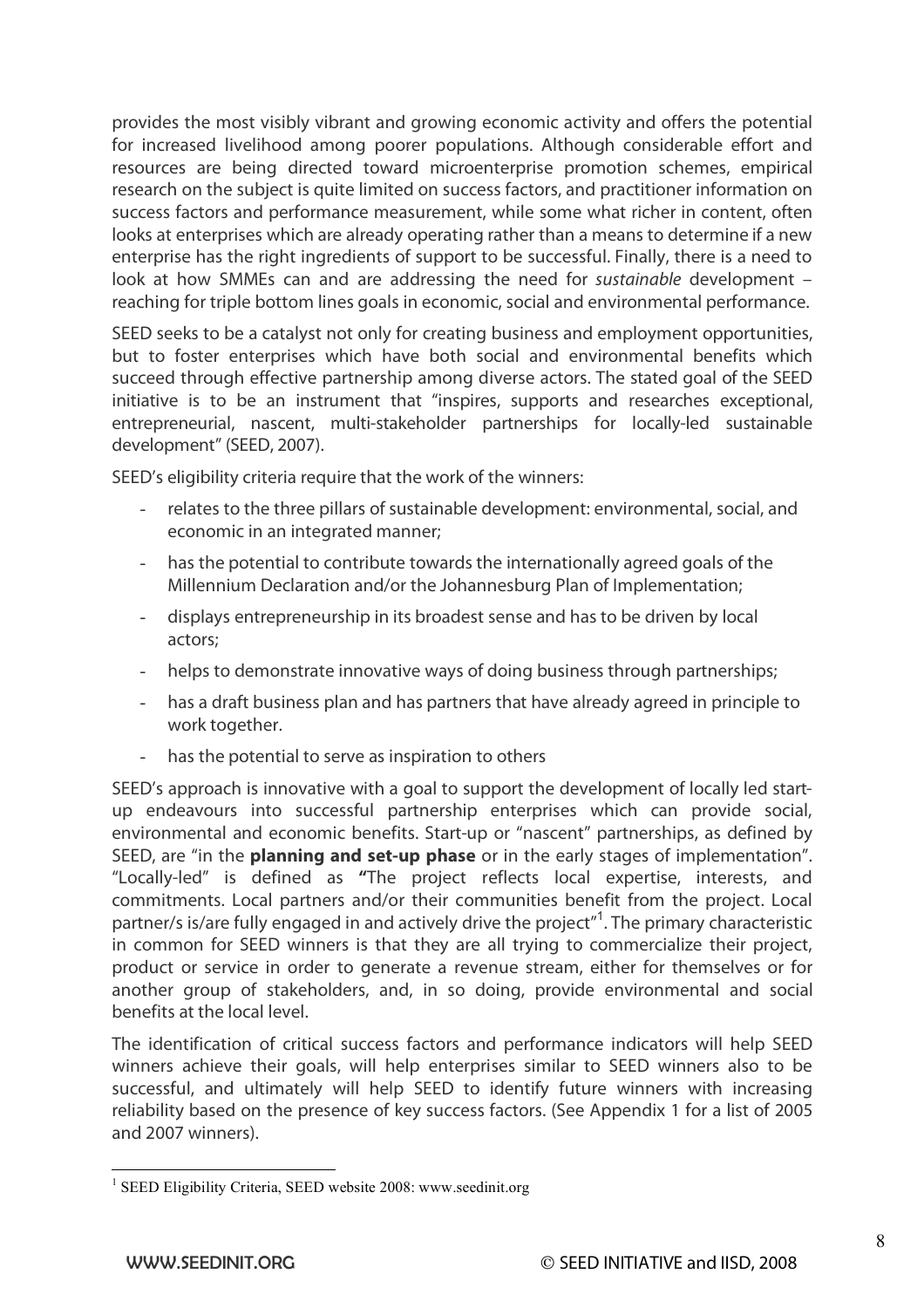# **2. Literature Review**

### **2.1 Critical success factors for new enterprises**

The most common method people use to measure business success is financial worth. The more the entrepreneur and business are worth the more successful the entrepreneur is considered to be. While economic growth and financial viability are important factors in a successful business, this measure is not sufficient to assess the potential for success of SEED applicants or winners. The defining factor of both Social and Environmental entrepreneurs is that these entrepreneurs "recognize a social (and/or environmental) problem and use entrepreneurial principles to organize, create, and manage a venture to make social (and/or environmental) change". (Gregory Dees, 2001 pg. 4; italicized text in parentheses added) The literature on social/environment entrepreneurship tends to draw upon examples and case studies of established ventures, rather than an exploration of the process of becoming a success (Creech, Paas 2008). This also holds true for metrics and indicators for traditional business entrepreneurship, social enterprise, nonprofit enterprise and those micro-enterprises supported by micro financial institutions.

A literature review conducted by Per Davidsson and Benson Honig (Davidson and Honig, 2002) finds that contemporary definitions of entrepreneurship or delineations of entrepreneurship research focus on emergence (Gartner, 1988 and Shane and Venkataraman, 2000). The suggestion therefore is that entrepreneurship research should deal with the early stages of start-up, such as how opportunities are detected and acted upon, or how new organizations come into being, rather than how established enterprises are functioning. But in spite of the suggested focus on the emergence of entrepreneurial enterprise, a review of the literature finds that entrepreneurship research is dominated by studies based on samples of established business firms (Davidsson and Wiklund, 2001). Studies that include the earliest stages of entrepreneurship are rare. Where this research does exist, it tends to focus on intentions rather than behaviour, and uses samples of individuals who have not yet entered into nascent entrepreneurial activity (e.g., Bird and Jelinek, 1988; Davidsson, 1995; Krueger and Brazeal, 1994 and Krueger and Carsrud, 1993). Therefore, despite the avowed importance of entrepreneurship to the economic system, it becomes clear that empirically, academically based knowledge about entrepreneurship understood as emergence is still very limited. For example, little is known or documented about the specific social processes that may enhance the ability to recognize or exploit opportunities. Are memberships in social networks a potential source of scarce information leading to recognition of entrepreneurial opportunity? How do various forms of educational and social resources contribute to the dynamic processes of developing successful enterprises?

Those studies that do exist on these issues are primarily based on research from North America and Europe and may not fully capture these issues from a developing country context, but do offer some insights that may be useful for determining success factors for new enterprise partnerships or entrepreneurial undertakings. The study conducted by Per Davidsson and Benson Honig examined nascent entrepreneurship by first comparing individuals engaged in nascent activities with a control group of non-entrepreneurs both drawn from a sample of the general population of Swedish adults. The primary objective of their research was to help close a research gap regarding human capital and social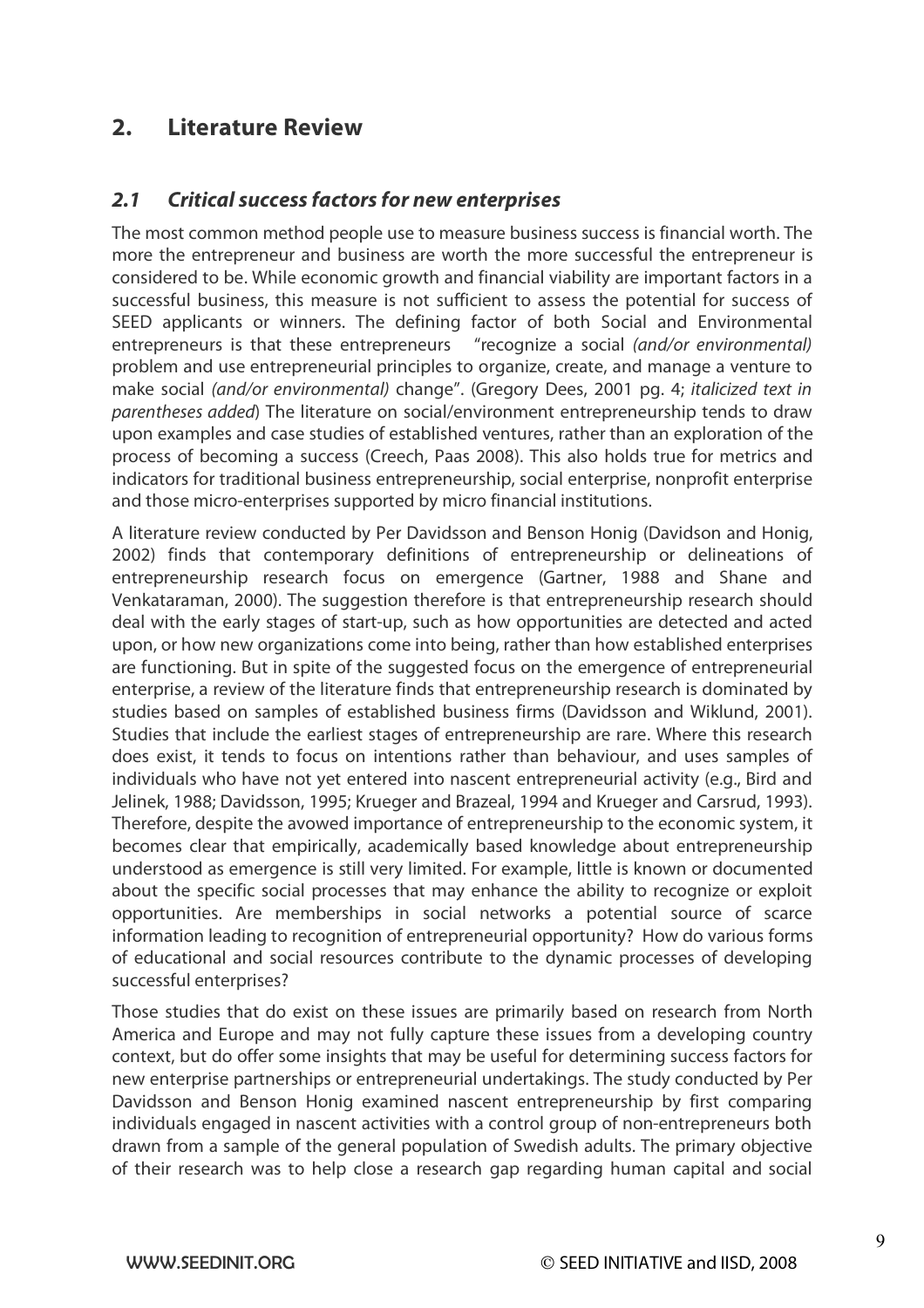capital influences on nascent entrepreneurs. Issues studied included the comparative importance of various contributions and factors, such as personal networks, business networks, contact with designated assistance agencies and taking business classes, on the likelihood of successful emergent activity.

The findings of this research support the role of formal education, as well as previous startup experience, in predicting who among a cross-section of the general population would attempt to engage in any nascent activities. Social capital variables were found to be very strong and consistent predictors in the analysis. Overall, social capital was found to be higher in the nascent group than in the control group. Bonding social capital based on strong ties, such as having parents who owned businesses or close friends who owned businesses, was a good predictor in differentiating those engaged in nascent entrepreneurship from the control population, as was active encouragement from family and friends. The findings from this study suggest that entrepreneurs would be well advised to develop and promote networks of all sorts with careful attention toward the promotion and development of social, network and mentoring capabilities.

Research that focused on 215 informal micro-enterprises in Jamaica studied the influence of human capital, social capital, and financial capital of the owners on their business profitability. This research found that different structural environments, even within a singular and small economy, may considerably alter the rates of return to human, social, and financial capital. Several factors were determined to enhance the profitability of the businesses in all categories; Vocational training, for example, demonstrated consistently strong and positive effects. Mother's high occupational status (a proxy for socioeconomic status) and years of experience in the business were also consistently positive and strongly associated with increasing profits. (Honig, 1998) Social capital, such as frequent church attendance and marital status of the owner, was found generally to increase the profitability of the business. These data demonstrate that social networks play an important role in the success of these businesses.

Practitioner information reports that training and business education is one important factor that can be pointed to as increasing the likelihood that a new entrepreneur will succeed. The Aspen Institute found that substantial numbers of low-income individuals start, stabilize and expand their businesses within 18 months of completing training. At four programs studied by Aspen, ownership increased by an average of 49% among those who entered training prior to business start-up. Research by Aspen Institute also found that financial skills matter. In one program studied by Aspen, the clients who achieved economic self-sufficiency during an 18-month period were much more likely to report using key financial skills — such as cash-flow projections and management, break-even analysis and pricing — than other clients. (Aspen Institute, 2003)

Multiple sources on entrepreneurship recognize ten key factors which often lead to business failures:

#### **Factors which Lead to Start-up Business Failure<sup>2</sup>**

1. Inadequate planning of the business

 $\frac{1}{2}$ <sup>2</sup> Compiled from www.succelinc.com/PDF/Reasons\_why\_Business\_Fail.pdf and http://1000ventures.com/presentations/start\_ups.html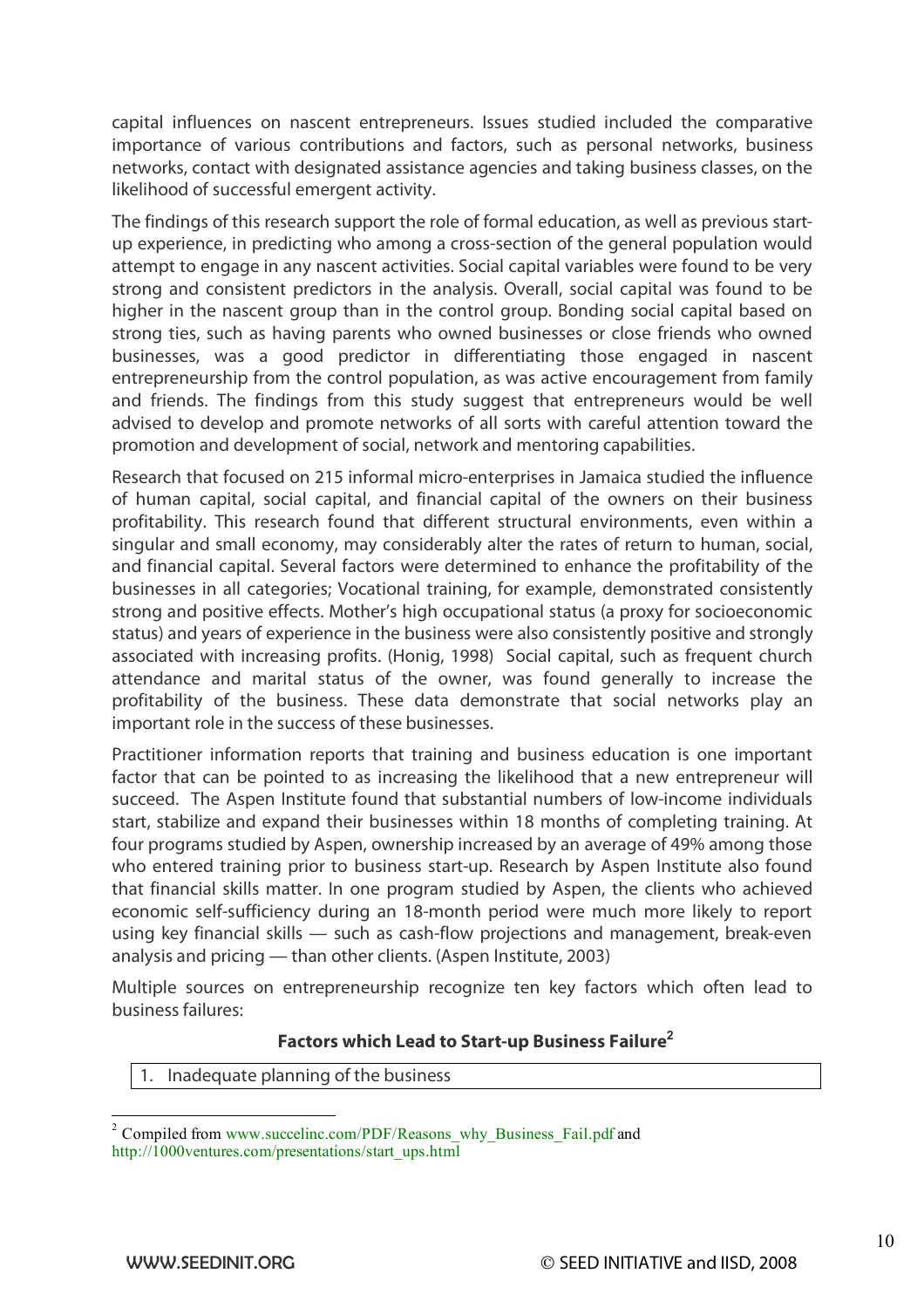- 2. Insufficient initial capital for start-up period and development stages due to inadequate planning
- 3. Mistaken estimate of market demand for product or service
- 4. Lack of management ability
- 5. Failure to select and use appropriate outside professional advisors
- 6. Inability to market product or services effectively
- 7. Over dependence on a single individual or on a predicted specific event
- 8. Failure to understand capital requirements of a growing business
- 9. Poor timing of expenditures due to poor planning
- 10. Expedient rather than reasoned decision-making

Conversely, another Aspen Institute Study, a 2006 literature review of scaling-up enterprise went beyond looking at domestic micro-enterprise in the United States to also include community development finance, international micro-credit, and human services industry. They found that many of the factors that contribute to success are opposite of those above:

## **Factors Contributing to Successful Growth of a Start-up Enterprise**

### **(**Aspen Institute, 2006)

- Scaling-up does not happen by accident, rather it requires a clear and consistent focus by the organizations board and management;
- Leadership and good management are essential to taking an organization to scale;
- Market knowledge and information is critical to scaling-up;
- Marketing of product or services which is active and proactive is an element of successful scale-up;
- The ability to create a diversified yet complementary set of products is important for scaling;
- Scale-up can take place at the product level but this is a process rarely seen at the community development finance level;
- Geographic expansion is also critical;
- Partnership, mergers and other approaches to strategic restructuring often play a key role in expanding geographic coverage or expanding/adding product lines;
- Partnerships also require considerable commitment and negotiation which can be intense and time consuming;
- Replication can also be a path to greater scale, but successful replication is difficult;
- Standardization may be a necessary precursor to growth;
- Investments in technology play a role in expanding services, increasing efficiency and cost savings;
- Significant investment in infrastructure –the basic systems, technologies and resources to a program – will be critical to successful growth;
- New staff and management skills and capacities are needed at different points in the growth process;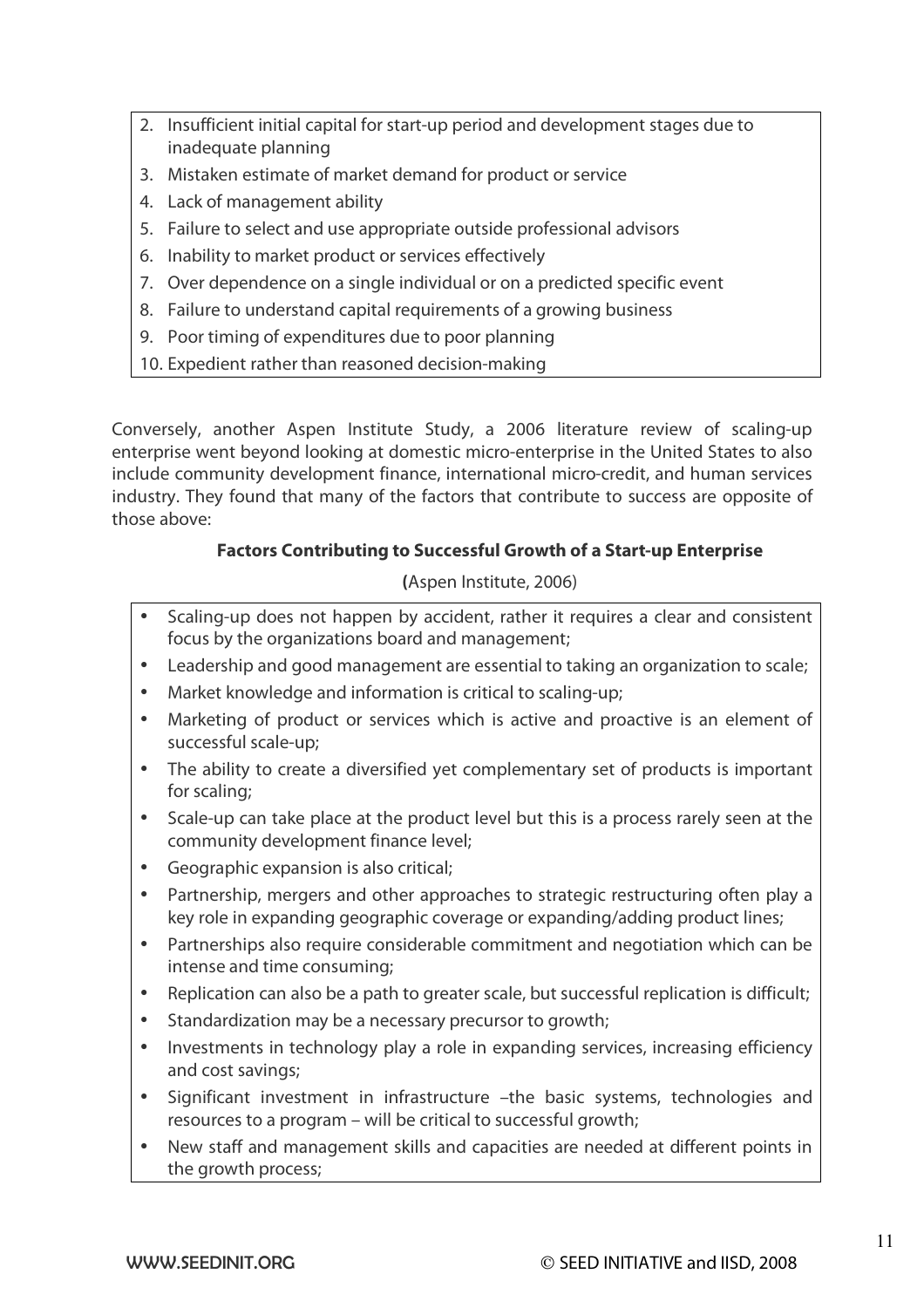- Organizations focused on scale-up use performance measurement to guide decision making;
- Organization scale-up takes time and money;
- Significant growth requires substantial investment of capital investment; growth without adequate financing can in fact endanger an organization's sustainability;
- The legal or regulatory environment can also play a key role in driving or facilitating expansion or growth to scale;
- The funding environment is also critical to supporting scale.

# **2.2 Critical success factors for social/environmental enterprises**

It is interesting to note that this long list of factors for successful growth of business enterprises overlaps with critical success factors identified for social/environmental enterprises, as illustrated in Table 1 below. Thus, while social/environmental enterprises may seek to provide social and environmental benefits which go beyond what we think of as traditional business or enterprise with profit as the sole bottom line, they face the same basic issues as well as having to address a broader set of success factors as they try to achieve multiple goals.

| (Creech, Paas 2008)                                                                                |                                                                                                                                                                                                                                                                                                                                                                                                           |                                                                                                                                                                                                                                                                                             |
|----------------------------------------------------------------------------------------------------|-----------------------------------------------------------------------------------------------------------------------------------------------------------------------------------------------------------------------------------------------------------------------------------------------------------------------------------------------------------------------------------------------------------|---------------------------------------------------------------------------------------------------------------------------------------------------------------------------------------------------------------------------------------------------------------------------------------------|
| <b>Type of enterprise;</b><br>corresponding SEED<br>winner                                         | <b>Description &amp; generic objectives</b>                                                                                                                                                                                                                                                                                                                                                               | <b>Examples of Critical Success Factors</b>                                                                                                                                                                                                                                                 |
| <b>Production and</b><br>marketing<br>cooperatives<br><b>Ino SEED winners in</b><br>this category] | -Established to collectively own and<br>manage the production and sale of<br>goods (agriculture coops; arts coops,<br>and so forth)                                                                                                                                                                                                                                                                       | • Sufficient equity before start up<br>• Maintaining an adequate business<br>volume:<br>• Keeping and distributing accurate<br>financial records;<br>• Previous cooperative experience<br>and continued management<br>training for both the board and<br>manager;<br>• Marketing agreements |
| <b>Community services</b><br><b>Bolivia</b>                                                        | -Established to supplement services<br>provided either by the public or<br>private sector, where those services<br>may not meet the needs of everyone<br>in the community, especially the<br>poor and marginalized; or to provide<br>services where none exist.<br>-eg, utilities; waste collection and<br>recycling; community<br>communications(community radio,<br>TV, telecentres); health; education | • Management expertise<br>• Access to professional and<br>technical support<br>Enabling legal / regulatory<br>$\bullet$<br>environment<br>• Coordinated support (working with<br>public sector agencies)<br>• Community ownership (social<br>capital)                                       |
| "Green" products<br><b>Ecuador</b><br><b>Nepal</b>                                                 | Marketing of products originating<br>from sustainable production<br>practices or manufactured from<br>waste products                                                                                                                                                                                                                                                                                      | • Business planning<br>• Following industry standards<br>• Marketing; in particular,                                                                                                                                                                                                        |

**TABLE 1. Examples of Types of Social/Environmental Enterprises and their critical success factors**  (Creech, Paas 2008)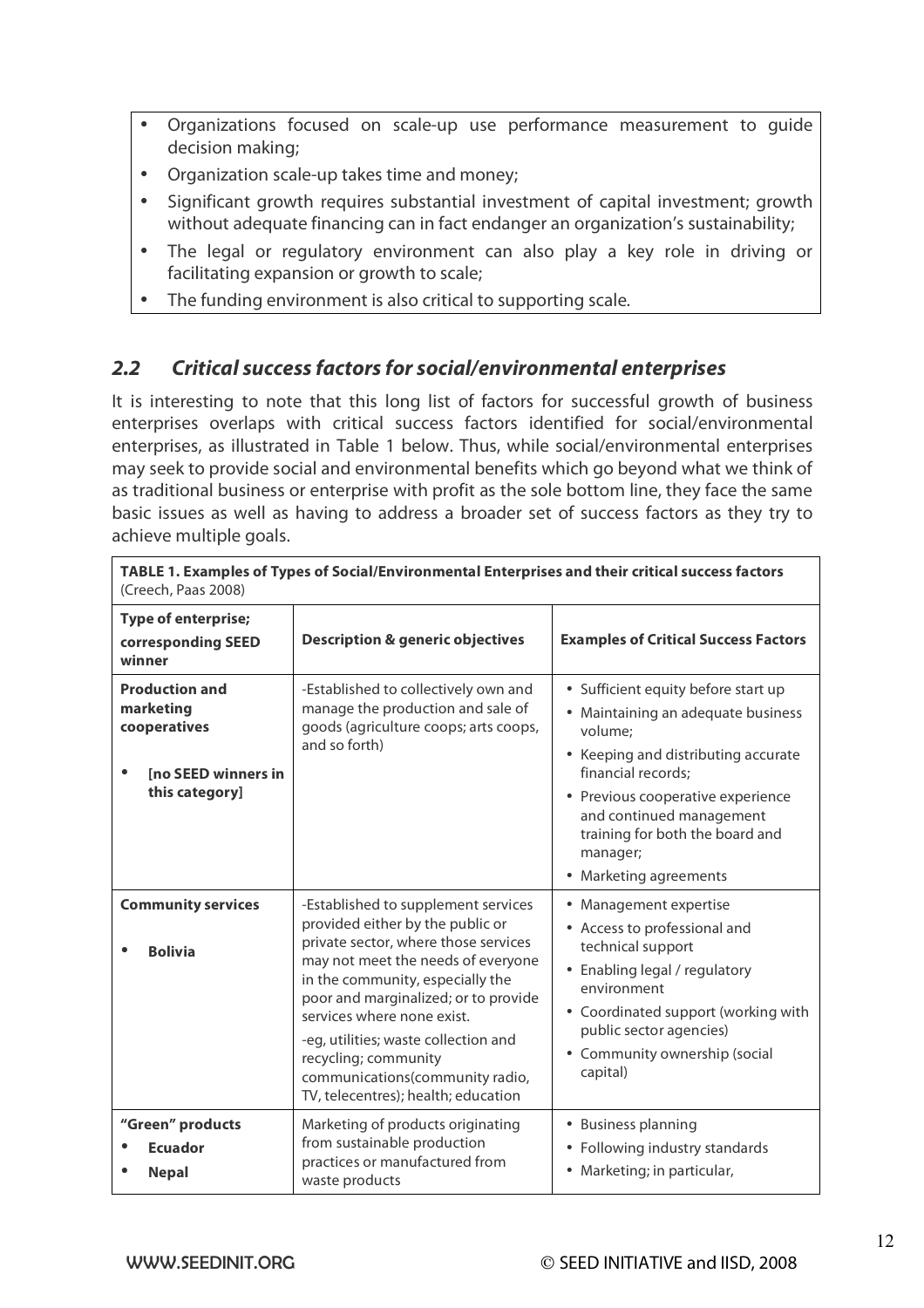| <b>Vietnam</b><br>Peru<br><b>SRI</b><br><b>Nigeria</b>                      |                                                                                                                                                                                                                                               | understanding the green consumer<br>market<br>• Participating in<br>labeling/certification schemes<br>• Enabling state/national policy<br>environment                                                                                                                                                                                                                                                              |
|-----------------------------------------------------------------------------|-----------------------------------------------------------------------------------------------------------------------------------------------------------------------------------------------------------------------------------------------|--------------------------------------------------------------------------------------------------------------------------------------------------------------------------------------------------------------------------------------------------------------------------------------------------------------------------------------------------------------------------------------------------------------------|
| "Green" services<br><b>Brazil</b><br><b>Sierra Leone</b>                    | -Services designed to promote<br>enjoyment of and respect for local<br>social and environmental assets<br>-eg, Ecotourism; Traditional healing<br>services with traditional medicines<br>and practices                                        | • Developing synergies with other<br>established services in the sector<br>• Collaboration with other<br>businesses<br>• Effective target marketing<br>• Key personal qualities for front line<br>service delivery<br>• Personal networking                                                                                                                                                                        |
| <b>Ecosystem services</b><br>management <sup>3</sup> .<br><b>Madagascar</b> | - Promotes the rational use of the<br>surrounding ecosystem to provide<br>the highest sustainable quality of<br>living for the community<br>-eg, setting up parks, protected areas to<br>help manage a resource base (such as a<br>watershed) | • Must become part of the local<br>community;<br>• Active and effective project<br>champions;<br>• Getting stakeholders to agree on<br>courses of action through<br>encouraging active partnership<br>and participation;<br>• Strategic identification of priority<br>areas;<br>Good integration with other<br>biodiversity agencies and<br>organizations;<br>• Strong promotional component<br>within the project |

# **2.3 Field lessons from Business for Conservation initiatives**

The Biodiversity Conservation Network supported a number of enterprise development projects in Asia to support conservation via community based enterprise development<sup>4</sup>. This program conducted an extensive evaluation of the results and extracted lessons learned which are valuable for considering when considering support to these types of enterprises.

The approach put forth three hypotheses:

Linkage between viable enterprise and biodiversity- The enterprise must be financially viable but it must also depend on the in-situ biological resources of the region -- the enterprise will fail if this biodiversity is significantly degraded;

 <sup>3</sup> Cited from http://www.environment.gov.au/biodiversity/publications/case-studies/pubs/woodland.pdf and http://intranet.iucn.org/webfiles/doc/CEC/Public/Electronic/CEC/Reports/StepstoSuccess.pdf

<sup>&</sup>lt;sup>4</sup> For more information, see www.bcnet.org.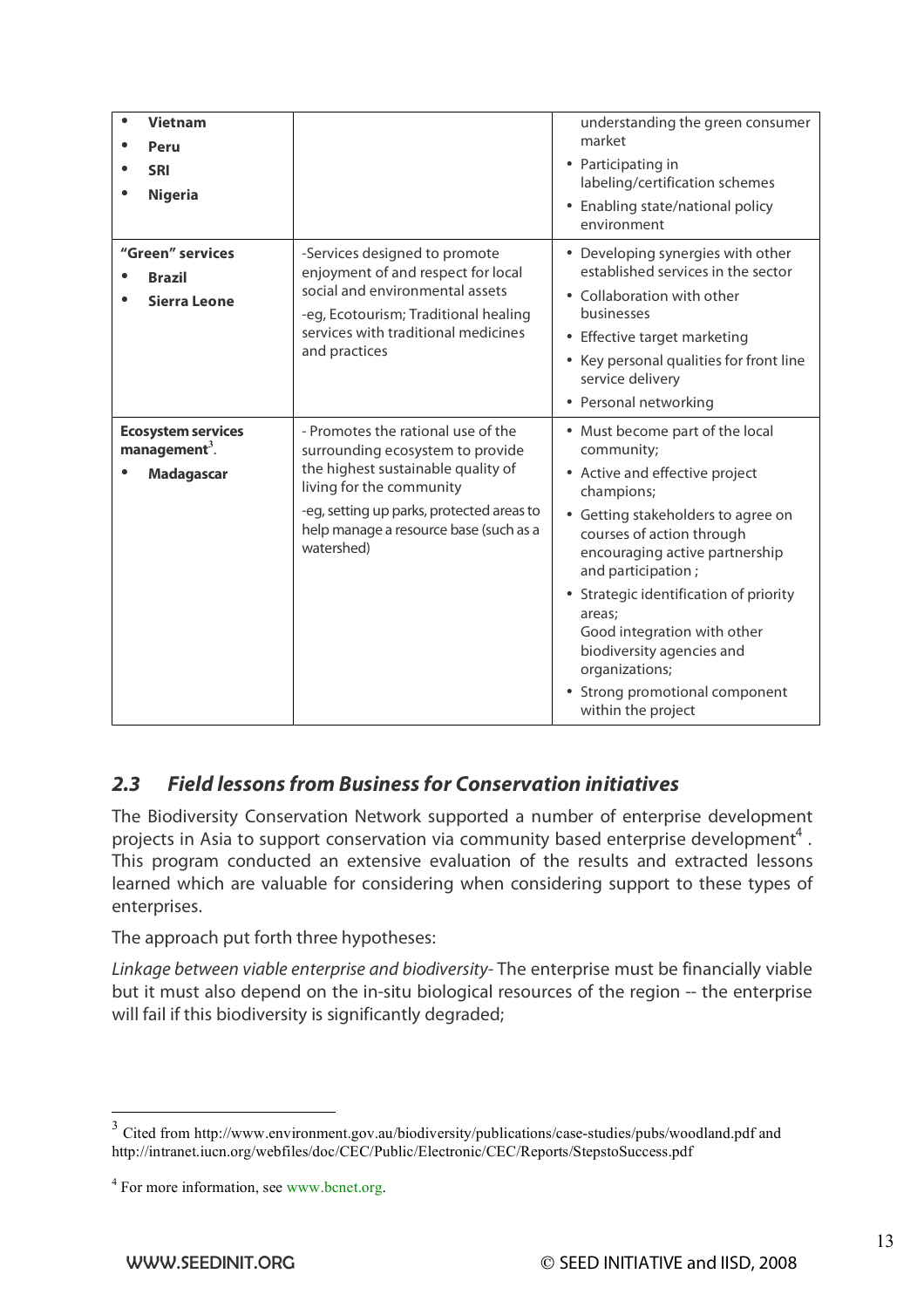Generation of short and long-term benefits – the enterprise must generate benefits (economic, social and/or environmental) both in the short run and with high probability, in the long run, after BCN funding ends;

Stakeholder involvement – the enterprise must involve members of the local community, who are stakeholders of the enterprise and biodiversity of the area, and who can take action to counter threats to the biodiversity.

The resulting learnings from the evaluation of these enterprises are:

- An enterprise can lead to conservation but only under limited conditions and never on its own;
- An enterprise strategy can be subsidized yet still create a net gain for conservation, and;
- To determine how to use an enterprise strategy (as well as other conservation strategies), you need to use adaptive management at both the project and program level.

What is clear from these field studies is the significant level of support (financial, local community, institutional backing) needed by enterprises in order to create both conservation and economic benefits for stakeholders, together with the need to ensure both short and long term benefits for the enterprise and its multiple goals to succeed.

# **2.4 Critical success factors for partnerships**

One of the core elements of the SEED program is the role of partnerships for achieving successful enterprises which has social and environmental benefits. This view of the importance of partnerships for sustainable development emerged from the conference on sustainable development held in Johannesburg, South Africa in 2002. Much has been written on multistakeholder partnerships; the following table prepared by the Wilder Research Centre presents many of the factors noted throughout the literature:

| Table 2: Partnership success factors (Wildridge, 2004 p.8) |                                                |  |
|------------------------------------------------------------|------------------------------------------------|--|
| <b>Membership</b>                                          | <b>Purpose</b>                                 |  |
| • mutual respect, understanding and                        | • concrete, attainable goals and objectives;   |  |
| trust;                                                     | • shared vision;                               |  |
| • appropriate cross section of members;                    | · unique purpose.                              |  |
| • members see collaboration as in their<br>self-interest;  | <b>Communication</b>                           |  |
|                                                            | • open and frequent                            |  |
| • ability to compromise.                                   | · informal relationships & communication links |  |
| <b>Process and structure</b>                               | <b>Resources</b>                               |  |
| • members share a stake;                                   | · sufficient funds, staff, materials and time; |  |
| . multiple layers of participation;                        | · skilled leadership.                          |  |
| · flexibility;                                             | <b>Environment</b>                             |  |
| • clear roles and policy guidelines;                       | • history of collaboration or co-operation;    |  |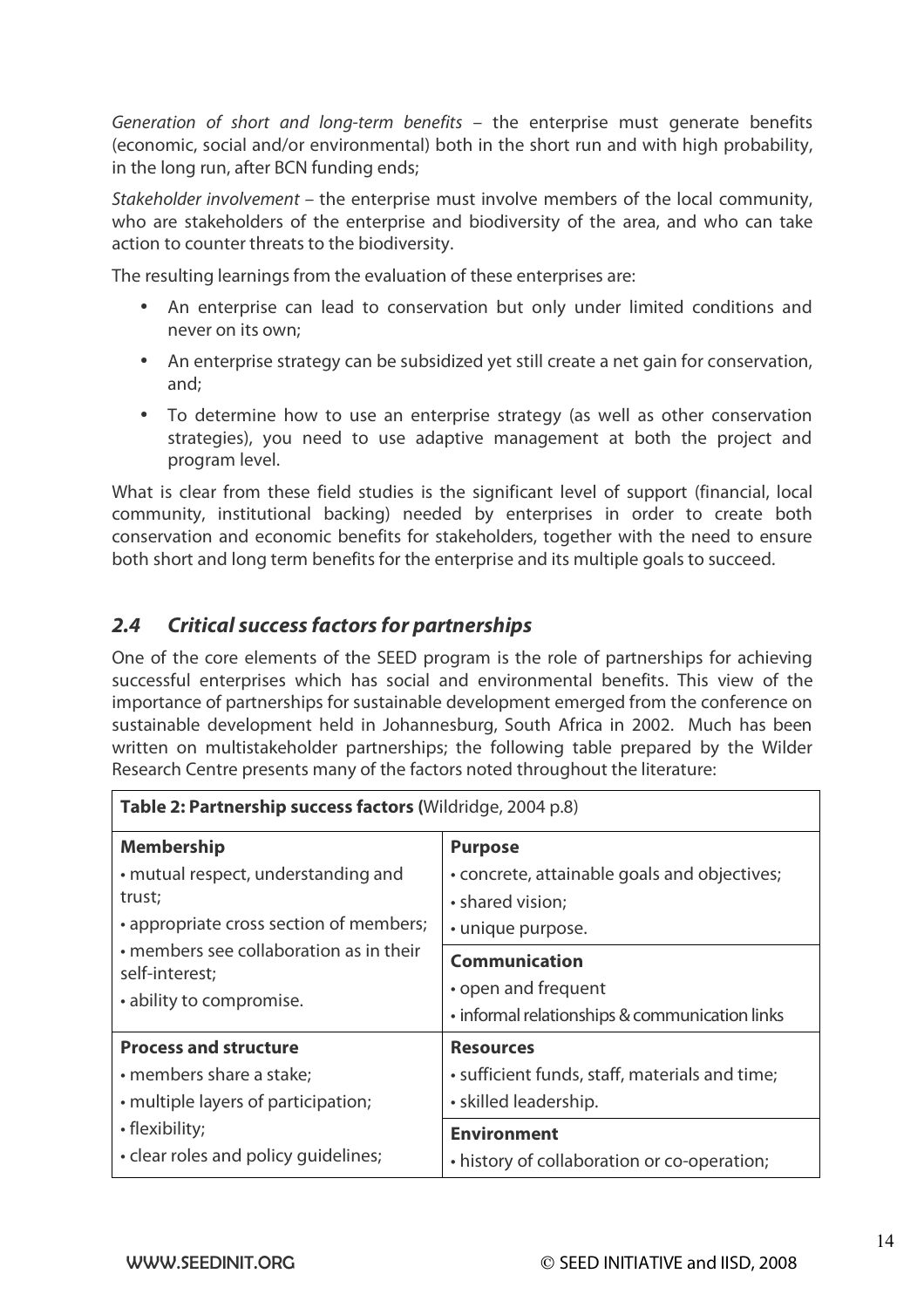| • adaptability;                    | $\cdot$ collaborative group seen as a legitimate |
|------------------------------------|--------------------------------------------------|
| • appropriate pace of development. | leader;                                          |
|                                    | I • favourable political and social climate.     |

# **2.5 Performance indicators for enterprises**

While the research on critical success factors for new enterprises or social/environmental enterprises is somewhat limited, there is a growing body of literature on how and what to measure as indicators of successful performance in enterprises, albeit few of these are specific to enterprise which seeks both social and environmental benefits. That being said, the field of social entrepreneurship or enterprise does have a breath of approaches, methodologies and tools used to measure performance.

One website alone, by the New Economics Foundation (nef), Prove and Improve, a quality and impact assessment toolkit for practitioners in social enterprise, (http://www.proveandimprove.org/new/tools/index.php) provides information and methods for twenty five different types of impact measurement and performance tools. These range from CSR reporting like the Global Reporting Initiative and AA1000S, to ISO standards like ISO 9000 and 14000, to those developed for specific sectors like cooperatives, to those which seek to measure "triple bottom line" or social performance alone. This organization notes that the pages (tools) are not an exhaustive catalogue of all the possible tools and resources available; they do introduce some of the major methods which can be used within the social enterprise, corporate or voluntary sector. In order to choose an approach, or tool that is most relevant to the needs of the particular organization, it is critical to be clear about the goal. This implies that these tools are geared for those with knowledge in the field, and whose practice is to evaluate a range of enterprises. For a new entrepreneur in a developing country context whose first priority is to make their business succeed, they are perhaps difficult to use.

Some examples of commonly used tools to measure performance and impact of social enterprises include:

**Achieving Better Community Development (ABCD)** is a general framework for planning, evaluating and learning from community development interventions. It encourages those involved in community development – whether as funders, policymakers, managers, practitioners, volunteers or community members, to be clear about what they are trying to achieve and how they should go about it. It also helps them to develop a theory of how community development happens and how to measure the changes along the way. It does not provide prescriptive measures or processes for an organization to use, but sets out a broad framework. (www.proveandimprove.org/new/tools/ABCD.php)

**The Big Picture** is an organizational development framework for identifying the strengths and areas for improvement of an organization across all of its activities. It is nonprescriptive and does not involve strictly following a set of rules or standards, but provides a broad and coherent set of assumptions about what is required for a good organization and its management. (http://www.proveandimprove.org/new/tools/thebigpicture.php)

**C3Perform** has been designed to help social economy organizations to improve performance. It is a 'diagnostic workbook' that provides a simple framework for evaluating how an organization is performing and identifies strengths, weaknesses and areas for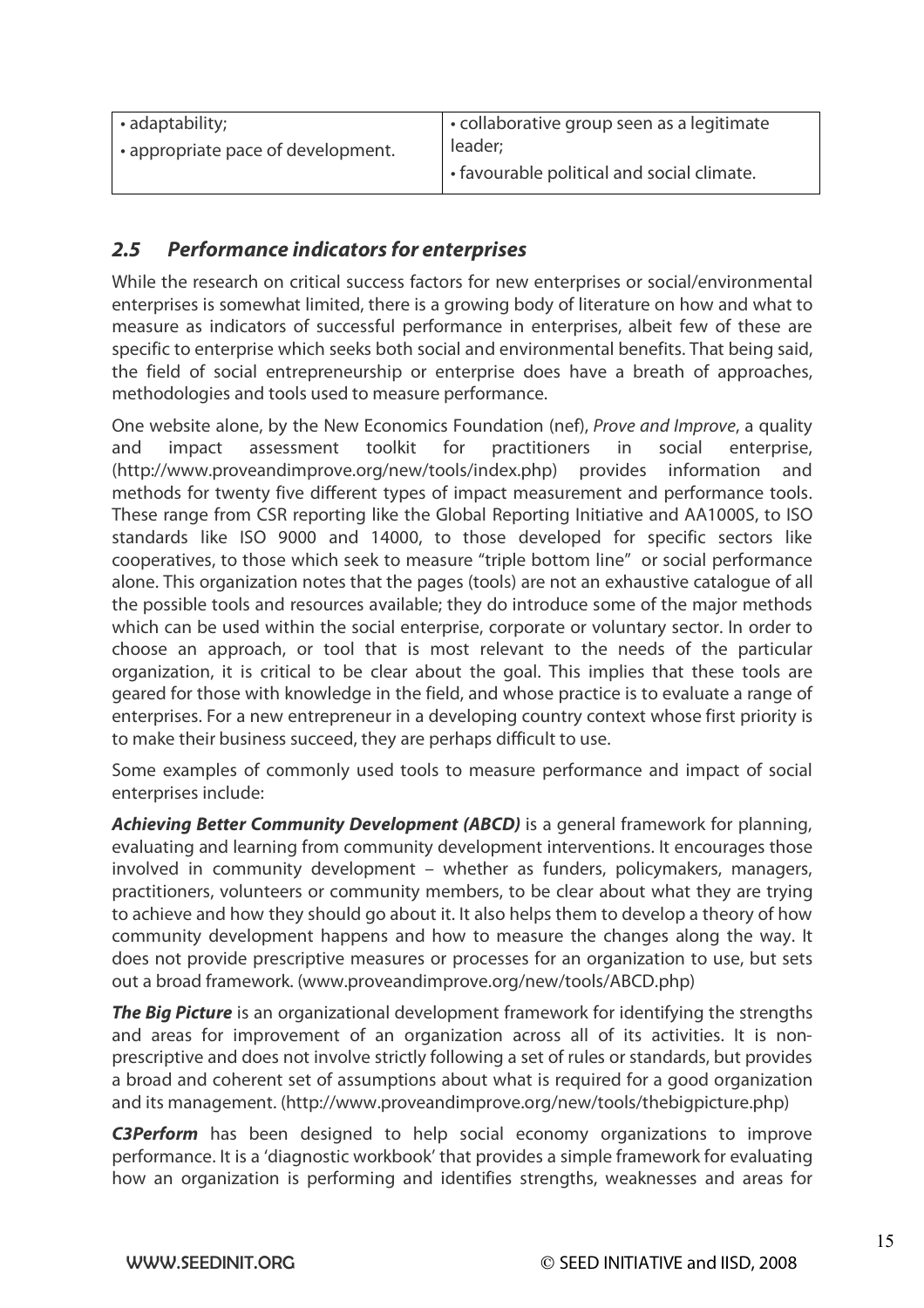improvement. It should be seen as an approach to embedding quality and improving performance into the culture, the strategic and operational values of the enterprises and of the sector. (www.proveandimprove.org/new/tools/**C3Perform**.php)

**Look Back Move Forward (LBMF)** is a simple participative project evaluation and learning tool. The tool guides a two-hour self-facilitated workshop that focuses on an interactive poster. The poster comes with instructions to guide participants through a series of stages, giving them the opportunity to reflect on a project they have worked on together from a number of different perspectives, as well as to compare and learn from each other's experiences. The finished poster provides a visual record of the participant's views on the project, which can be used for discussion and learning.

(http://www.proveandimprove.org/new/tools/lookbackmoveforward.php)

**Prove It!** was developed by nef in partnership with Groundwork UK and Barclays PLC to provide a method for measuring the effect of community regeneration projects on the quality of life of local people. This tool was originally conceived to help those managing neighborhood renewal projects look beyond the physical and environmental changes that had taken place (e.g. the number of trees planted; amenities created) and be able to highlight the positive outcomes of regeneration that can often go unnoticed. (http://www.proveandimprove.org/new/tools/proveit.php)

**The SIGMA Guidelines (Sustainability – Integrated Guidelines for Management)** are an overarching integrated system developed to manage the social, environmental and wider economic impacts of an organization's activities. Their key aim is to improve an organization's performance. This is achieved not by prescribing levels of performance in the Guidelines themselves, but by laying out how organizations should set performance targets that are consistent with the operating principles they have adopted; measure their performance against these targets over time; and report against them – taking action to remedy any situations where the level or speed of performance improvement is insufficient to achieve the targets that have been set.

(http://www.proveandimprove.org/new/tools/sigma.php)

**Social accounting** establishes a framework for ongoing monitoring, evaluation and accountability to stakeholders both internal and external to the organization. The process of social accounting can help an organization to investigate its performance against social, environmental and economic objectives, and ensure that it is working in accordance with its values. In the private sector, social accounting is aligned with corporate social responsibility. (http://www.proveandimprove.org/new/tools/socialaccounting.php)

**Social Return on Investment (SROI)** aims to help organizations understand and manage the social, environmental and economic benefits (value) that they are creating. It is a measurement approach, developed from traditional cost-benefit analysis that captures the economic value of social benefits by translating social objectives into financial measures and focuses on the most important sources of value as defined by stakeholders. (http://www.proveandimprove.org/new/tools/sroi.php)

**Social Enterprise London's (SEL's)** version of the Balanced Scorecard (BSC) was developed expressly to help social enterprises to clarify and articulate their strategic objectives, and decide how they will deliver their multiple bottom lines. It was also designed to give organizations a mechanism to track their performance holistically through both quantitative and qualitative information. This is primarily an internal management tool,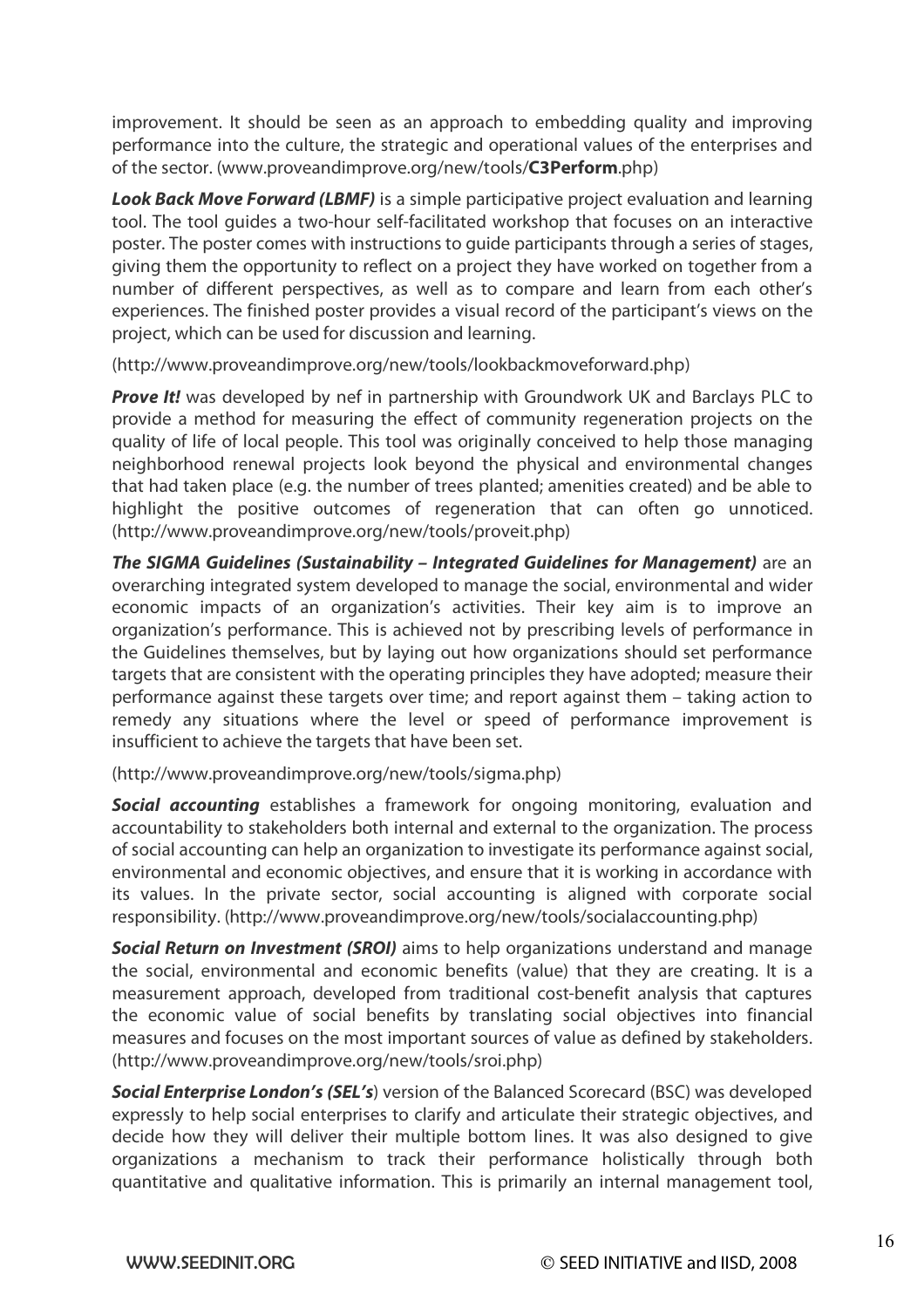drawing upon business concepts. Some of the measures the organization adopts may also be used for external reporting as appropriate.

(http://www.proveandimprove.org/new/tools/socialenterprise.php)

**The Values-Based Checklist** was developed for the Social Firm sector and outlines the required criteria for being considered as a Social Firm under the three key values of Enterprise, Employment and Empowerment. It was developed in consultation with the Social Firm sector and its need originates from 2002 when members of Social Firms UK opted to take a values approach to the Social Firm model instead of being judged purely on percentage of income through trade and percentage of disabled staff. The Checklist is in a user-friendly format and lists desired and essential criteria with suggestions of evidence to support these criteria. The Values-Based Checklist is now the main tool used for mapping of the sector and forms the basis for the Social Firm accreditation scheme being developed by Social Firms UK for implementation early 2008.

(http://www.proveandimprove.org/new/tools/valueschecklist.php)

This listing is only illustrative and does not represent the full scope of tools and techniques for measuring performance and impact in the social enterprise sector, let alone in microenterprise or traditional business metrics. In addition to these practical tools there is an extensive body of academic research on the topic which goes beyond the scope of this review, or practical usage by those who seek to foster social/environmental enterprise. While all these tools may be useful and have their place in business development, for the most part they require constant and ongoing engagement with the business, and a level of sophistication within the business or enterprise itself. This level of support to SEED enterprises could be aspired to by SEED as it explores how to expand its program for the future; but for the most part the SEED winners themselves do not have the capacity to work with these frameworks. Simpler metrics are warranted.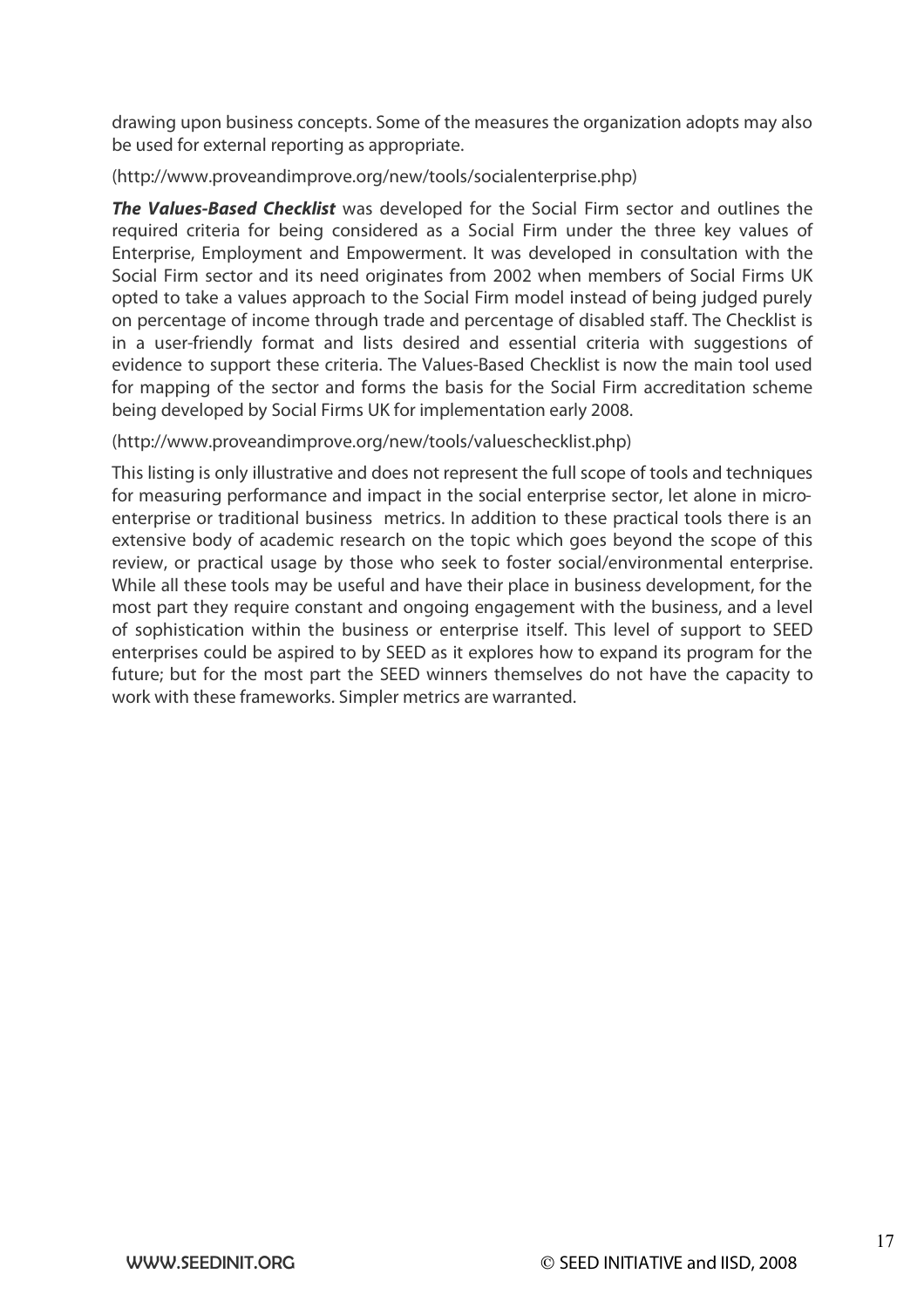# **3. Methodology for empirical research into success factors and performance indicators**

The research conducted by the International Institute for Sustainable Development was designed for two purposes:

- a) to develop a rapid assessment methodology that could be deployed easily for every SEED award cycle.
- b) to determine a set of critical success factors which SEED can evaluate prior to winner selection and can be used to establish a baseline for these factors or indicators for new winners, and a set of general metrics or indicators that can be adapted by each SEED winner to measure progress towards their goals as they develop their enterprises.

# **3.1 Rapid assessment methodology**

The methodology consists of:

- A review of background information on the enterprise (web site, media stories, case study information such as that compiled by Global Public Policy Institute for the 2005 SEED winners)
- A review of award application data
- Pilot in-person interviews at the SEED Winners workshop
- Follow-up key informant interviews by phone or email with each of the SEED winners, using a semi-structured survey instrument, with the lead proponent of the enterprise and between one and four other individuals who are partners, or have an important working relationship with the enterprise.

The survey instrument is key to the rapid assessment (See Appendix 3). The questions have been based on factors currently examined in the SEED application process; on pilot in-person interviews conducted with 2005 and 2007 winners at the 2007 SEED Winners workshop in Pretoria; and from existing tools and metrics used in social enterprise development and partnership activities.

The instrument has two sets of questions that assess pre-award information and post award information about the enterprises. In this first application, the questions had to be asked at the same time, limiting the effectiveness of using the instrument to actually monitor change within the partners, but still providing sufficient insight to establish common success factors and metrics.

The instrument was structured to assess the following areas:

- Business
- Social
- Environmental
- Partnership
- Scalability and replication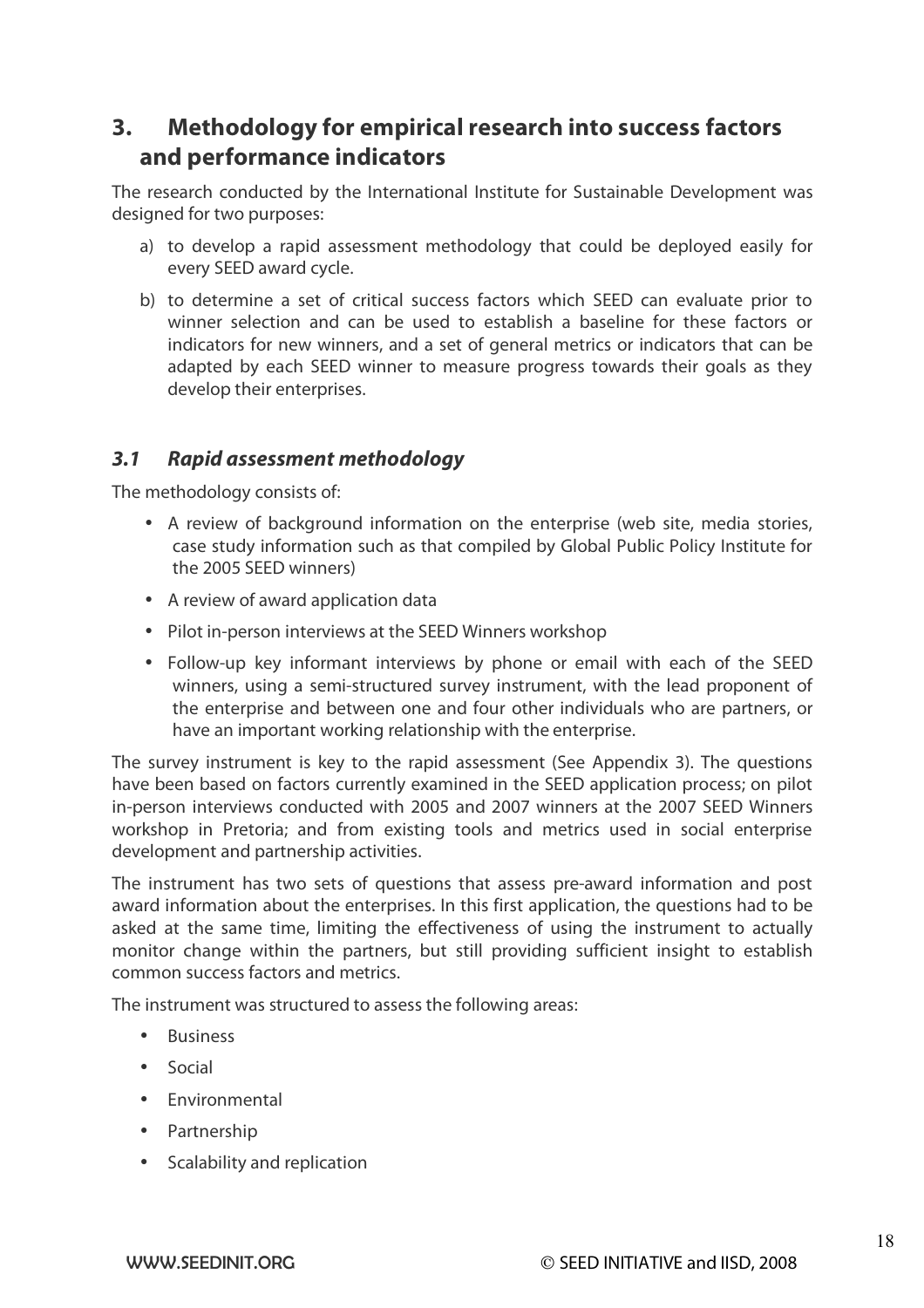Responses were then evaluated to look for commonalities among the enterprises with respect to those factors which have been critical to the success of all enterprises, those that were specific to the type of enterprise, and those indicators that could serve as useful markers of progress for each enterprise.

For each enterprise interviewed a short case report was developed which contained the basic information of the enterprise and its partners; overview of progress of the enterprise since award (from current documentation, or through asking respondent); and information gathered on each of the five assessment categories with a focus on where there is agreement among interviewees with note of areas where there were differing views (based on respondents' answers to interview). This data served as the basis for the report on success factors and metrics.

# **3.2 Strengths of the methodology**

The initial face to face contact with winners ensured a high response rate for the subsequent phone interviews. The leaders of all but one partnership participated in this round of research, even though many have extensive business travel and can be hard to reach (See Appendix 4 for the list of key informants). The 6 month time interval between the face to face contact and the phone interviews provided an important opportunity to observe changes in each of the enterprises that resulted from receiving tailored support through SEED (2007 winners) and to view longer term viability and vulnerability of the 2005 winners who were no longer receiving SEED support services.

# **3.3 Limitations of the study**

The depth of information provided from the key informants over a significant period of time, from the original 2005 case studies conducted by the Global Public Policy Institute (GPPI), to the interviews with 2005 and 2007 winners at the SEED workshop in 2007, through to the 2008 interview process, provides the beginnings of a robust longitudinal study of these start-up social and environmental enterprises.

At this stage, however, a few limitations were encountered. In most cases, the number of people interviewed in the end was restricted to leaders of the enterprise, which may not give a full perspective from the various partners involved in each enterprise. Interviewing others in the partnership was often limited by language barriers, and poor communications access from rural communities. See Appendix 4 for a list of key informants.

# **3.4 A note on scale up and replication**

The responses related to issues of scale up and replication raised a number of larger questions about roles and responsibilities for the scale up and replication of start up enterprises, beyond the enterprises themselves. This warrants separate treatment, and is therefore covered in a separate report.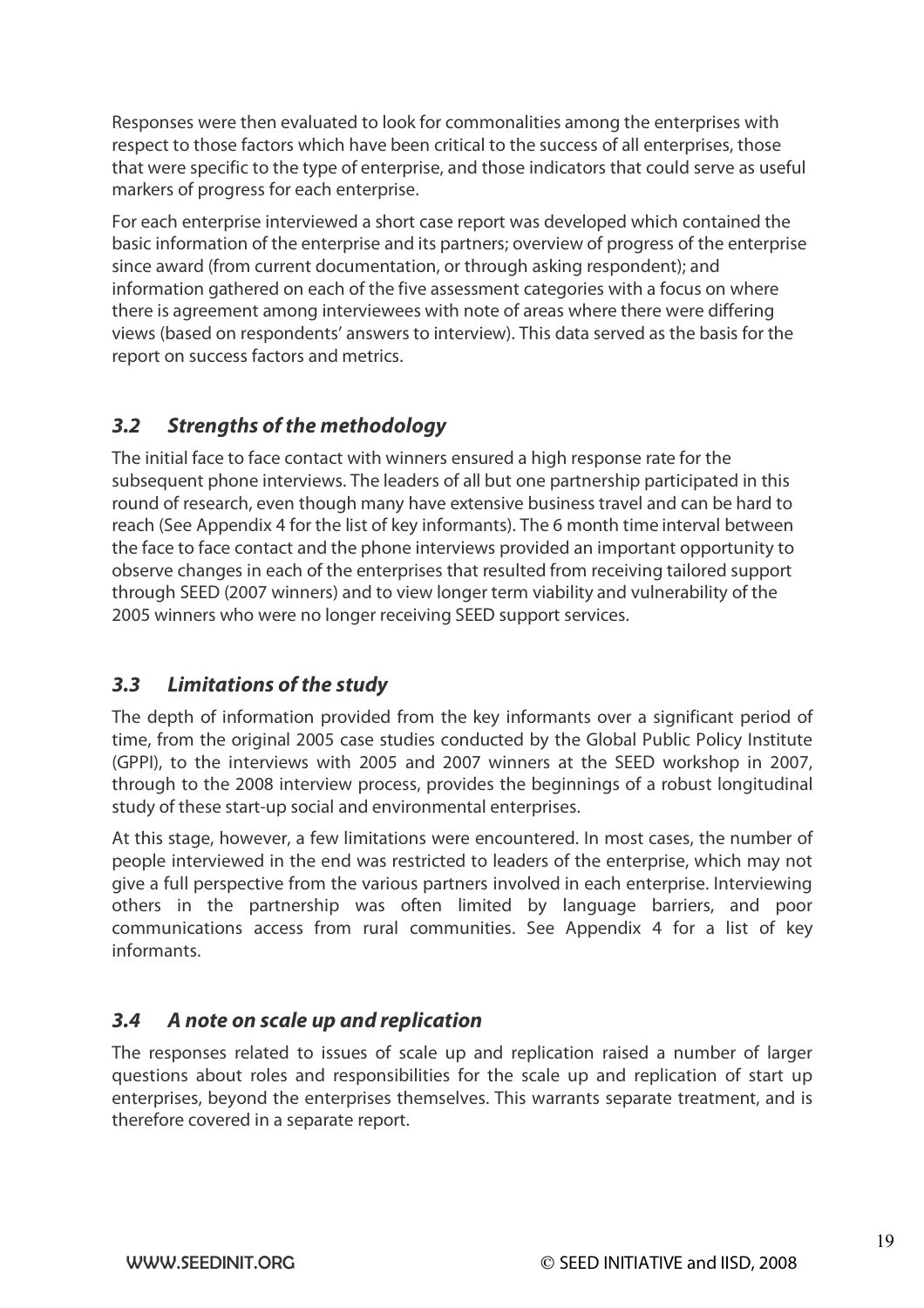# **4. Eight critical success factors**

Based on the rapid assessment approach, eight critical factors have emerged which appear to influence the likelihood of success of enterprises that seek economic, social and environmental benefits for the communities in which they operate.

# **4.1 Leadership**

#### **The commitment and continuity (able to sustain involvement for the long haul) of one or two individuals to lead and coordinate the enterprise**

Within all enterprises there is a dominant leader who helps coordinate the enterprise and enables the partnership to develop and function through the many stages of development required for success. It is preferable to have a person paid to lead or coordinate the partnership. Many noted they worked without salaries and this limited time and effort that could be put into developing the enterprise. When funding was available for even part time coordination, the enterprise often had immediate growth, as in the case with SRI in Madagascar, where part time funding enabled the coordinator to make important market links, send samples to buyers and develop proposals for funding. In the case with Brazil´s Projeto Bagagem, the leader and instigator of the initiative was working for free, but then won an Ashoka fellowship which would pay her salary for 3 years. This has enabled her to concentrate fully on the project and its growth.

Leaders or coordinators need to be able to work among all sectors (or types of partners) from understanding the business aspects to building support at the community level, to negotiating with government actors and markets. They also must need to have a keen understanding of cross-sectoral issues and constant attention to securing private and/or public investments.

Being able to deal with governments is also an important part of leadership. In Nigeria, Vietnam and Bolivia this has involved a lengthy process of negotiation and engagement in order to secure required licenses, or engage the government as a partner. The ability to weave through bureaucracy, work with different ministries and levels of government and to enable these actors to support the enterprise is a skill that leaders have had to develop or bring to play in most of the partnerships.

While a good leader is important, spreading these skills and responsibilities among the partnership seems important for long term sustainability. In the case of SRI (where the USAID funder coordinator is leaving because funding has ended), and Sierra Leone, having the person who served as leader leave the project has set each of them back considerably. In the case of SRI, the point person has all the contact and relationship with farmers and cooperatives. In Sierra Leone, the person with business experience now lives in US and partners have reverted to more traditional ODA support for projects around health and hygiene with the international tourism component postponed indefinitely. Both Bolivia and Nepal however have endeavoured to train people within the communities to assume responsibilities for working more directly with the local stakeholders.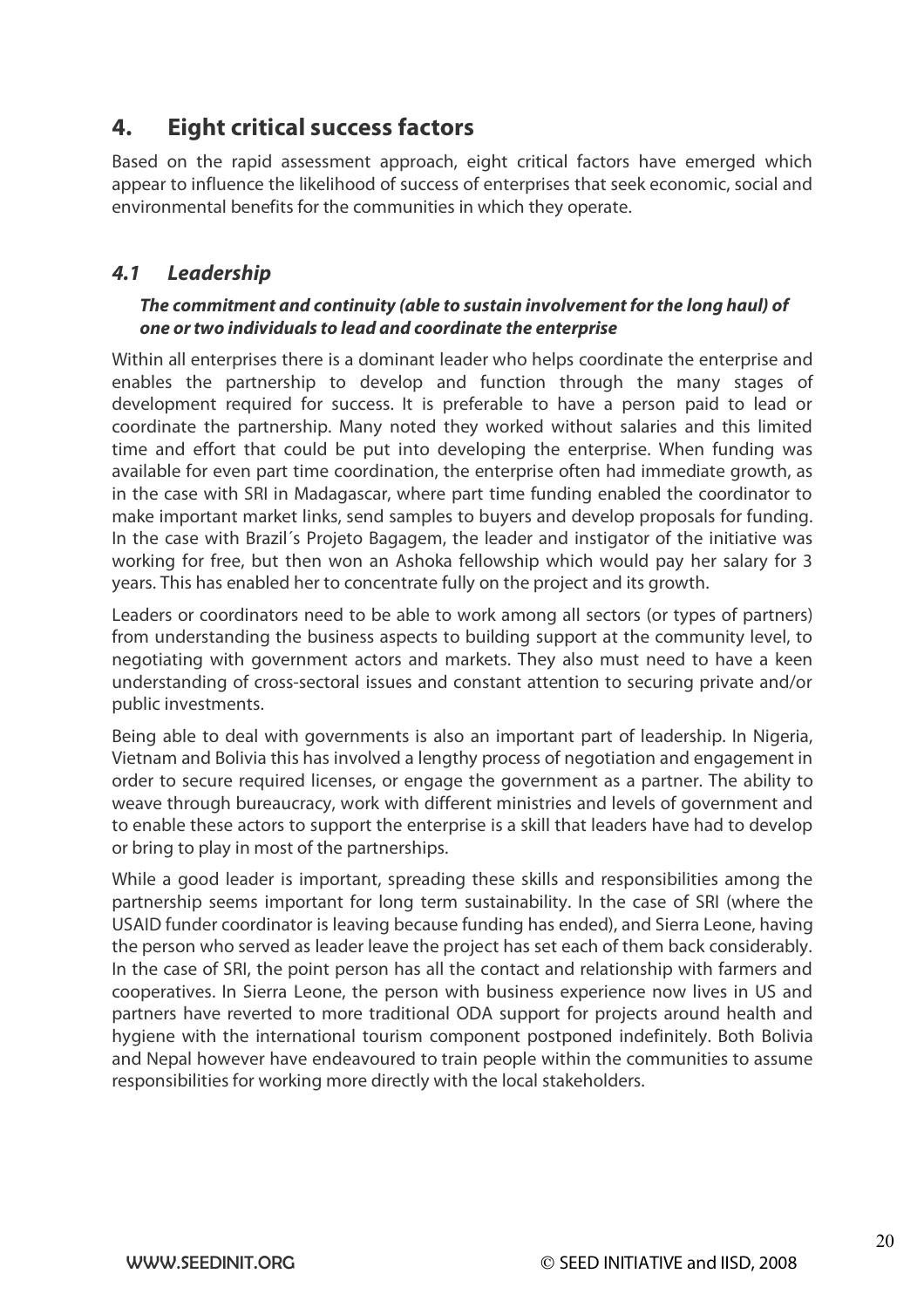### **4.2 Partnership Management**

#### **The ability to negotiate and maintain a core set of relationships for the benefit of the enterprise is important for growing the enterprise and ensuring equitable benefits**

Partnerships need attention to keep them going and some type of benefit must be realized by each of the partners directly involved. Those partnerships which are not financially resourced well or do not offer tangible benefits to being in the partnership often suffer from unequal participation of partners, with one partner doing most of the work. On the other side, when they do work well, each partner's expertise and knowledge contribute to the success of the enterprise. The best example from interviews was Nigeria: Dr. Adelegan's MBA education helped from the start of the project with developing financial proposals; however there were many other skills needed in the business start-up that came from other partners, particularly legal assistance from the Centre for Youth, Family and the Law when dealing with the government. The Centre has also provided legal advice for all aspects of the partnership, and has attended meetings for both developing the business, and those World Bank, UN and other such global meetings to which Cows to Kilowatts was invited. The Thai partner provided the needed technical and engineering expertise. For Projeto Bagagem in Brazil, the contributions of the business partner, which is attracting clients to the enterprise, and the NGO, which is training community leaders to receive clients, are key to the success of the partnership.

## **4.3 Proof and clarity of innovative concept**

#### **Testing and external validation to demonstrate that an idea has market potential.**

A number of SEED projects have their roots in or are in some way linked to an earlier project or process supported through overseas development assistance (ODA) or similar international project funding, enabling a" proof of concept" that has demonstrated the viability of commercializing the product or service. In the Vietnam enterprise, the active chemical compounds in the traditional plants were originally identified by a New Zealand research company with New Zealand Aid support. T'ikapapa in Peru grew out of Incopa, a Peruvian government and the International Potato Centre initiative to promote traditional potato crops. The SRI initiative promoted a proven rice cultivation technique. The Ecuador business began with an idea supported by a GEF small grants award to work with local women to conserve and restore local biodiversity. The Madagascar community managed marine protection area was championed by a foreign NGO working with the local communities on a daily basis. With the SEED award many of these initiatives are now going the next step to make the concept a functioning enterprise that can deliver a range of economic, social and environmental benefits to both the partnership and the communities where they are located.

One of the strong points of being a SEED award winner is that it allows a start-up partnership/enterprise to gain greater exposure outside of their country or region which often results in further funding or access to markets. The proofing of the idea followed by its endorsement by SEED is an important signal that the idea has merit and opens opportunities for the partnership with other donors or other award programs which may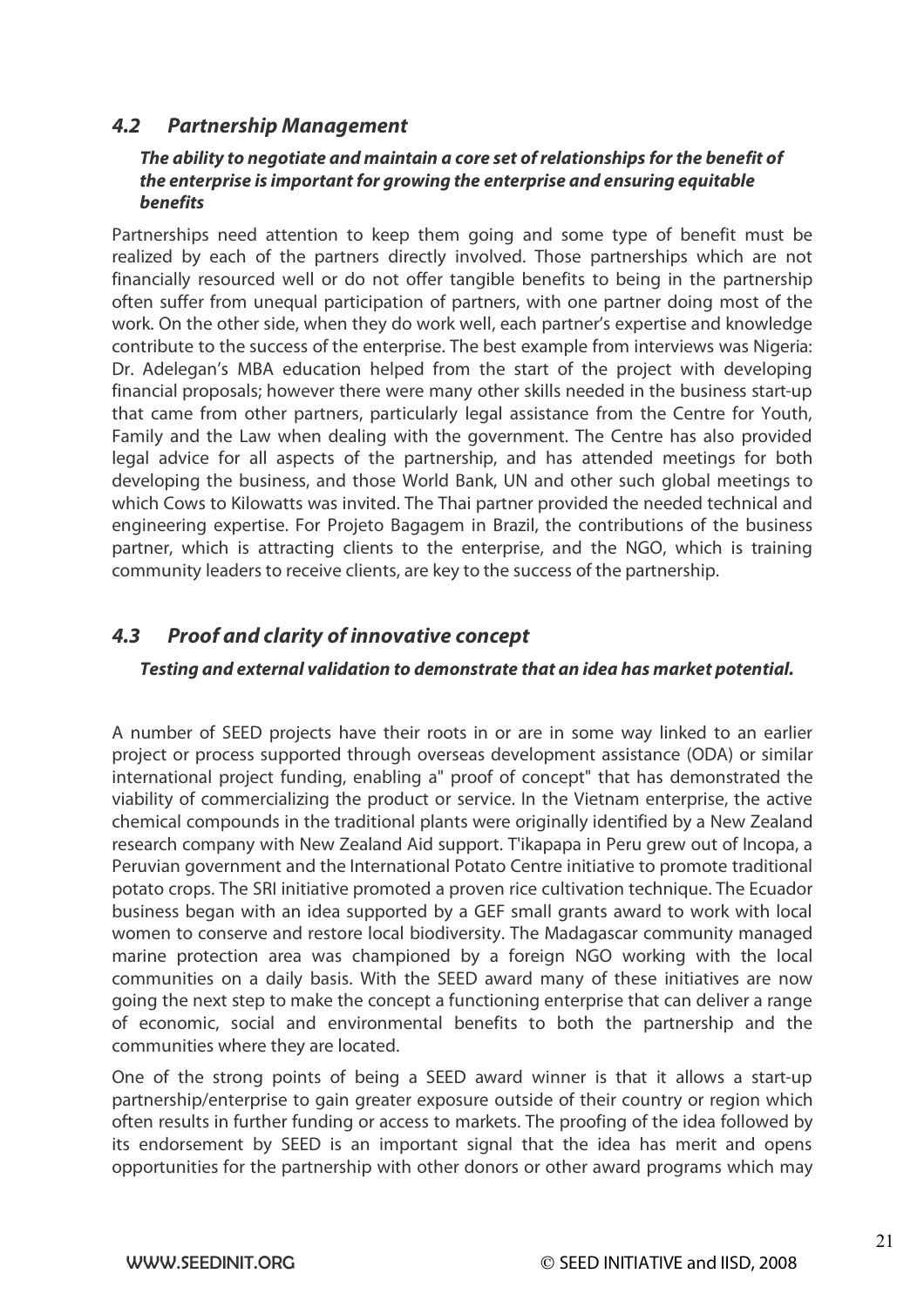otherwise have seen the enterprise as too risky. In the case of Nigeria, they approached the World Bank Development Market Place early on for funding as a health and sanitation project, without success. After modifying the concept and receiving the SEED award, which enabled the business planning and greater exposure for the project, they have been successful in gaining recognition from World Bank and other potential investors. Three SEED winners have, subsequent to the SEED award, received Ashoka fellowships.

Another aspect of the concept that is also a critical success factor is whether the idea has an inherent logic and clarity. Where a product or service is known and a demand is recognized there seems to be an easier road to success, such as water delivery in Bolivia or the need to properly dispose of slaughterhouse waste in Nigeria. On the other side are enterprises where new products or services must be introduced, explained and promoted to the market; these start more slowly and have a greater chance of failure. The Sierra Leone project not only had to introduce a form of healing that was not well known outside of this region or Africa, it also had to convince foreign tourists that Sierra Leone was now a safe place to visit, despite the negative press the country often receives. The project partnership came to recognize this dilemma and now is focusing on marketing to people within the country.

## **4.4 Business planning and marketing**

#### **Either the leaders of the enterprise have business and marketing skills, or they have access to those skills in their key partners; or they have ready access to training to attain these skills**

Almost without exception, SEED winners noted the need for business planning and marketing support as critical to the success of their enterprises. Business plans should demonstrate that the enterprise is establishing objectives, products and service lines; setting up supply chains; and identifying revenue targets and the investment and financing requirements and marketing strategies to meet those targets. Access to investment is often mentioned as a critical success factor for enterprises; understanding what investors might be looking for, and recognizing where there might be barriers to investment, is part of the larger skill set necessary to grow the business.

All the leaders of the winning enterprises (excluding only Madagascar) stated that they needed many new business skills. But it was also clear that when these skills were not vested in the leader of the enterprise, they were able to find the skills among their key partners, or they were able to access training on specific skills needed to make the enterprise function well. After Cows to Kilowatts received their SEED award, they attracted the support of expatriates with business skills, who now help them develop their business plan and market analysis. A further two week training program in business planning and market analysis together with the expatriate advisors has facilitated a good business plan for the enterprise. The project leader in Vietnam stated the need to develop many skills, and that the SEED winners workshop in Pretoria was very useful in initiating their first business plan.

Acquiring new business skills must be recognized as an ongoing endeavour, with the capacity to learn about new business opportunities as they arise. For example, Cows to Kilowatts is already keeping an eye on options for selling carbon credits from their energy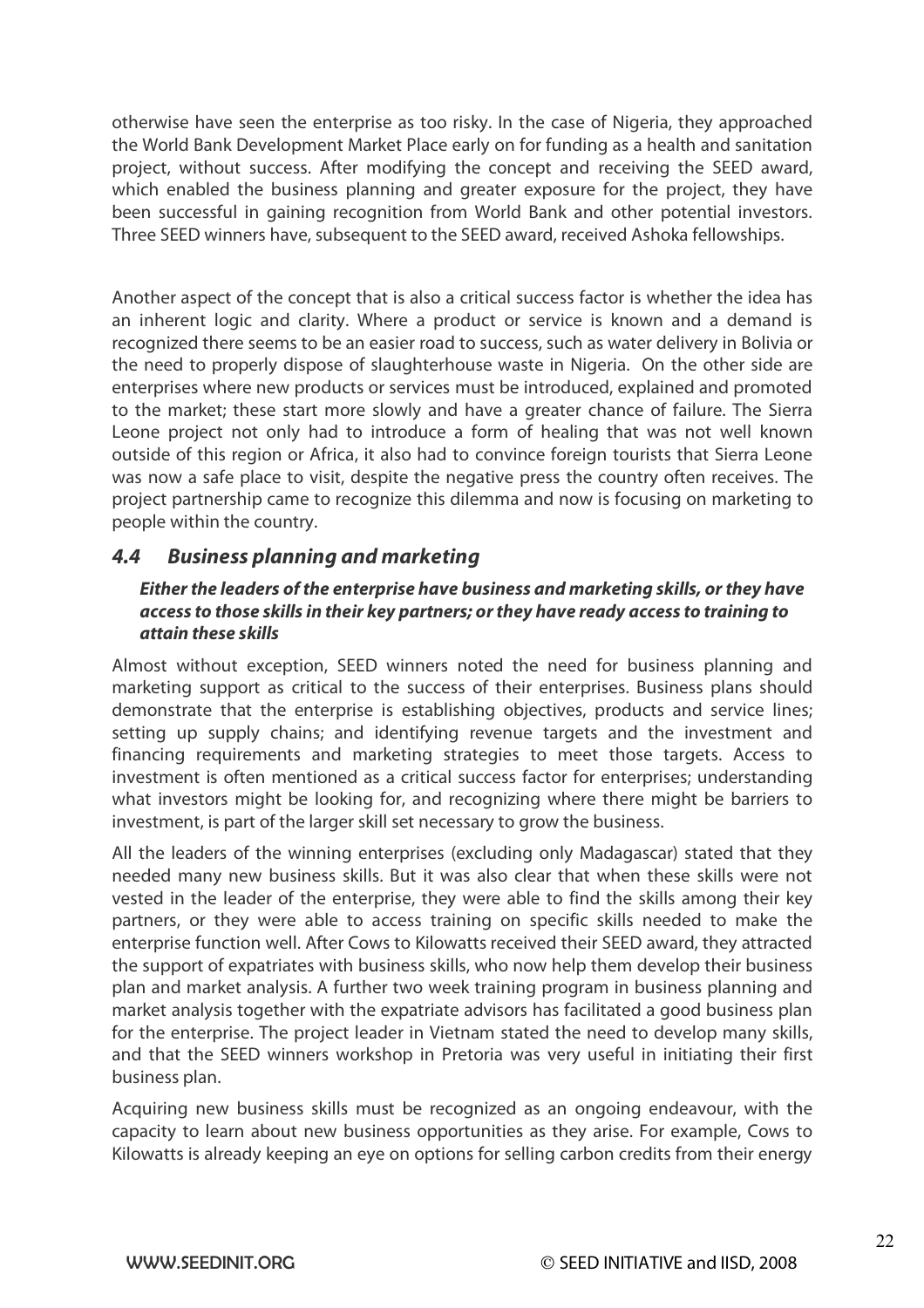production, based on training at a US EPA carbon credit meeting in South Africa and a World Bank meeting on carbon trading.

While many necessary business skills were accessible within the enterprise and partners, almost without exception the SEED winners lacked one essential business skill: an understanding of marketing, locating buyers or attracting clients. An enterprise depends on bringing income in through selling a product or service, yet as a whole, each winner interviewed noted they had never thought about marketing, had no skills in this, as most partners come from NGO or Government sectors, and have found it one of the more difficult aspects of initiating their enterprise. Lack of information about buyers was commonly stated, and many did not know where to start. Even the Internet was not a solution, as many did not have good internet access, or it was not the first place they would consider as a source of information, or their partners did not have or know how to use a computer. In Vietnam, according to the coordinator, partners have no experience with marketing and this is still a weak point for the project. They need more advertising and marketing needs more investment than they have available. In Peru, the success of the project depended initially upon developing local markets by creating consumer awareness of the benefit of buying native, organically grown potatoes for personal health and for the local economy. This required a long term, targeted plan to create a new market demand for a luxury organic product, which may not actually be feasible in a developing country like Peru. The Peruvian project organizers are finding that it may be easier to tap into established overseas markets for organic produce (eg, Europe). Most SEED winners have used SEED's support services to strengthen their marketing skills, and to network with local and international sources of expertise.

# **4.5 Triple bottom line planning**

#### **The conscious and deliberate alignment of economic benefits with social and environmental benefits is an important element of achieving sustainable development.**

Dr. Adelegan of Cows to Kilowatts observed that having important management skills in place at the start such as his own business education did not prepare him to understand social enterprises, or to develop businesses to have environmental and social benefits. Training and contacts which SEED enabled in these areas were important new learnings for him. The Brazil project also gained more of a triple bottom line focus from SEED, and now plans to implement more of the conservation or environmental aspects to its tourism program through teaching communities about sustainable fishing and farming in order to provide organic, sustainably harvested produce to tourists, as well as providing sustainable energy supplies for tourists throughout the trip (e.g. solar heaters for showers).

Although all SEED winners identify economic, social and environmental benefits at the outset, this ability to plan consciously, proactively and in detail to achieve all three types of benefits is not evident with all SEED winners. Without the deliberate setting of social and environmental plans, comparable to business plans, it is more difficult to ascertain whether such benefits can be realized. Nevertheless, there have been four cases where such benefits are being reported. In Sierra Leone, the communities have increased awareness through the project of the island reserve being a tangible asset which could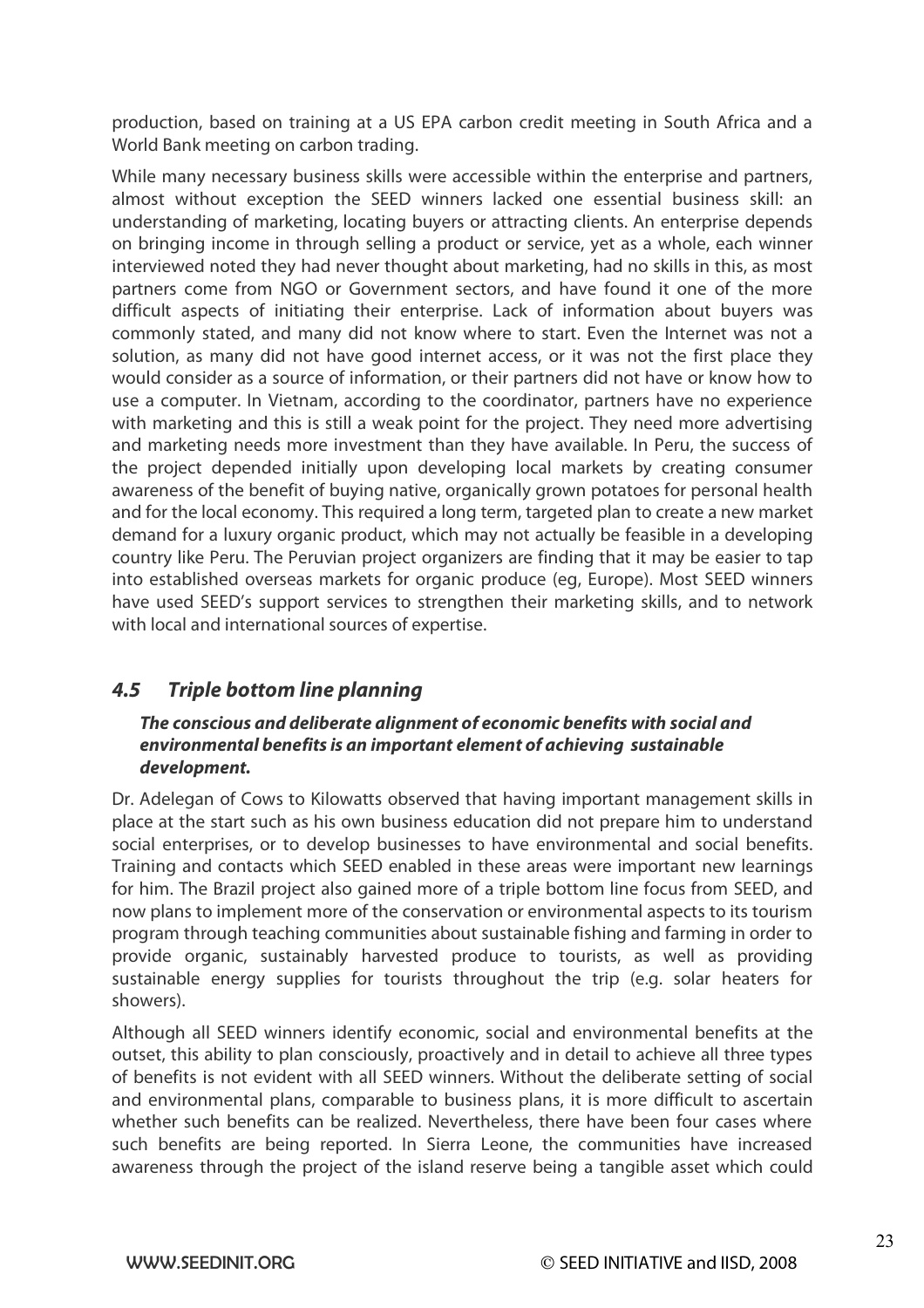make them money if properly conserved. Poaching of game has nearly been eliminated, and the communities no longer harvest wood or Non-Timber Forest Products (NTFPs) from the island. In Vietnam, medicinal plants are a diversified crop for farmers and need less land and lower quality land to grow them, so it has provided a new crop/income without affecting food production. Farmers can make better use of their marginal land. Growing the plants has taken pressure off the native populations and has allowed some native regeneration. In Bolivia, the engineering firm which implements the water systems has been able to learn about ecological water management (including alternative solutions such as dry toilets and constructed wetlands) and has already started some pilot projects in these areas. The firm will now offer an integrated water management solution instead of simply access to water or normal sanitation solutions. In Madagascar, the coastal fishery is recovering inside the community managed protected zone.

## **4.6 Short and long term benefits management**

#### **Demonstrated planning for short and longer term benefits; and how economic benefits will be shared**

An important factor for success is that all stakeholders -- not only the leaders of the enterprise, but their key partners and the local community -- feel they are receiving benefits from the effort they are putting in to the enterprise. Those that seem to have more success plan ahead and define potential benefits to the beneficiaries in the development of the project. It is much more difficult when benefits are not clear or will take time to be realized. This is particularly true when natural resources that need a long time to grow or regenerate are involved. In the case of Nepal´s seabuckthorn harvesting project, it was reported that the leader has to constantly encourage the community (involved in cultivation) to continue with the enterprise, since the plants need four to five years to mature before producing fruit. The leader noted that a previous ODA-funded seabuckthorn project failed because international organizations do not have the time to wait for longer term projects to come to fruition and provide benefits. Likewise in Madagascar, community attention to the current limits on harvesting in the marine protected area must be sustained while the ecosystem recovers sufficiently to support a fishery once again. With SRI however, there are immediate rice harvest results that one farmer can then demonstrate to another, leading to longer term, wholesale change in agricultural practices. In Vietnam, despite the difficulties of starting the enterprise, community farmers and the community cooperative have stayed engaged and involved because they perceive benefits for the partnership. Farmers now have a new crop which they can grow on spare land that is unable to support other crops. The organization has gained more support in the community because of the project and is now seen as legitimate in representing the community and developing new opportunities for economic growth. On the conservation side of the equation, the cultivation of medicinal plants has taken pressure off of wild stocks allowing these to regenerate in areas that were once over harvested. If the enterprise requires a significant lead time before a tangible benefit can be secured, the leaders should plan for either a shorter term benefit to be offered or have a concrete strategy to keep everyone engaged while waiting for the longer term benefit.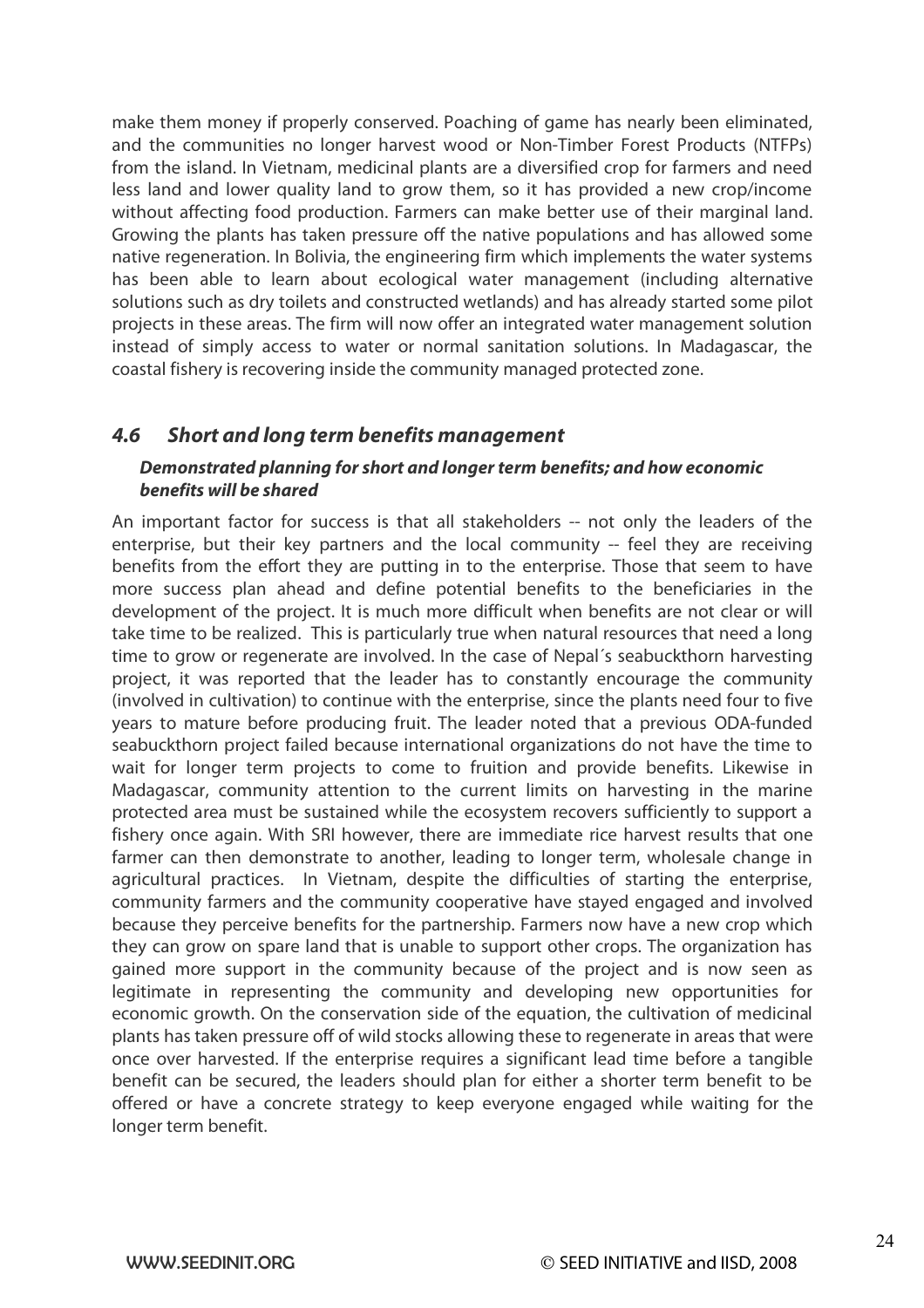### **4.7 Community engagement**

#### **Long term success and sustainability lies with the successful engagement of the local stakeholders and beneficiaries.**

Successful community engagement was cited as especially crucial to the success of most enterprises interviewed, although enterprise leaders found that training at the community level was necessary for the success and further expansion of the enterprise. The leader of Nepal´s Harvesting Seabuckthorn project noted that without being able to effectively engage the local community, it would be impossible to make the project work, as did Ecuador, Bolivia and Sierra Leone, and earlier interviews with Madagascar. In developing nations, this can be a challenge, with education levels and cultural understandings varying widely among different economic classes. Many communities are struggling with basic needs (food, shelter, health, sanitation) and often are not formally organized. One of the benefits cited in nearly all projects was the resulting organization of a community into more formal, legal or political structures, which has helped the community to gain access to non-enterprise related benefits such as health care, education and other basic needs.

### **4.8 Risk management**

#### **Demonstrated planning for mitigation of risks and externalities helps ensure long term functioning of the enterprise.**

Those enterprises that anticipate and plan for risk often have an easier time of adapting to unforeseen complications or problems which may arise. Those that plan only for the best are often surprised and unduly slowed by the unexpected which inevitably occurs. In Vietnam, it was not expected that it would take two years to get a license to sell their products in Hanoi; this slowed expected income to the project. In Nepal political instability has been a barrier to implementation and there are indications that others are "copycatting" the idea and risking both depleting the wild sea buckthorn resource and undercutting the market. In Peru, severe frosts took out the native crop one season, which alerted the founders of T'ikapapa to the vulnerability of the product supply. At present, the enterprise leaders admit that there is little that can be done to avoid future crop failures. Some thought has been given to helping farmers choose planting areas that may be less susceptible to extreme weather events – and it is this attention to risk management that improves the likelihood of success.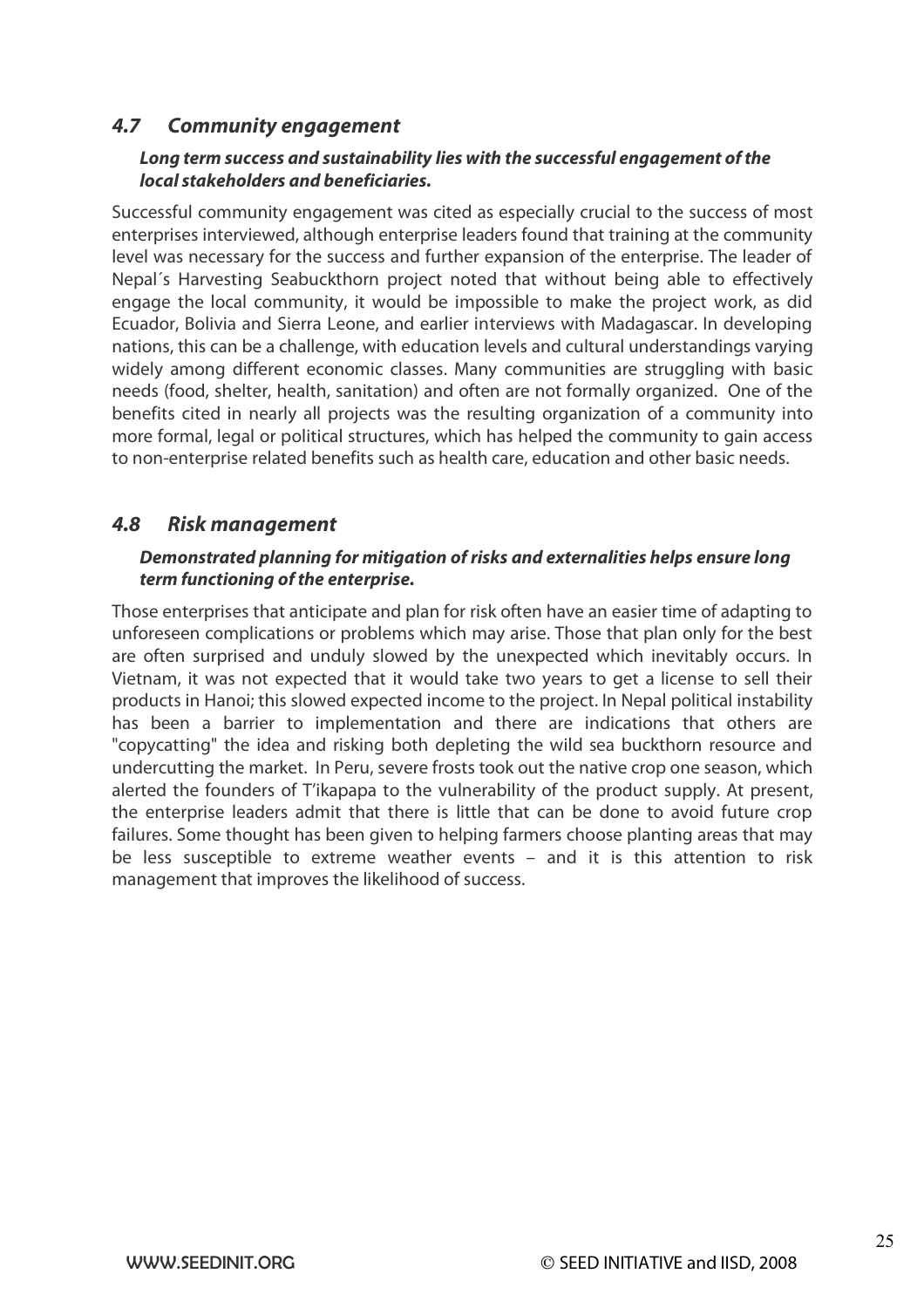# **5. Performance indicators**

Identifying the presence of critical success factors, and addressing gaps, will help a start up enterprise get underway. But these enterprises also need to watch for indications of progress: are they in fact achieving the success they seek? The rapid assessment methodology revealed a small number of common performance indicators – 14 in total - which may reveal whether an enterprise is functioning well and moving towards its goals. These indicators are in the areas of business, social, and environmental performance – achieving the triple bottom line for the enterprise. A final selection of indicators is suggested for monitoring the health of partnership arrangements.

Social and environmental enterprises should adapt these generic indicators to serve their own enterprise goals. More specific targets (such as revenue goals; or numbers of homes provided with clean water; or numbers of hectares of an ecosystem restored) may be warranted for each indicator. All 14 indicators can be monitored on an annual basis, as part of an overall strategic business assessment and annual reporting process.

### **5.1 Business performance indicators**

#### **Goal: Financial viability of each start-up enterprise has improved by the end of the first five year business cycle.**

#### **Indicator 1: Business plan in place, reviewed and updated regularly**

The Business Plan and planning process is important for the organization and development of the enterprise, establishing objectives, products and service lines, supply chains, revenue targets, marketing strategies and investment and financing requirements. It should help to define roles and responsibilities of partners and how profits would be distributed, often serving as a de facto governance document as most of the partnerships do not have formal governance agreements (with the exception of those who currently have a Memorandum of Understanding with their key partners). The development of a business plan is one strong indicator of performance of the enterprise and partnership. In the case of Nigeria, the business plan, and exposure SEED has offered, has fostered interest from others outside of Nigeria and from the government within Nigeria, suggesting an even greater market potential for the technology.

#### **Indicator 2: Marketing networks established and new opportunities investigated**

One of the greatest challenges seems to be gaining market access and building networks for distribution of products or services. The establishment of these is one good indication that the enterprise is moving towards success. In Bolivia, there is now demand for additional services from Agua Para Todos. In Cambodia, there has been a contract signed with a German firm for 400 tons of SRI rice; in Madagascar Lotus Food from the USA has found a variety of SRI rice they want to distribute. Brazil has expanded tourism routes and locations. In all these cases time and effort was needed to develop appropriate marketing plans and approaches, and it took dedicated effort to make market linkages and develop them to the point of success.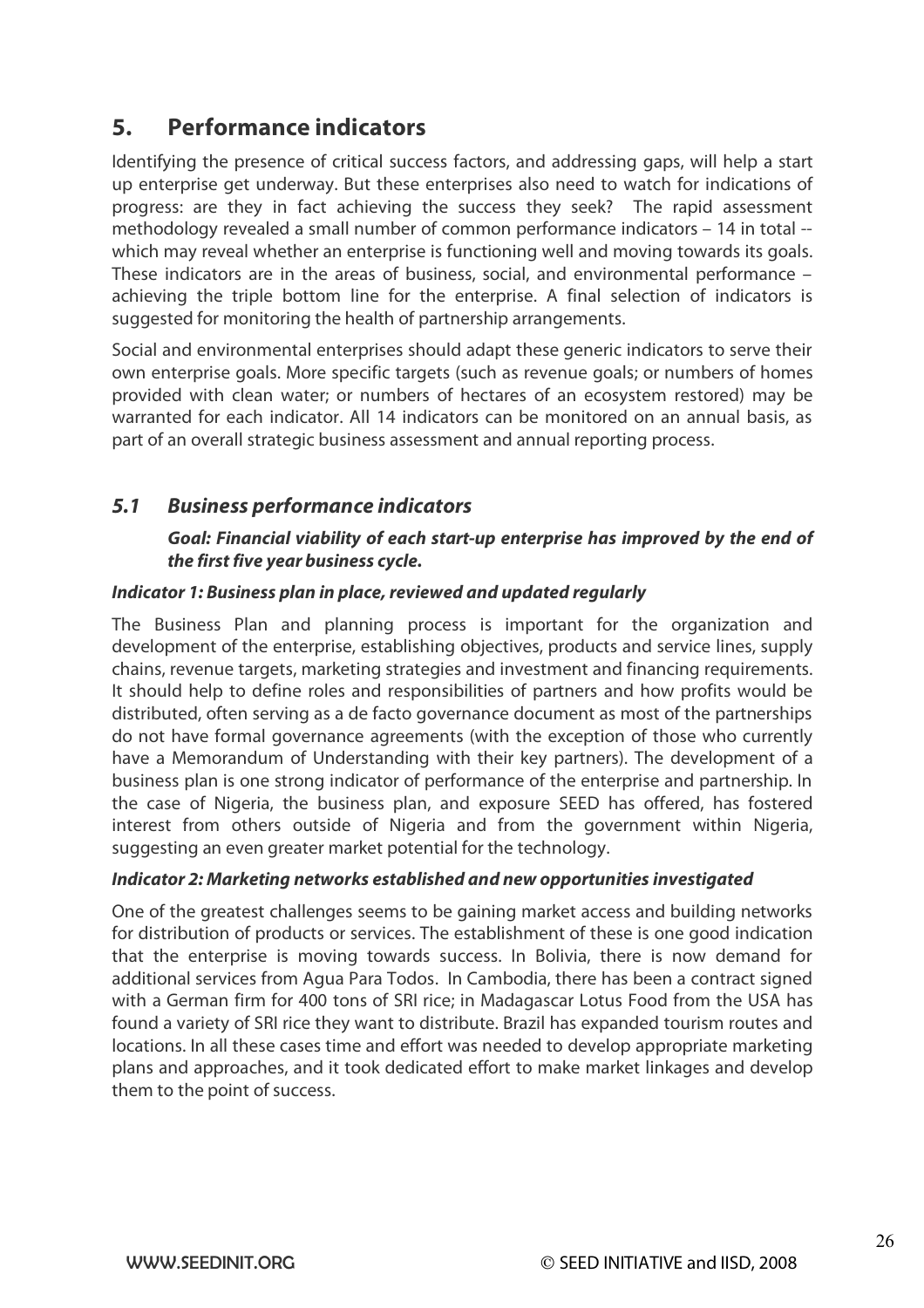Application to a fair trade or sustainable resource certification program may also support a marketing strategy. Several winners have requested help in particular with understanding and applying to appropriate certification programs.

#### **Indicator 3: Livelihood for the enterprise manager**

Having a full or part time paid leader seems to be one of the most critical aspects of achieving success and an important indicator that the partnership and enterprise is functioning. With SRI Rice a paid coordinator has enabled market linkages and access to more funding. In Brazil, the Ashoka award has enabled more effort to go in to development of the enterprise. In the case where there is not funding for a salary, such as Vietnam and Sierra Leone, this is cited a one of the limiting factors which has slowed progress.

### **5.2 Social performance indicators**

#### **Goal: To provide income or employment to community beneficiaries and contribute to community livelihood and well being**

While all SEED enterprises could clearly and passionately articulate their social and environmental goals, they were less likely to have systems in place to monitor whether those goals were being achieved. Based on the interview data and related literature, the following appear to be among the most common, and useful, indicators of social performance.

#### **Indicator 1: Income provided**

Have the community beneficiaries received income from the enterprise, in addition to the key leaders of the enterprise? In Bolivia, the company has hired local workers and a new micro industry was created in the manufacturing of water meter boxes. Likewise in Nigeria, local workers are involved in the construction of the biogas plants. In the cases of Cambodia/SRI and Vietnam, both have set up community funds where profits from the enterprise are put and then invested in local projects for the benefit the whole community. In the longer term, this indicator may also reveal whether the community has been able to diversify and strengthen its economic base through the enterprise.

#### **Indicator 2: Delivery of occupational education and skills training**

Education and training in new skills can help to sustain existing economic activities more efficiently and effectively as well as diversify the economic base of communities. SRI rice planters learned improved methods for cultivation leading to higher, more sustainable yields with reduced water dependency. Local workers in Bolivia gained new skills in water supply systems. Nigerian abattoirs are learning to diversify their revenue opportunities through the acquisition of new biogas technology.

#### **Indicator 3: Fostering stronger community organization; in particular women's roles**

SEED winners' experience suggested another common indicator of progress towards social goals: the development of stronger community identity, organization and empowerment. Evidence for this finding lies in the new women's association that emerged from the Ecuador project; in the communities coming together in Brazil to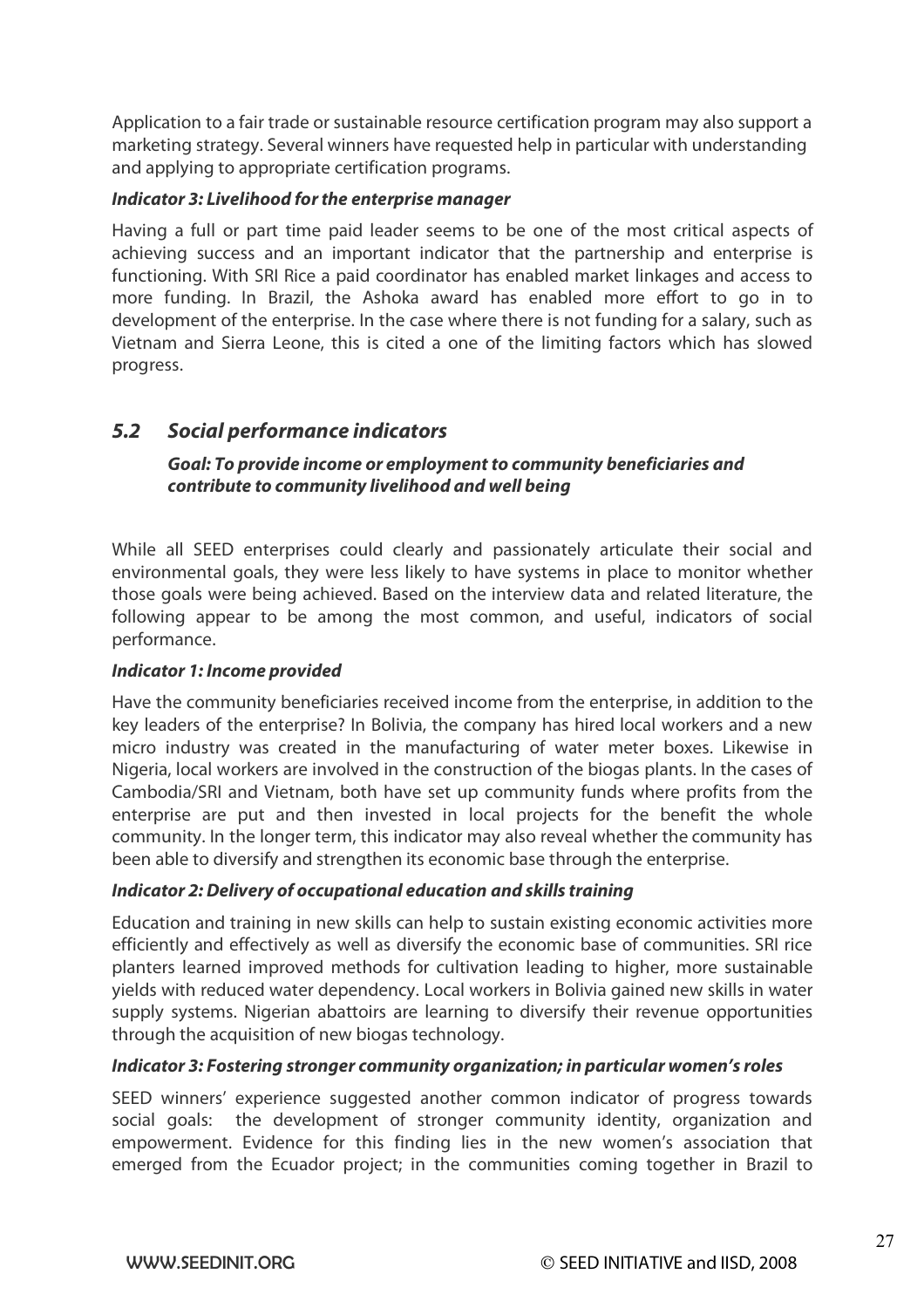provide an integrated travel experience for tourists; in the shared ownership among Madagascar villages for the protection of their marine area. Most striking was the situation in Bolivia, where the process of organizing to pay for the new water service helped the periurban areas to gain more formal political recognition.

#### **Indicator 4: Social development benefits secured**

Improvements in community health and well being that result from increased income, new skills and stronger community organization can be signaled by more children attending school; improved access to health care; and so forth. Observing and documenting such changes for annual reflection will help triple bottom line enterprises ensure that the downstream social benefits are in fact being realized by their target beneficiaries.

## **5.3 Environmental performance indicators**

#### **Goal: Contribute to conservation and sustainable management of resources in the area**

In looking to achieve environmental benefits one must consider whether the enterprise has actually set benchmarks against which environmental changes can be monitored.

#### **Indicator 1: Evaluating environmental impact of enterprise**

While most of the SEED enterprises put much value on determining and measuring social and economic benefits, not all have given equal thought or consideration to the measurement of environmental impacts and benefits. A signal of successful performance is whether these impacts and benefits are identified from the beginning of the enterprise and taken into equal consideration with economic and social performance.

Where the enterprise has been started by champions with a background in environment and conservation, there is a systematic approach to the setting of targets for ensuring that environmental objectives are being achieved. For example, the Madagascar marine protected area has established a system to monitor improvement of the fishery and indicators to determine when it is suitable to harvest again. Other enterprises rely on a key partner to take responsibility for monitoring and reporting on environmental progress: in Sierra Leone, the environmental NGO partner monitors reductions in poaching of game and illegal timber harvesting on the Tiwaii Island reserve.

Some winners were able to point to environmental improvements (for example, in Vietnam, the enterprise leaders suggest that marginal land use has improved through cultivation of the medicinal herbs and there is noted improvement in wild regeneration for these plants); but the means by which this is tracked and validated is unclear. This might call into question whether these environmental improvements are in fact taking place, and on what scale. Further, where conservation is not planned or well monitored there are potential negative consequences such as in Nepal where creating a market for seabuckthorn that cannot be met yet by the cultivated sources has led to depletion of wild sources.

The setting of environmental targets, and the systematic observation and documentation of such changes for annual reflection will help triple bottom line enterprises ensure that the environmental improvements are in fact happening.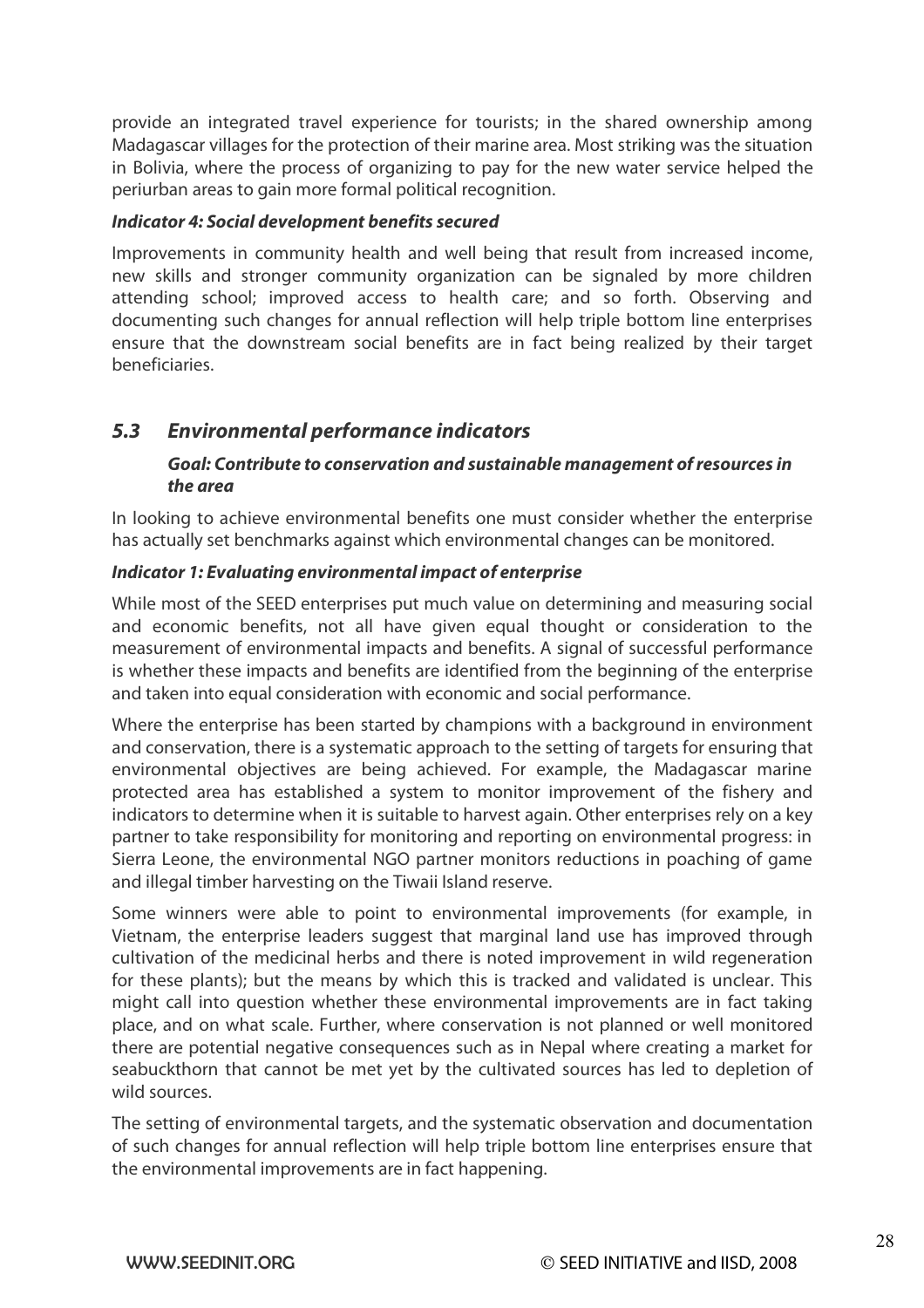#### **Indicator 2: Delivery of environmental awareness, training and education**

Remediation and protection of local ecosystems requires local community support and engagement. An important indicator for environmental performance, therefore, is the provision of environmental awareness, training and education programs and related communications activities. Sample metrics might include numbers of presentations at community meetings, materials provided to schools, stories in local media, and so forth.

#### **Indicator 3: Changes in community choices and actions**

Are there any indications that community behaviour in general is changing? Do communities understand the value of local environmental resources or better agricultural practices, as in the cases of Vietnam and SRI. In Sierra Leone, the education of the community to the value of Tiwai Island for purposes other than resource extraction has drastically reduced poaching of game and illegal timber harvest.

#### **Indicator 4: Technological innovations**

Such innovations can include both the development of a new technology (such as Nigeria with the development of a better canister for biogas) and the seeking out and adoption of technologies for local applications (such as Bolivia with the investigation into ecological water management solutions).

#### **5.4 Partnership arrangements**

#### **Goal: Relationships are built which contribute to enterprise development and growth (funders, supply chain, markets) and lead to the success of the enterprise, achieving multiple goals of economic development, social benefits and environmental stewardship**

The literature on multistakeholder partnership management is extensive and a number of training programs are now well established. For small, start-up social and environmental enterprises in developing countries, however, it can be daunting to consider how best to manage the complexity of relationships that they need to achieve their triple bottom line goals. The SEED research suggests that the following three indicators are the most common, and most important indicators that can signal to the enterprise leader whether and how partnership arrangements are serving the enterprise goals.

#### **Indicator 1: Roles, responsibilities and expectations established and monitored**

The interview data suggested a wide range of practices among the winners with respect to the identification of partners, and the assignment of roles and responsibilities among partners. One informant admitted that the partnership has not been fully defined, with perhaps too many separate interests involved. As a result, the many disparate interests cannot be accommodated by the enterprise – and this has slowed their progress. Another suggested that a key partner does not always clearly understand its role in the enterprise, and sometimes views the enterprise as a business competitor.

Achieving clarity on roles, responsibilities and expectations is an important indicator of progress. Some winners have chosen to prepare formal documents to describe the nature of the partnership. As noted above, under the business performance indicators, there is also the opportunity to use the business plan, and the description of the roles of different partners within that, as the de facto governance agreement.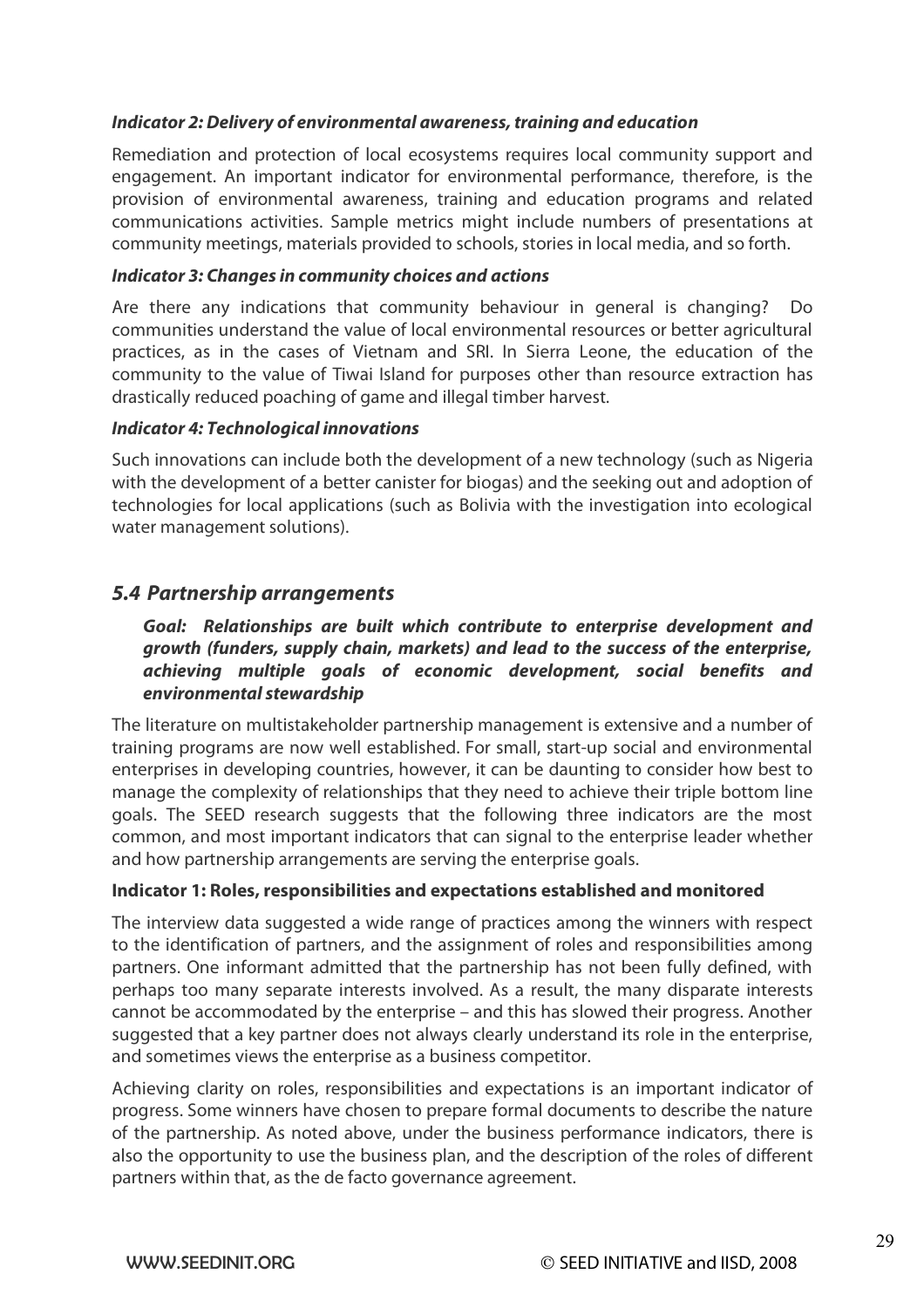Regardless of the level of formality of documentation, the enterprise leader should map the key relationships required for the attainment of objectives, and monitor on a regular basis how those relationships are serving the enterprise.

#### **Indicator 2: Regular communications maintained among partners**

The style, frequency and openness of communications between the enterprise leaders and the partners were found to be unique to the needs of each enterprise. Only one SEED winner suggested that the openness and transparency of communications with all partners -- sharing all meetings and all correspondence -- was necessary to ensure that partners did not feel they were excluded from discussions or decisions. All others clearly interacted with their partners on a more individual basis, depending on the nature of the relationship with each unique partner and their role within the enterprise. The only common factor was the recognition that regular communications with partners must be maintained to ensure that partners are performing their agreed upon roles within the enterprise.

How this is accomplished is an ongoing challenge, even though communications and the transfer of critical information to key actors are acknowledged to be essential to enterprise development. Several winners have experimented with internet based electronic communication and information sharing networks, using websites, email lists, and so forth. They have found that such tools are not well used, and those who serve as leaders seem to be the only ones putting information and discussion into these electronic based communication exchanges. Also many noted that their partners often either do not know how to use computers, or do not have easy access to one and often do not think of the internet as the first place to go to interact with the enterprise. However, with the rapid growth of mobile telephony and the low cost of text messaging services, some of these barriers may be more easily overcome in the near future.

In order to secure the benefits of good communications with their partners, enterprises should develop and maintain a simple communications plan that will best serve the needs and capabilities of partners to stay connected to the enterprise.

#### **Indicator 3: Monitoring and managing change in partnership composition**

The third and final indicator is derived from the many comments made by SEED winners about turnover within their core group of partners. Partners that joined the initial enterprise are in many cases no longer involved, for a variety of reasons. Why and how this change takes place is a strong indication of good partnership management. Negative signals may include a lack of interest/responsiveness on the part of the partner, or poor communications with the partner, leading to reduced participation and withdrawal. Constant turnover among staff representing the partner in dealings with the enterprise also may signal a lack of consistent commitment on the part of the partner. Bolivia experienced real challenges in having to deal with many different representatives of a key partner; but they persisted in demonstrating the value of their enterprise to the partner, to the point where the partner has now established a part time position for a delegate whose sole responsibility is to work with the enterprise.

Positive signals of good partnership management also include:

• Weaker partners are replaced with more suitable partners that are actively sought out by the enterprise, and which bring stronger skills, expertise into the enterprise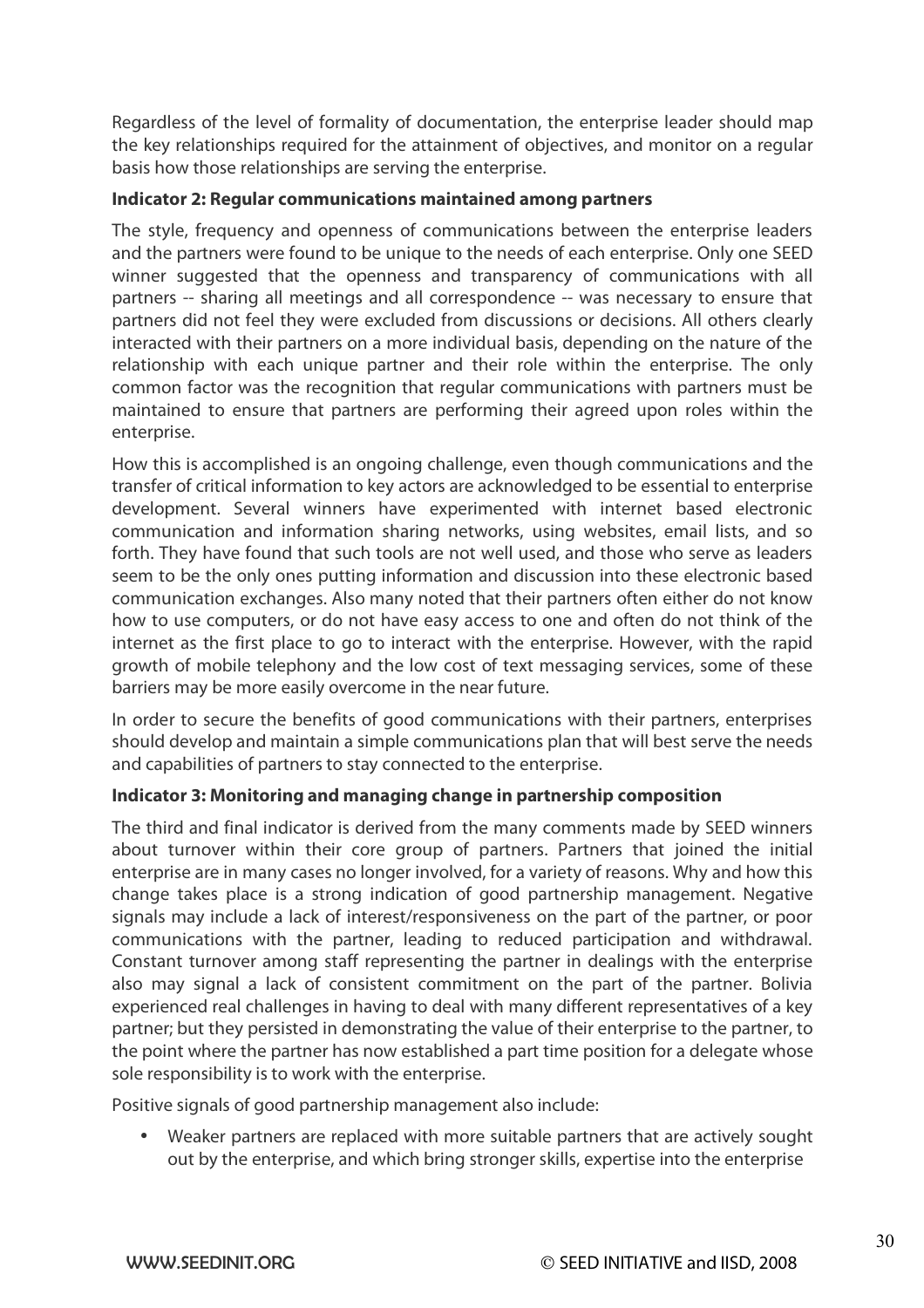• The strategy of the enterprise has evolved, requiring different skills not available among the original partners, and so again, new partners are sought out and engaged.

In the case of Peru, the T'íkapapa project originated from a Peruvian government project which aimed to increase the value and perception of native grown potatoes. The leader of the project established all the partnerships needed, but since has handed over leadership of the new enterprise to the private sector partner. This partner is developing a new marketing strategy and is now changing the partnership composition to meet the needs of the new strategy.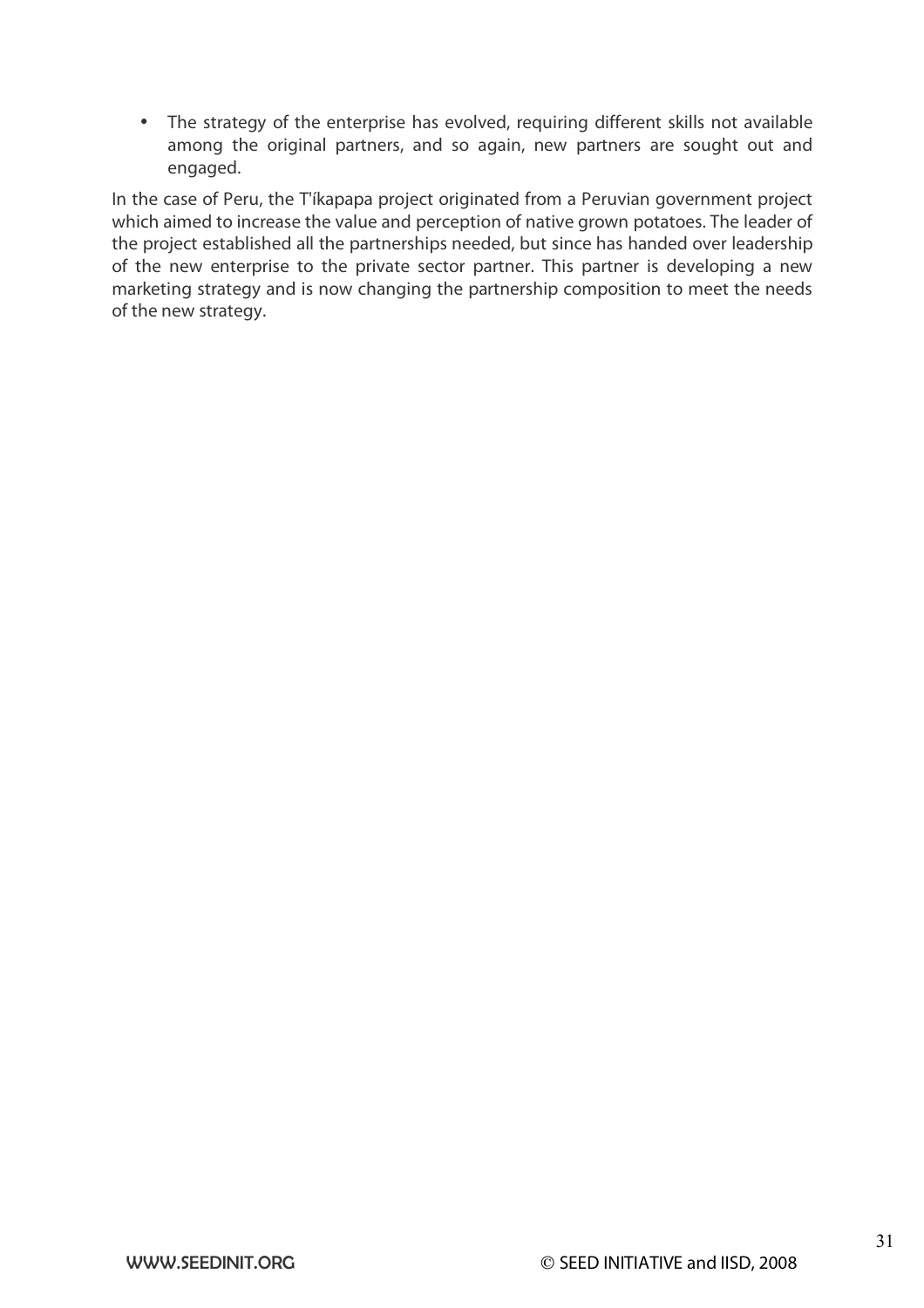# **6. Conclusions and suggestions for further research and learning**

The eight critical success factors and 14 performance indicators identified through this investigation can now form the basis for a robust rapid assessment process for social and environmental enterprises. Such a process can be self directed by the enterprise leaders, to determine in the early stages of their development whether they have the critical elements in place for successful growth; and to monitor their performance against a number of simple but informative indicators of progress towards their economic, social and environmental goals.

These critical success factors can be also used by SEED itself, by other similar recognition and reward programs, by development assistance agencies, foundations and venture capitalists to help determine the likelihood that an enterprise will succeed, and so guide decisions about levels of investment and support. The performance indicators can be monitored by those investing in and supporting an enterprise to assess whether the potential of the enterprise is being realized, and to recognize early signs of crisis that can be mitigated if addressed in time.

The authors of this report suggest two new directions and related activities for SEED research and learning, based on the results of this investigation.

- **1. Establish the research agenda as a significant longitudinal study into the success of start-up social and environmental enterprises that use partnerships to achieve their goals, by interviewing earlier and new SEED winners on an annual basis using the rapid assessment methodology developed as part of this research cycle.**
- Apply the critical success factors analysis to the  $3<sup>rd</sup>$  round of finalists for the SEED award
- Using the performance indicators, and the corresponding survey instrument for preaward status, interview the  $3<sup>rd</sup>$  round of winners to establish a baseline for their performance, against which they can measure their progress for the future.
- Design a short training exercise for the 2005 and 2007 winners to adapt the performance indicators to their specific enterprise circumstances, so they may prepare a simple annual report of their enterprise, to share with their partners, community beneficiaries, investors and peers. Such an exercise could be delivered on SEED's new community platform, currently under development.
- Between six months and one year after the 3<sup>rd</sup> cycle of winners has benefited from their tailored support, conduct the post award questions and review whether progress on performance indicators is underway.
- At the same time, repeat the interviews for 2005 and 2007 winners, to continue progress on SEED's longitudinal study of startup social and environmental enterprises.
- **2. Based on the demonstrated need for each of the critical success factors, including specific business planning and management support for social/environmental entrepreneurs, research and develop a major online resource of information, guidance and tools to serve not only SEED winners, but all small, micro and medium sized enterprises that have social and environmental goals and benefits.**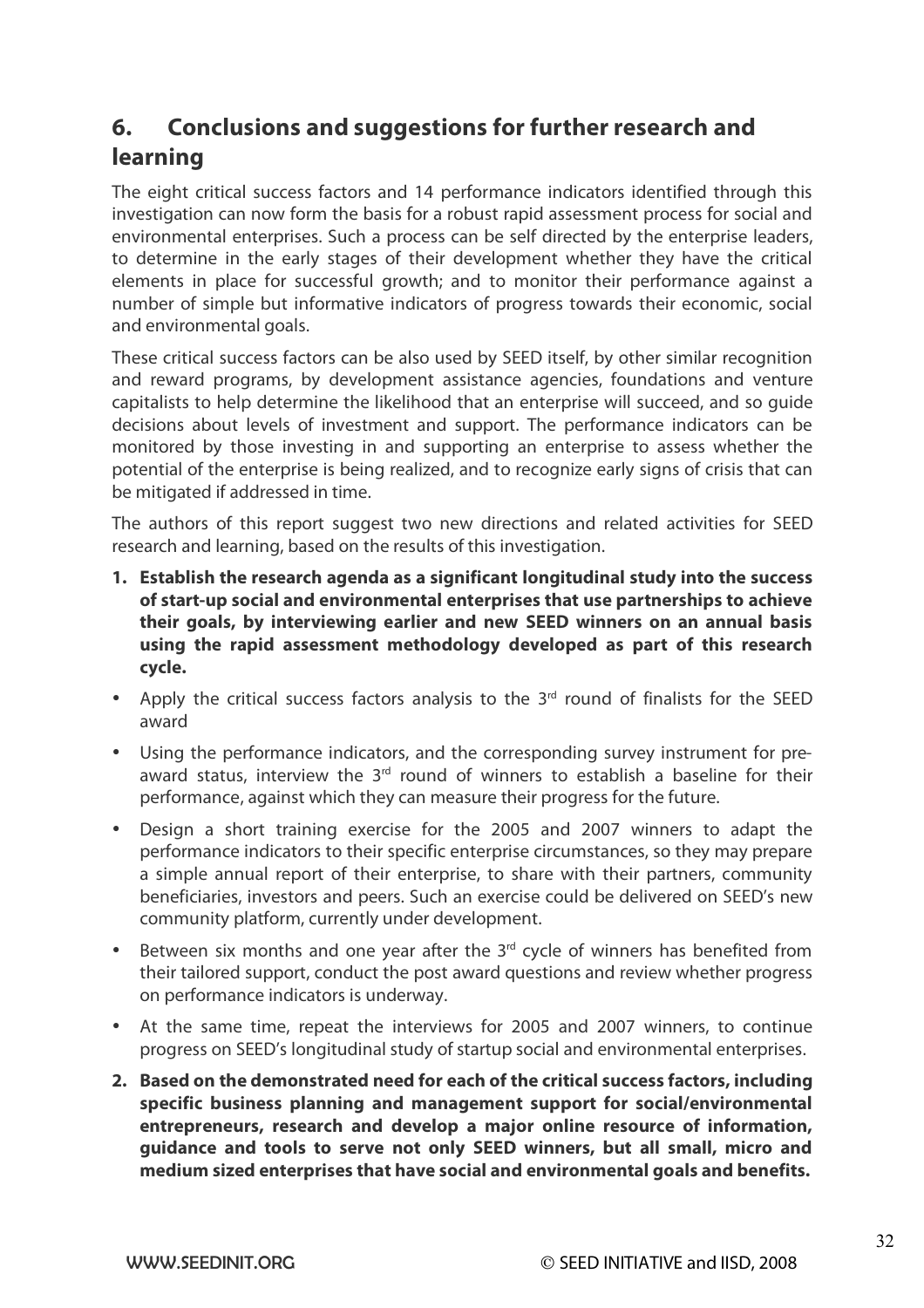# **Appendix 1: SEED Winners**

The following is taken from www.seedinit.org.

#### **2005 Winners**

#### **1. Cambodia, Madagascar and Sir Lanka: Environmentally-Friendly Rice (aka A Global Marketing Partnerships for SRI Indigenous Rice)**

Farmers in Asia and East Africa are partners in an initiative to boost rural incomes through the marketing of indigenous and environmentally-friendly grown rice varieties. Commercial rice cultivation in the developing world is becoming increasingly questionable as a result of low market prices and the financial and environmental costs of using chemicals and fertilizers. Conventional methods of rice production are also extremely water intensive.

Some farmers in Cambodia, Madagascar and Sir Lanka have turned to a production method known as the 'System of Rice Intensification' or SRI. It involves an a la carte menu of actions including when to plant out Seedlings, weeding regimes and the spacing of plants, which can be adapted to local conditions and indigenous rice varieties.

Small rural producers who are taking part are achieving water savings of up to 50 per cent and increased yields of up to 100 per cent. This is because SRI, a collaborative effort between Cornell University, several non-governmental organizations (NGOs) and local communities, works without flooding rice paddies and results in stronger plants that need less chemical fertilizers and pesticides.

Rice produced in this way commands higher prices. The trick is to empower and assist producers to exploit and benefit from these premium prices in local and international markets. This new project, which has brought together research institutes from the United States and Cambodia and farmers organizations, is pooling experiences and skills to develop strong marketing programmes. Export markets in Europe and North America are also being explored using, in some cases, certification schemes like Fair Trade.

The Seed Award for this winning partnership was generously sponsored by Swiss Re, Switzerland.

#### **2. Himalayas Harvesting Seabuckthorn at the top of the world**

Seabuckthorn is a deciduous shrub that is common in the Himalayas. It has a highly developed root system that binds soils on fragile slopes. The presence of a natural seabuckthorn 'forest' can decrease monsoon-related loss of topsoil by 30 percent. The plant also has a wide range of commercial applications which are beginning to be exploited by commercial companies in countries like India.

The berries are highly nutritious and yield juice, as well as oils for cosmetics and traditional medicines. The leaves are also used in traditional medicines, as well as for livestock fodder, and the branches can be used for firewood.

The international HimalAsia Foundation together with local Tibetan cooperatives and a family of traditional medical practitioners are developing a sustainable programme for cultivating and marketing seabuckthorn and other medicinal plants for the local and international market. In doing so, they are not only developing sustainable livelihoods for local people, but playing an important role in conserving biodiversity in this Himalayan mountain area.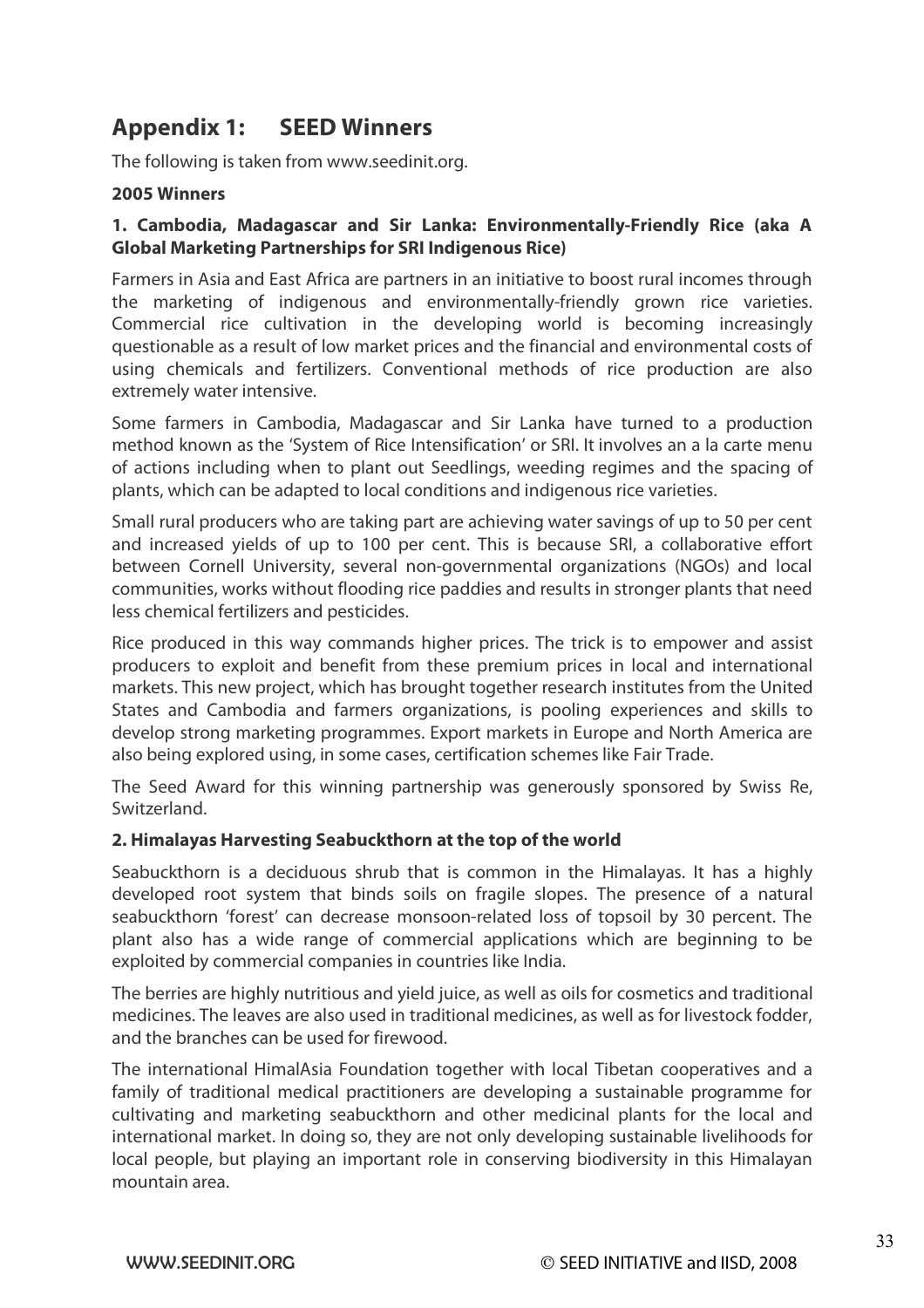Plans for the future include expanding on three existing seabuckthorn nurseries, training locals in the extraction and preparation of juice and helping to broker fair business relationships between international companies and local communities.

#### **3. Madagascar's first experimental community-run marine protected area**

An estimated 11.5 per cent of the Earth's land surface is now held in protected areas but only about one half per cent of the world's seas and oceans enjoy the same rights.

The 2002 World Summit on Sustainable Development's Plan of Implementation called for the establishment of representative network of Marine Protected Areas (MPAs). An experimental, community-led, scheme in Madagascar aims to be one of these light-houses by illuminating how partnerships between local people, research institutes and NGOs can deliver marine conservation and sustainable livelihoods.

The project, focused around the 1200-strong community of Andavadoaka, is balancing the needs of local fishermen and protection of the area's important coral reefs. Eco-tourism is being promoted as a way of generating income for conservation work, diversifying the local economy and to reduce the pressure on fish stocks.

It is hoped that the experiences from this project will act as a blueprint for similar projects in other regions.

#### **4. Bolivia: Water for All**

Relevant websites: http://www.aguatuya.com

Access to clean water is an emotive issue in developing countries and sometimes leads to civil unrest and major social problems. The Millennium Development Goals call for a halving of the level of people without access to fresh water and sanitation and this project directly addresses this aim.

The 'Agua Para Todos' initiative in Bolivia has found a way of solving the seemingly intractable problem of who pays for secondary water networks, i.e. delivering water from the municipal supplier's main pipe to the consumer.

Under the project, a consortium of local communities, an NGO and a pipe manufacturer is building water distribution systems in coordination with the municipal water company in Cochabamba, each connecting between 100 and 500 poor households. The costs are being met by the communities concerned through a micro credit scheme, repayable within a year.

Five pilot projects are under way, already halving the cost of water for 3,000 people in Cochabamba. Ambitious plans currently under development in partnership with the municipal government would provide 17,000 connections serving 85,000 people over the next five years.

#### **5. Nigeria: Cows to Kilowatts**

Effluents and waste products from abattoirs are a problem for human health and the environment across the developing world. A project being piloted in Ibadan, Nigeria, is turning these wastes into energy to generate income for poor urban communities and reduce the gases linked with climate change.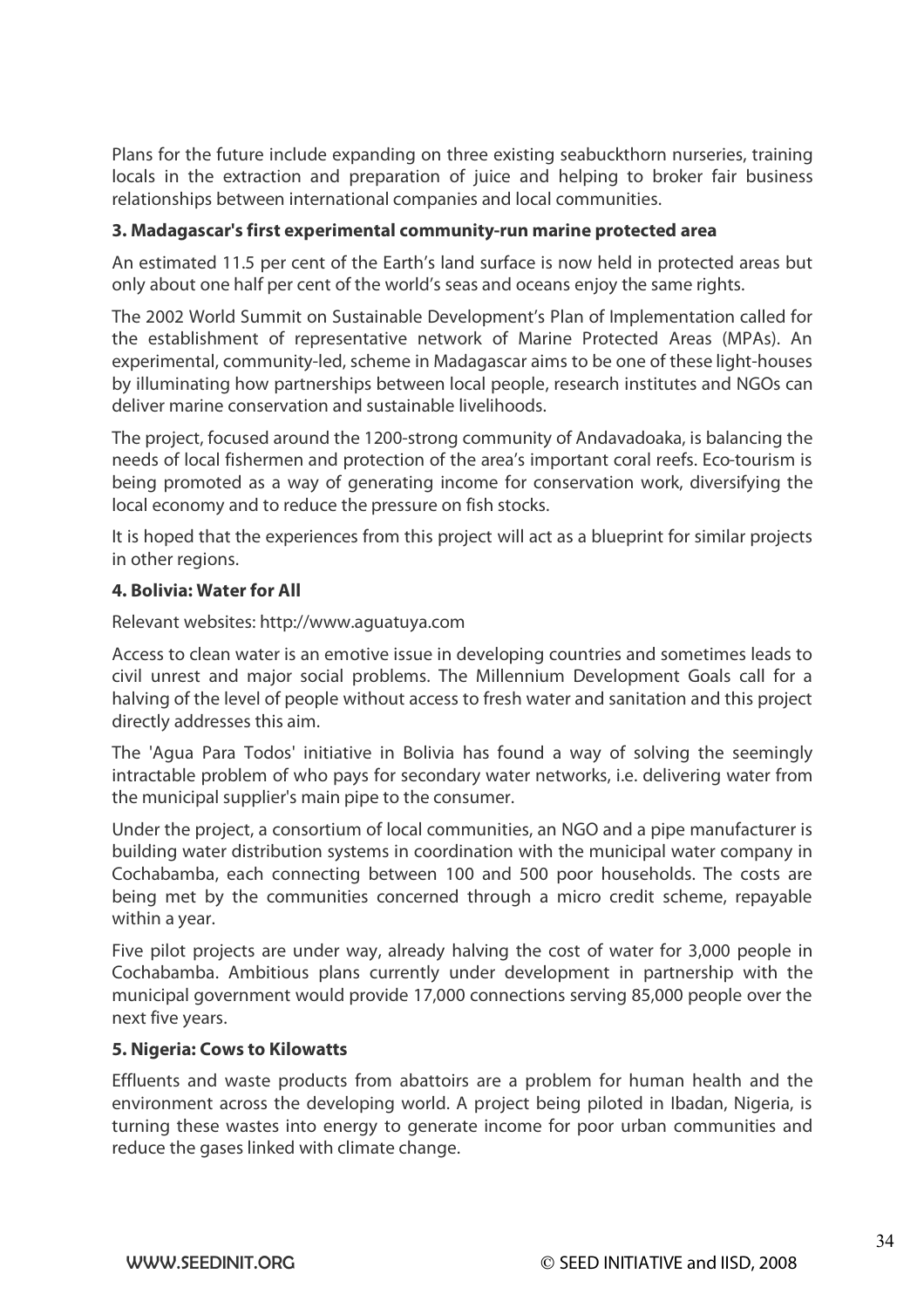The project treats the abattoir wastes and turns them into a 'bio-gas' suitable for cooking and other uses. A further by-product is agricultural-grade fertilizer.

The partnership behind the project claims their bio-gas is significantly cheaper than current, commercially available, liquefied gases. The scheme will cover its costs and become profitable in three years and has a fifteen year life expectancy.

#### **2007 Winners**

#### **1. Vietnam**

In Vietnam, Bridging the Gap uses sustainable cultivation of traditional medicinal plants to develop high value-added products, the manufacturing and proceeds of which improve the livelihoods of ethnic minority communities.

#### **2, Peru**

In Peru, T'ikapapa links small-operation potato farmers in the Andes with high-value niche markets in urban centers. T'ikapapa promotes biodiversity conservation and environmentally friendly potato production techniques while giving farmers open access to technological assistance and innovation, encouraging local farmer's associations and propagating the flow of market information.

#### **3. Ecuador**

In Ecuador, a partnership also operating in the Andes has reintroduced native cereal and tuber crops that diversify food production, improve local food security and reduce soil degradation. The partnership then sells surplus yield through a women's organization it has created in three communities resulting in new economic, financial and marketing engines for the area.

#### **4. Brazil**

In Brazil, Projeto Bagagem creates unique travel packages that give visitors a first-hand look at local development initiatives and nature reserves in a novel approach to community-based ecotourism.

#### **5. Sierra Leone**

In Sierra Leone, a unique partnership between a traditional healers' association, an academic research institute and local communities will help to protect biodiversity and provide sustainable livelihoods for local communities through the establishment of the Tiwai Island Health and Fitness Center—a facility to provide health services based on principles of West African ethno-medicine.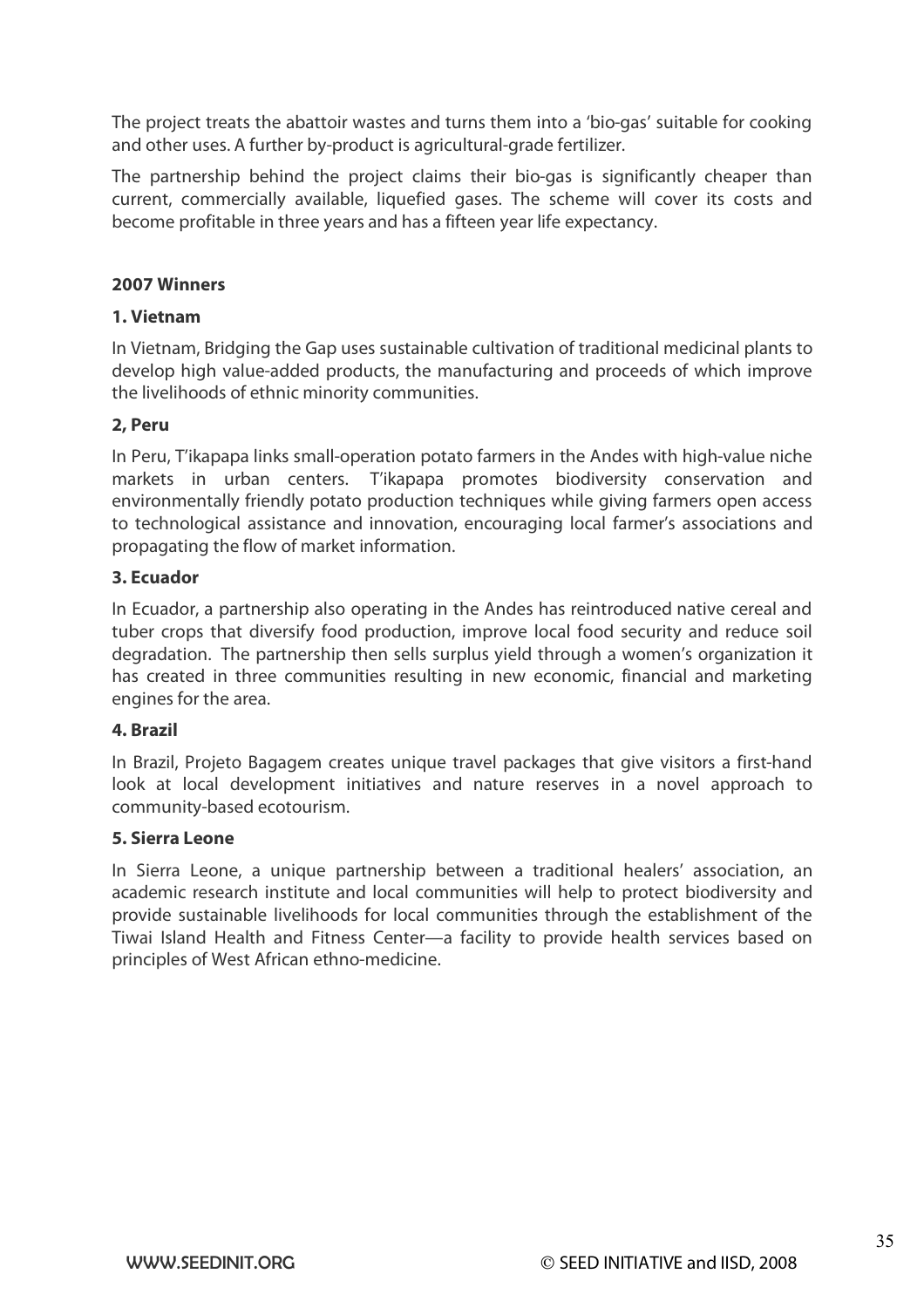# **Appendix 2: References**

Aspen Institute**.** Improving Microenterprise Training and Technical Assistance: Findings for Program Managers, Aspen Institute, 2003

Aspen Institute. Lessons Regarding Scale: Findings from a Literature Review by the Aspen Institute/FIELD and the Association for Enterprise Opportunity. Aspen Institute, 2006

Creech, Heather and Leslie Paas. Typologies for Partnerships for Sustainable Development and for Social and Environmental Enterprises: Exploring SEED winners through two lenses. SEED, IISD. 2008

Davidsson, Per and Benson Honig. The Role of Social and Human Capital Among Nascent Entrepreneurs. Jönkoping International Business School, Jönkoping, Sweden; University of Haifa and International Affiliate, Jönkoping International Business School, Haifa, 2002.

Dees, DEES, Gregory. The Meaning of "Social Entrepreneurship" May, 2001. http://www.fuqua.duke.edu/centers/case/documents/dees\_SE.pdf

Honig, Benson. What Determines Success? Examining the Human, Financial, and Social Capital of Jamaican Microentrepreneurs. Tel Aviv International School of Management, Tel Aviv, Israel, September 1998.

New Economics Foundation (nef), Prove and Improve, a quality and impact toolkit for social enterprise, http://www.proveandimprove.org/new/tools/index.php

South Africa Government, MEC for Environment, Planning and Economic Development. Micro-enterprise Synthesis Development Report. July 2005

Wildridge, Valerie; Sue Childs, Sue; Cawthra, Lynette and Madge, Bruce. How to create successful partnerships—a review of the literature. Health Information and Libraries Journal, 21, pp.3–19. Health Libraries Group 2004.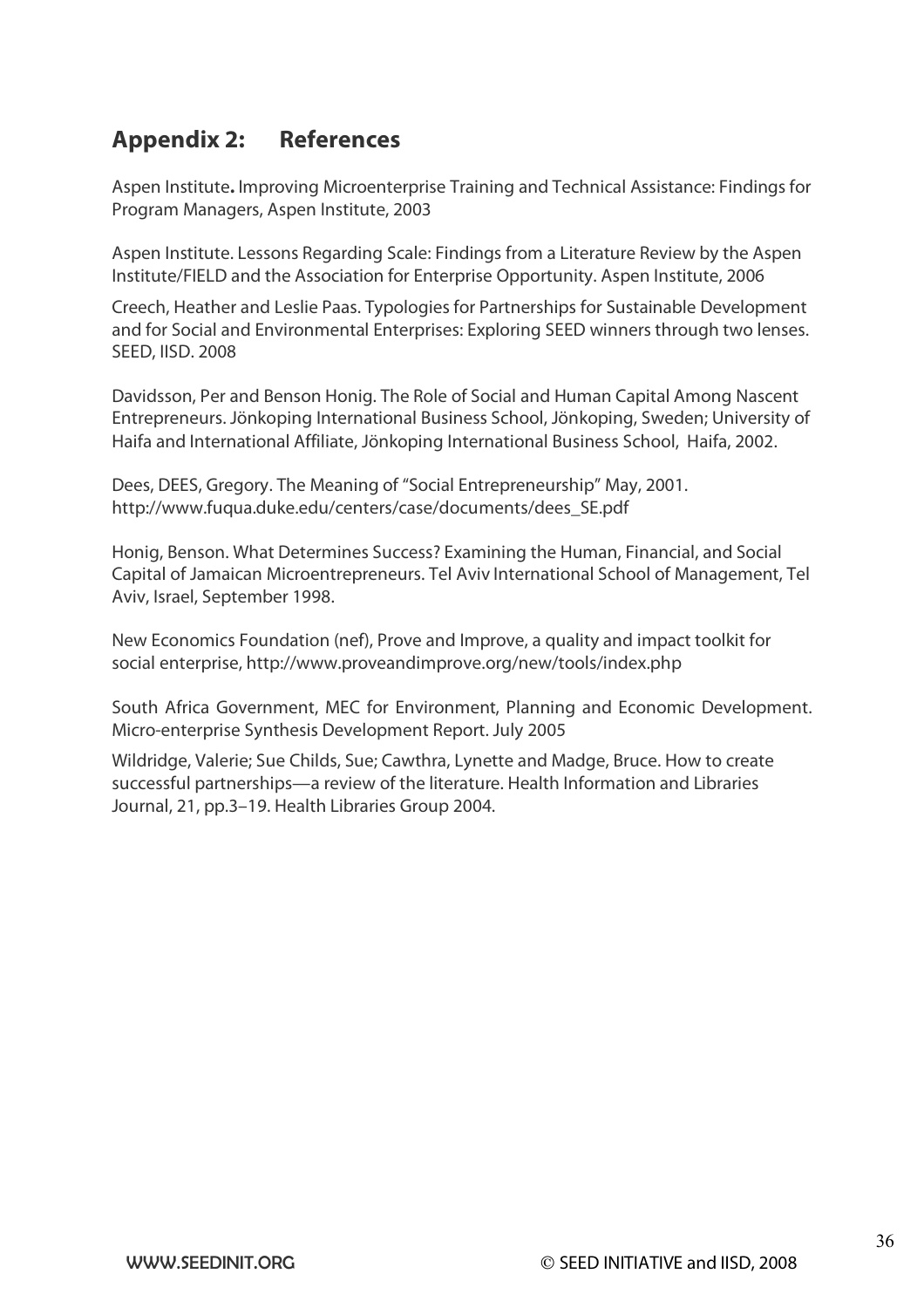# **Appendix 3: Survey Instrument**

#### **Survey Questions (Semi –structured Interview)**

#### 1. **Business approaches**

#### **Objectives:**

Financial viability of each pilot enterprise has improved by the end of the project.

Small businesses created and developed that have an impact on poor people and environmental stewardship by the end of five year business plan cycle.

#### Prior to Award:

- 1.1. Does (Did) your partnership have a Business plan in place? How was it created and by whom?
- 1.2. Have (Did) you completed a Market Analysis or Marketing Plan for your product or service? Who is your primary market?
- 1.3. Has (Had) anyone involved in your partnership had training in business management, financial management, marketing or other types of business skills? What will be their role in the enterprise?

Post award period:

- 1.4. Did the business plan unfold as expected over time? What differed from the plan and why?
- 1.5. What were the challenges in marketing your product or service?
- 1.6. Were there new business skills you had to develop in order to achieve the business objectives?

#### 2. **Successful Social Enterprise**

#### **Objective:**

To provide income or employment to partners or community and create a multiplier effect which contributes to community livelihood and well being

Pre award:

- 2.1. What do you see as the potential benefits for partners and the community where the enterprise is located?
- 2.2. If there are profits, how will these profits be distributed among partners?
- 2.3. What are the conditions needed for your enterprise to contribute to economic development in the community?

#### Post award:

- 2.4. How has your enterprise contributed to the community?
- 2.5. What are the benefits partners received from being in the partnership?
- 2.6. Are there other contributions the enterprise has made to the community besides employment or income?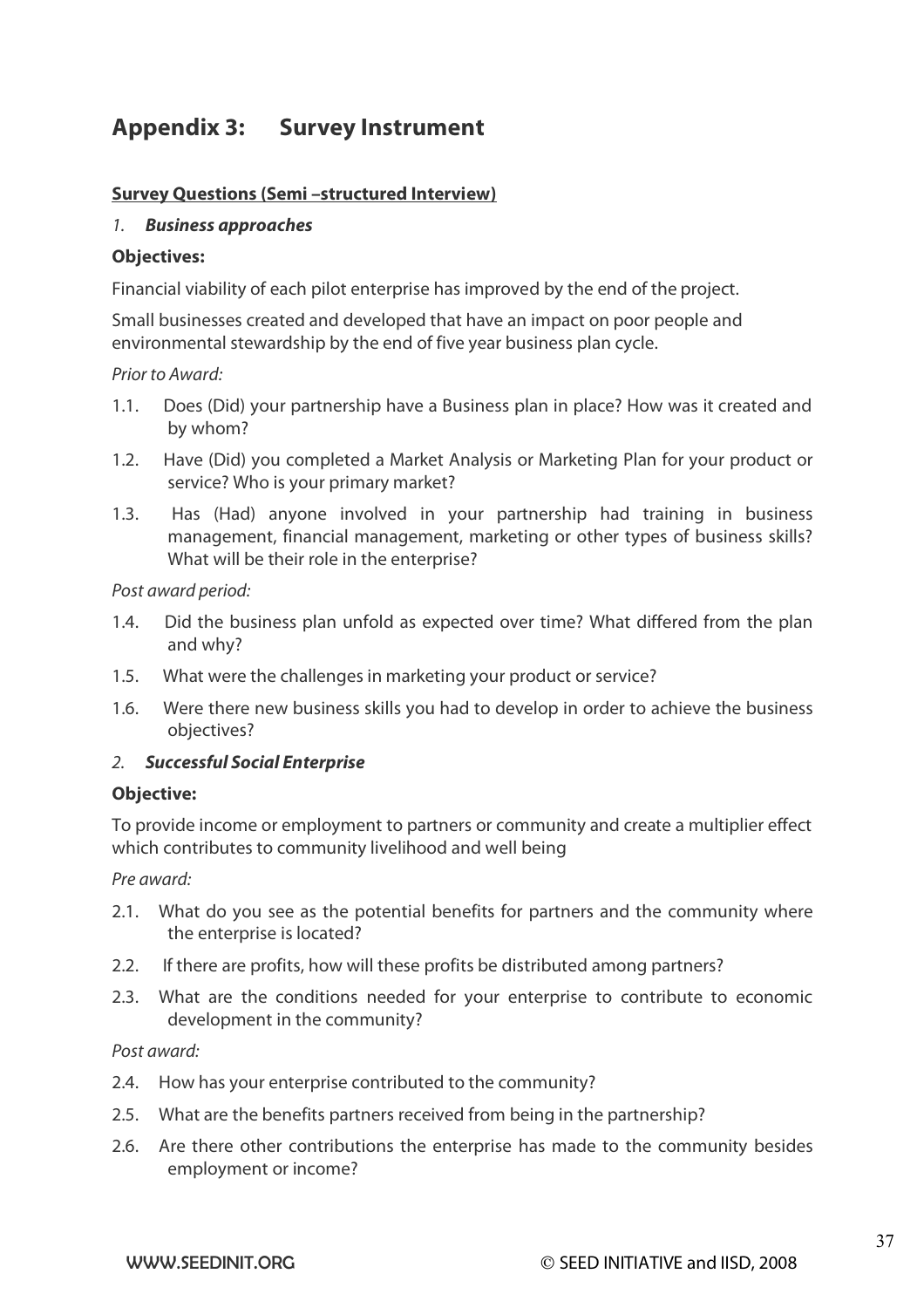#### 3. **Achieving Conservation Goals**

#### **Objective:**

To achieve principles of environmental sustainability and contribute to conservation of resources in the area.

Pre award:

- 3.1. What environmental benefits do your foresee to enterprise providing to the community, or area?
- 3.2. If your enterprise uses a biological inputs, (nature products, uses natural resource, etc) how will the enterprise ensure it will not be exhausted or irreparably damaged as the business grows and expands?
- 3.3. What do you see as the environmental limitations or challenges to your enterprise?

Post Award:

- 3.4. What environmental benefits have been provided to the community or area as a result of your enterprise?
- 3.5. Were there environmental challenges (ability to use resource, get enough, unexpected environmental problems) faced by the enterprise? How did you overcome?
- 3.6. Did (Do) these environmental issues cause challenges to growing or expanding the business?

#### 4. **Scalability and replication**

#### **Objectives:**

To develop and facilitate the scaling-up and replication of effective approaches to socially and environmentally enterprise development.

Pre award:

- 4.1. Is your product or service unique in your market area?
- 4.2. What do you see as the potential for expanding the business or replicating it in different areas?
- 4.3. What are the key things needed to expand the enterprise?

#### Post Award:

- 4.4. How and where have you been able to expand the business or replicate it in different areas?
- 4.5. What factors help lead to expansion?; or What factors made it difficult to expand?
- 4.6. How have partners contributed to expanding the business?
- 4.7. Do you see your business as sustainable?, if not, what do you need to make it sustainable? (financially, social, environmental)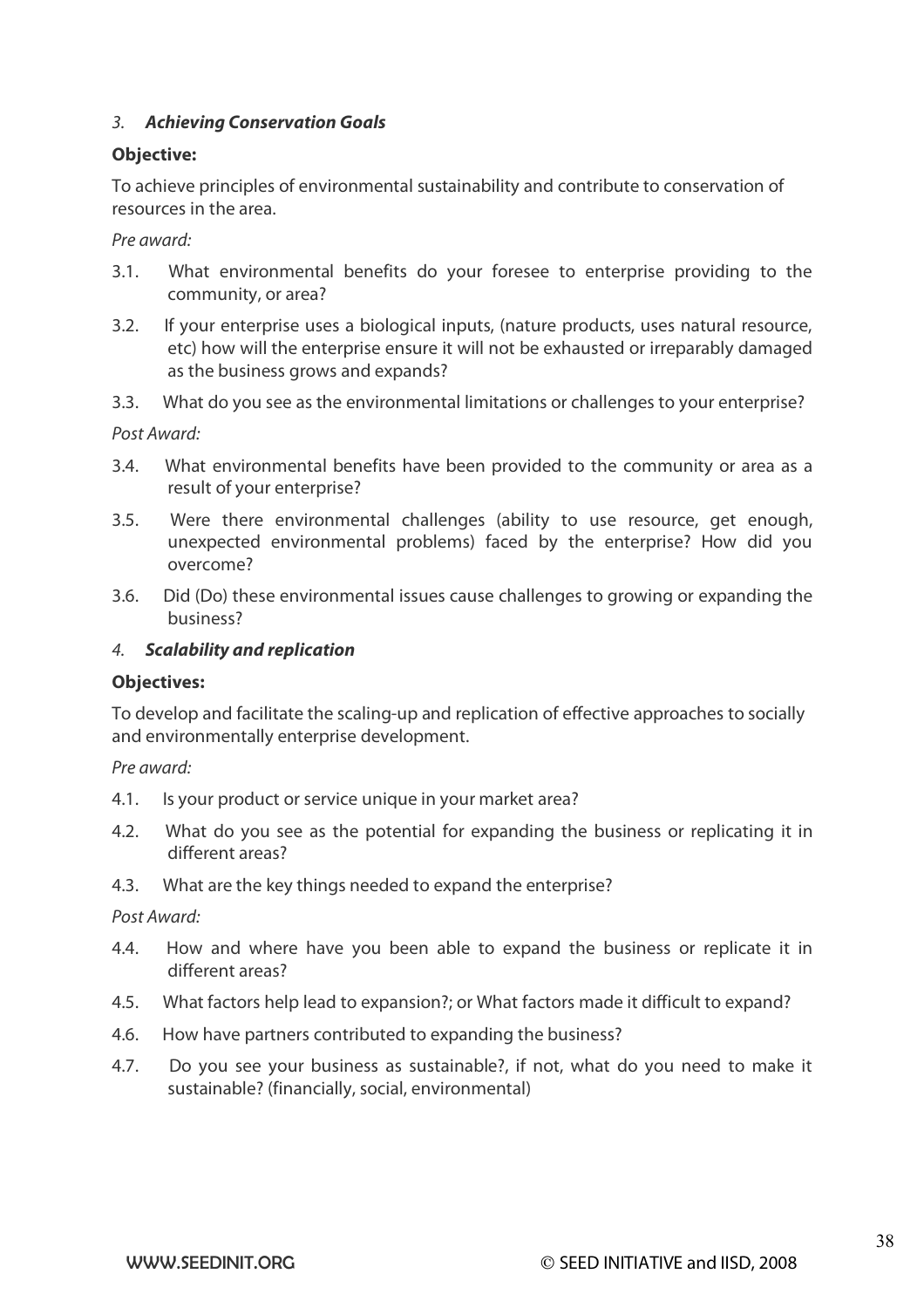### **5. Partnership**

#### **Objective:**

Relationships are built which contribute to enterprise development and growth (funders, supply chain, markets) and lead to the success of the enterprise, achieving multiple goals of economic development, social benefits and environmental conservation

#### Prior to Award:

- 5.1. How and why was the partnership established? (see application)
- 5.2. How does the enterprise see the role of partners in developing and expanding the business?
- 5.3. Is there a partnership leader(s), and is his/her role (s)defined? (refer to our notes on leadership)
- 5.4. What means does the partnership use to make decisions about the enterprise? If decision can not be made what is done?

#### Post award period:

- 5.5. What were the factors that contributed most to the success (or not) of partnership?
	- Cooperation, collaboration, commitment of team and partnering institutions
	- Common vision, mission, goals, and champions for the initiative
	- Frequent communication;
	- Listening to partners;
	- Clear plan / model
	- Partners with established relationships;
	- Others?
	- 5.6. How did partners contribute (in what way?) to the business? Did this lead to an increase in business? (refer to 2 above)
	- 5.7. What were your greatest partnership challenges, and how did you address them?
		- Getting appropriate attention from the partners
		- Time to devote to the project, and appropriate timelines
		- Different cultures across the partnering organizations
		- Maintaining communication;
		- Partners not delivering as promised;
		- Other?